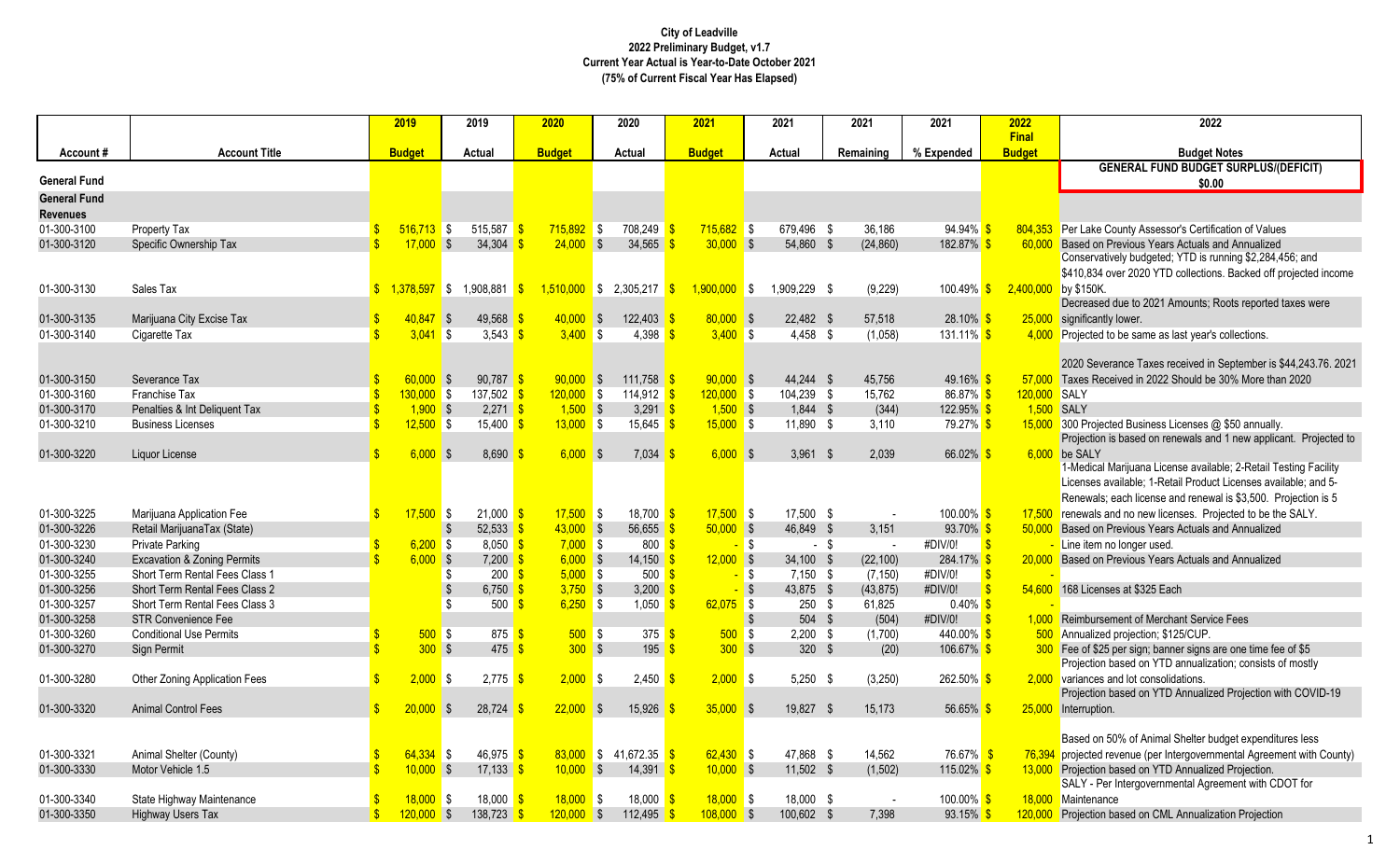|             |                                         | 2019          | 2019                         | 2020                       | 2020                        | 2021          | 2021                   | 2021                     | 2021                          | 2022                    | 2022                                                                    |
|-------------|-----------------------------------------|---------------|------------------------------|----------------------------|-----------------------------|---------------|------------------------|--------------------------|-------------------------------|-------------------------|-------------------------------------------------------------------------|
|             | <b>Account Title</b>                    | <b>Budget</b> |                              | <b>Budget</b>              |                             | <b>Budget</b> |                        |                          | % Expended                    | Final<br><b>Budget</b>  | <b>Budget Notes</b>                                                     |
| Account#    |                                         |               | Actual                       |                            | Actual                      |               | Actual                 | Remaining                |                               |                         | Annualized Projection. A \$30 surcharge is assessed on all Court        |
| 01-300-3400 | Police Surcharge                        | 8.000S        | $8.088$ $\sqrt{\frac{5}{5}}$ | $8,000$ \$                 | $5.320$ $\sqrt{\frac{5}{}}$ | $4,000$ \$    | $2.790$ \$             | 1.210                    | 69.75% \$                     |                         | 3,000 Fines, Parking Fines, and Traffic Fines)                          |
| 01-300-3410 | <b>Court Fines</b>                      | $4,000$ \$    | 5,900                        | $4,000$ \$                 | $1,772$ \$                  | $2,000$ \$    | 820 \$                 | 1,180                    | 41.00% \$                     |                         | 1,000 Projection based on YTD Annualized Projection.                    |
| 01-300-3420 | <b>Parking Fines</b>                    | $15,000$ \$   | 12.860                       | $15,000$ \$                | $2.870$ \$                  | $5,000$ \$    | $5.513$ \$             | (513)                    | 110.25% \$                    |                         | 5,000 Projection based on YTD Annualized Projection.                    |
| 01-300-3430 | <b>Traffic Fines</b>                    | $20,000$ \$   | 18,710                       | $18,000$ \$                | 9,340                       | $10,000$ \$   | 5,985 \$               | 4,015                    | 59.85% \$                     |                         | 6,000 Projection based on YTD Annualized Projection.                    |
|             |                                         |               |                              |                            |                             |               |                        |                          |                               |                         | Projection based on YTD Annualized Projection. Includes animal-         |
|             |                                         |               |                              |                            |                             |               |                        |                          |                               |                         | at-large fines, court costs, supervision fees, and other fines that are |
| 01-300-3440 | Other Fines                             | $4,500$ \$    | 3,339 $\frac{1}{5}$          | $4,000$ \$                 | $1,020$ \$                  | $1,000$ \$    | 800 \$                 | 200                      | 80.00% \$                     |                         | 1,000 not court, parking and traffic fines.                             |
| 01-300-3460 | <b>Bond Fees</b>                        | 100S          | $\sim$                       | 100S<br>$\mathbf{\hat{s}}$ | $ \sqrt{3}$                 | 100           |                        | $\mathbb{S}$<br>100      | $0.00\%$ \$                   |                         | 100 SALY                                                                |
| 01-300-3470 | <b>Warrant Fees</b>                     | 500S          | 240                          | 500S<br>-\$                | $ \mathbb{S}$               | 500S          | $-$ \$                 | 500                      | $0.00\%$ \$                   |                         | 500 SALY                                                                |
| 01-300-3501 | Earnings on Deposit-Operating Account   | $600$ \$      | 1,125                        | $600$ \$<br>S              | 552                         | $600$ \$      | 715 \$                 | (115)                    | 119.16% \$                    |                         | 600 Projection based on YTD Annualized Projection.                      |
| 01-300-3505 | Earning on Deposit - Surcharge          |               | l \$<br>14                   | -\$                        | 14S<br>- \$                 | - \$          | 11 \$                  | (11)                     | #DIV/0!                       | 10                      |                                                                         |
| 01-300-3506 | Earning on Deposit - General Investment | $9,000$ \$    | 8.904                        | 9.000 S                    | 12.880                      | $12,000$ \$   | $4.428$ \$             | 7,572                    | $36.90\%$ \$                  |                         | 5,000 Projection based on YTD Annualized Projection.                    |
| 01-300-3508 | Earning on Deposit - Bail Bonds         |               |                              |                            |                             |               | $13 \quad$ \$<br>-\$   | (13)                     | #DIV/0!                       | 10                      |                                                                         |
|             |                                         |               |                              |                            |                             |               |                        |                          |                               |                         | Annualized Projection. Line item primarily includes VIN inspections     |
| 01-300-3510 | Miscellaneous                           | 6,000         | \$<br>22,656                 | 10,000                     | 4,464<br>$\sqrt{S}$         | $5,000$ \$    | $4,289$ \$             | 711                      | 85.78% \$                     |                         | 5,000 fee, fingerprint fee, and copy fee.                               |
| 01-300-3520 | Reimbursements                          |               | S.<br>38,587                 | $5,000$ \$                 | $25,769$ \$                 | $11,000$ \$   | $13,212$ \$            | (2, 212)                 | $120.11\%$ \$                 |                         | 5,000 SALY - P/D Contracted Services moved to 01-300-3523               |
| 01-300-3521 | Reimbursements - P/D Rental House       |               |                              |                            | -\$<br>18.778               |               | $\sqrt[6]{3}$          | $-$ \$                   | #DIV/0!                       | $\mathbf{s}$            | - Non Budgeted Line Item                                                |
| 01-300-3522 | Reimbursements - SRO                    | 55,500        |                              | 42,050                     | <b>\$</b><br>36,612         | 48,527        | l \$<br>$23,721$ \$    | 24,806                   | 48.88% \$                     |                         | - Non Budgeted Line Item                                                |
|             |                                         |               |                              |                            |                             |               |                        |                          |                               |                         | Primarily Contract Services for Lifetime Fitness Events & School        |
| 01-300-3523 | <b>Contract Services Reimbursement</b>  |               |                              |                            |                             |               |                        |                          | #DIV/0!                       |                         | 6.000 Functions                                                         |
| 01-300-3525 | <b>Reimbursements - Grants</b>          |               | S.<br>17,761                 | $8,000$ \$<br>-S           |                             |               | -\$                    | - \$                     | #DIV/0!                       |                         |                                                                         |
|             |                                         |               |                              |                            |                             |               |                        |                          |                               |                         | SALY, as revenue has been fairly consistent from year-to-year.          |
| 01-300-3552 | <b>Tabor Home Revenue</b>               | $3,000$ \$    | 3,154                        | $3,000$ \$<br>ß            | $-$ \$                      | $3,000$ \$    | $3,687$ \$             | (687)                    | $122.90\%$ \$                 |                         | 3,000 Tabor Home dates are normally late May through Labor Day.         |
| 01-300-3605 | City Administrator Grant                |               |                              |                            |                             |               |                        |                          | #DIV/0!                       |                         | 90,000 DOLA Grant for City Administrator                                |
| 01-300-3610 | <b>State Grants</b>                     |               | $\sqrt{3}$<br>63,075         |                            | $-5$<br>$\sqrt{3}$          |               |                        | \$<br>$\sim$             | #DIV/0!                       | $\overline{\mathbf{S}}$ | None known at this time.                                                |
| 01-300-3620 | <b>Other Grants</b>                     |               | S.                           | <b>S</b>                   | l \$<br>6,036               |               | $\sqrt{3}$<br>7,049 \$ | (7,049)                  | #DIV/0!                       |                         | 2.500 P/D Miscellaneous Grants                                          |
| 01-300-3625 | Signage Grant                           | $97,500$ \$   | $\sim$                       | \$.                        | $-$ \$<br>34.425            |               |                        | $\mathfrak{L}$           | #DIV/0!                       |                         | None known at this time.                                                |
| 01-300-3626 | State Main Street Program Grant         | $8,500$ \$    | 18,100                       | $5,000$ \$                 |                             | $5,950$ \$    | $2,500$ \$             | 3,450                    | 42.02% \$                     |                         | Main Street Program; non competitive Grant.                             |
| 01-300-3628 | <b>AARP Main Street Grant Revenue</b>   |               | $\mathfrak{S}$<br>7,500      |                            | $\sim$                      |               |                        | $\mathfrak{S}$<br>$\sim$ | #DIV/0!                       |                         |                                                                         |
| 01-300-3630 | Tabor Opera House Grants                |               | -\$<br>$\sim$                | $\mathbf{\$}$              | -\$<br>$\sim$               |               |                        | \$                       | #DIV/0!                       |                         | - None known at this time.                                              |
| 01-300-3635 | Tabor Opera House Renovation Grants     | $500,000$ \$  | $-5$                         | 830,000                    | $\mathfrak{S}$<br>359,978   | $473,976$ \$  |                        | $-$ \$<br>473,976        | $0.00\%$                      |                         | 600,000 DOLA Grant for TOH                                              |
| 01-300-3636 | Tabor Opera House National Parks Grant  |               |                              | 500,000                    |                             | 500.000       |                        | 500,000<br>\$            | $0.00\%$ \$                   |                         | 182,318 TOH National Parks Grant                                        |
| 01-300-3637 | <b>PIP Grant</b>                        |               |                              | \$.<br>150,000             | 150,000<br>-\$              |               |                        | $\mathfrak{L}$           | #DIV/0!<br>$\mathbf{\hat{S}}$ |                         |                                                                         |
| 01-300-3640 | Main Street Open for Business Grant     |               |                              |                            |                             |               |                        |                          |                               | 250,000                 | <b>Herald Democrat</b>                                                  |
| 01-300-3650 | <b>CDOT Main Street Grant</b>           |               |                              |                            |                             |               |                        |                          |                               | 149.999                 | <b>Visitors Center Parklett</b>                                         |
| 01-300-3700 | U.S. Department of Justice Grant (P/D)  |               |                              | 42,896                     | \$<br>39,817 $\frac{\ }{8}$ |               | l \$                   | $-$ \$                   | #DIV/0!                       |                         | 28,259 (6) Body Cams & Accessories                                      |
|             |                                         |               |                              |                            |                             |               |                        |                          |                               |                         | (9) Dash Cams & Accessores; (6) Dell Computers & in car printers.       |
| 01-300-3710 | U.S. Department of Justice Grant (P/D)  |               |                              |                            |                             |               |                        |                          |                               |                         | 103,902 Includes access to cloud & extended warranty                    |
| 01-300-3900 | Administrative Fee - Fire Fund          | $25,400$ \$   | 25,400                       | $25,400$ \$                | $25,400$ \$                 | $25,400$ \$   | $21,170$ \$            | 4,230                    | 83.35% <mark>\$</mark>        |                         | 28,000 Fixed annual fee. Raised due to Staff Wage Increase.             |
| 01-300-5531 | <b>Donation Animal Shelter</b>          | 2.400S        | 19,587                       | $1,200$ \$                 | $1,326$ \$                  | $1,200$ \$    | $4,150$ \$             | (2,950)                  | 345.85% \$                    |                         | 1,500 Pojection based on YTD Annualized Projection.                     |
| 01-300-5532 | Donations - Main Street                 |               | 400<br>l \$                  | $6,740$ \$<br>- Տ          | $3,428$ \$                  | - \$          | 75 \$                  | (75)                     | #DIV/0!                       |                         |                                                                         |
| 01-300-5533 | <b>Main Street Revenue</b>              |               |                              |                            | $15,927$ \$<br>-\$          | 6,585         |                        | \$<br>6,585              | $0.00\%$ \$                   |                         |                                                                         |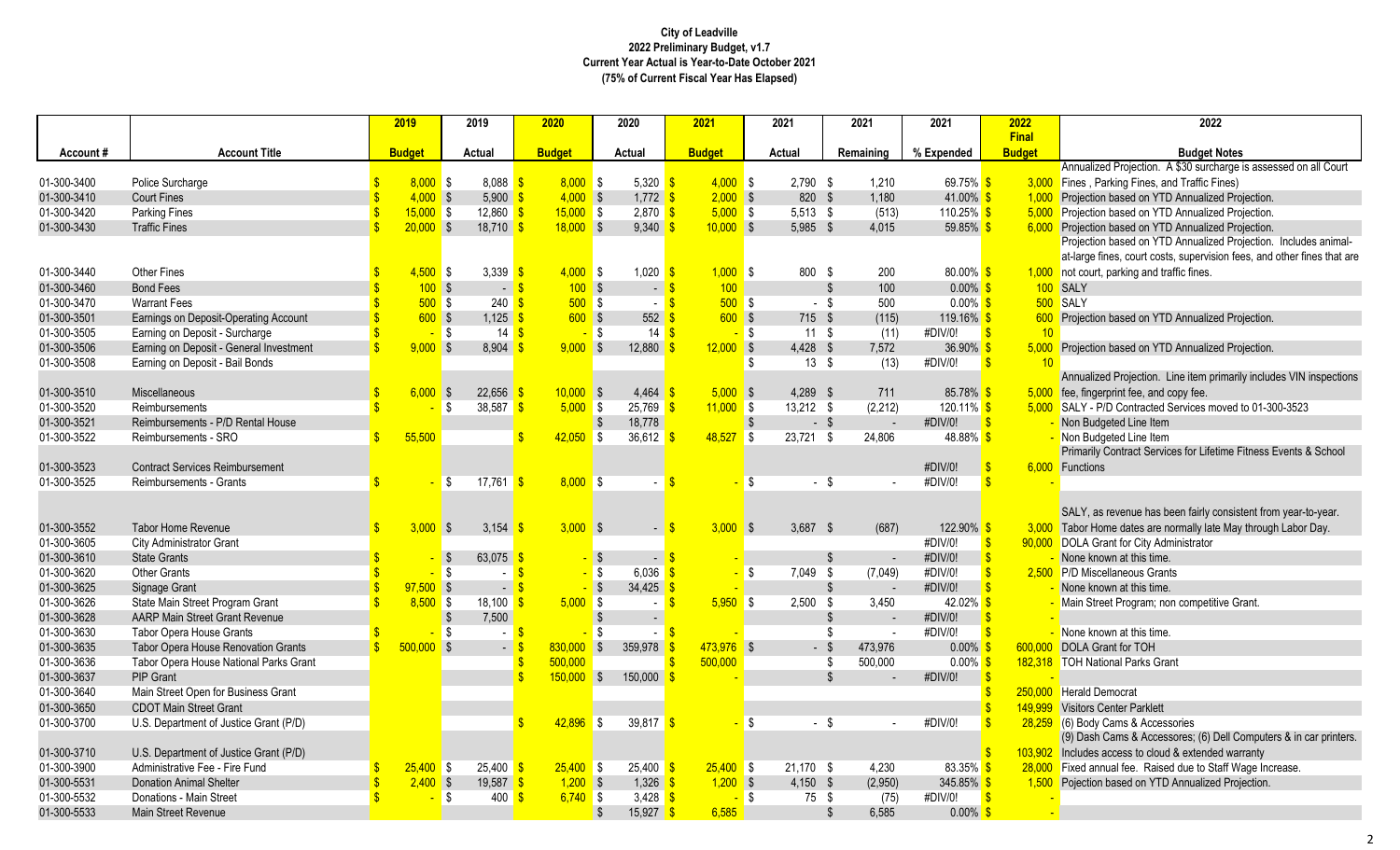|                              |                                                  |                    | 2019                     | 2019                                     | 2020                         | 2020                         | 2021                     | 2021                         | 2021                     | 2021                      | 2022               | 2022                                                             |
|------------------------------|--------------------------------------------------|--------------------|--------------------------|------------------------------------------|------------------------------|------------------------------|--------------------------|------------------------------|--------------------------|---------------------------|--------------------|------------------------------------------------------------------|
|                              |                                                  |                    |                          |                                          |                              |                              |                          |                              |                          |                           | <b>Final</b>       |                                                                  |
| Account#<br>01-300-5600      | <b>Account Title</b><br>Cares Act Revenue        |                    | <b>Budget</b>            | Actual                                   | <b>Budget</b>                | Actual                       | <b>Budget</b>            | Actual<br>$101,489$ \$<br>\$ | Remaining<br>(101, 489)  | % Expended<br>#DIV/0!     | <b>Budget</b>      | <b>Budget Notes</b>                                              |
| 01-300-5620                  | <b>Other Grants</b>                              |                    |                          | 2,166<br>\$                              |                              | 5,968<br>-\$                 |                          |                              | $\mathfrak{L}$<br>$\sim$ | #DIV/0!                   |                    |                                                                  |
| 01-300-5797                  | <b>HSA Grant Receipts</b>                        | $\mathbf{s}$       | 5.000                    | 28,943<br>l \$                           | 5.000 S                      | 12,825                       |                          | 8.875 \$<br><b>S</b>         | (8, 875)                 | #DIV/0!                   | $\mathbf{\$}$      | None known at this time.                                         |
|                              |                                                  |                    |                          |                                          |                              |                              |                          |                              |                          |                           |                    |                                                                  |
| 01-300-5807                  | High County Dev-CDOT Mt View Reimbursement       |                    | 900.000                  | 60,274<br>$\mathbf{\hat{s}}$             |                              | 39,853<br>$\mathbf{\hat{s}}$ |                          | $10,123$ \$<br>$\sqrt{S}$    | (10, 123)                | #DIV/0!                   |                    | Line item no longer used.                                        |
| 01-300-5812                  | <b>Holden Payments</b>                           | $\mathbf{\hat{S}}$ | $2,544$ \$               | $\sim$                                   |                              |                              |                          |                              | \$                       | #DIV/0!                   | $\mathbf{\hat{s}}$ | Line item no longer used.                                        |
| 01-300-5817                  | The American Rescue Plan                         |                    |                          |                                          |                              |                              |                          | 360.436 \$<br>-\$            | (360, 436)               | #DIV/0!                   | 360,436            |                                                                  |
| 01-300-5819                  | <b>LCCF Main Street Grant</b>                    |                    |                          | 2,500<br>\$                              | <mark>-</mark> \$            |                              |                          |                              | \$                       | #DIV/0!                   |                    |                                                                  |
| 01-300-6566                  | <b>AMEXPIP</b>                                   |                    |                          | $\sqrt[6]{\frac{1}{2}}$<br>$-$ \$        | 9.000                        |                              |                          |                              | $\mathfrak{S}$<br>$\sim$ | #DIV/0!                   |                    |                                                                  |
| 01-300-9001                  | Sale of Capital Asset                            |                    |                          | \$<br>$\mathbf{u}$                       |                              | 5,235<br>- \$                |                          | $\sqrt{3}$<br>4,000 \$       | (4,000)                  | #DIV/0!                   | 25,000             | Sale of extra Police Vehicles                                    |
| 01-300-9002                  | Transfer from General Fund Balance               |                    | 61.500                   | S.<br>$\sim$                             | $\sqrt{3}$<br>163.729        |                              |                          |                              |                          | #DIV/0!                   |                    |                                                                  |
|                              | <b>Total General Fund Revenues</b>               |                    |                          | $\frac{1}{2}$ 4,160,475 \$ 3,485,729     | 4,734,307                    | $\frac{1}{2}$ \$ 4,547,640   | 4.455.225                | 3,778,351<br>l S             | 676.874                  | $84.81\%$ \$              | 5,754,280 29.16%   |                                                                  |
| <b>General Fund</b>          |                                                  |                    |                          |                                          |                              |                              |                          |                              |                          |                           |                    |                                                                  |
| <b>Expenditures</b>          |                                                  |                    |                          |                                          |                              |                              |                          |                              |                          |                           |                    |                                                                  |
| <b>Executive</b>             |                                                  |                    |                          |                                          |                              |                              |                          |                              |                          |                           |                    |                                                                  |
| <b>Expenditures</b>          |                                                  |                    |                          |                                          |                              |                              |                          |                              |                          |                           |                    |                                                                  |
| 01-40-1-5000                 | Salary                                           | $\mathbf{s}$       | $44.400$ \$              | 44,400                                   | $44,400$ \$                  | $44,400$ \$                  | $44,400$ \$              | 37,477 \$                    | 6,923                    | $84.41\%$ \$              |                    | 44,400 Council and Mayor                                         |
| 01-40-1-5120                 | FICA - Employer                                  |                    | $2,753$ \$               | $2,752$ \$                               | $2,753$ \$                   | $2,752$ \$                   | $2,753$ \$               | $2,323$ \$                   | 430                      | $84.39\%$ \$              | $2,753$ 6.2%       |                                                                  |
| 01-40-1-5130                 | FICA Medicare - Employer                         | $\mathbf{R}$       | $644$ \$                 | 644                                      | $644$ \$                     | $644$ \$                     | $644$ \$                 | 544 \$                       | 100                      | $84.44\%$ \$              |                    | 644 1.45%                                                        |
|                              |                                                  |                    |                          |                                          |                              |                              |                          |                              |                          |                           |                    |                                                                  |
| 01-40-1-5150                 | Health Insurance                                 |                    |                          | \$                                       | -\$                          | <b>\$</b>                    |                          |                              | \$                       | #DIV/0!                   |                    | Per 2015 Ordinance 1, Mayor no longer provided health insurance. |
|                              |                                                  |                    |                          |                                          |                              |                              |                          |                              |                          |                           |                    | Per 2015 Ordinance 1, Mayor may elect City's 457 Plan - 6% City  |
| 01-40-1-5140                 | 457 Deferred Plan                                |                    |                          | $\sqrt{3}$<br>$-$ \$                     |                              |                              |                          |                              | \$                       | #DIV/0!                   |                    | Match                                                            |
|                              | <b>Total Executive Salary Expenditures</b>       |                    | $47,797$ \$              | $47,797$ \$                              | $47,797$ \$                  | $47,797$ \$                  | $47,797$ \$              | 40,344                       | 7,452<br>-S              | $84.41\%$ \$              | 47,797 0.00%       |                                                                  |
| 01-40-1-5011                 | Discretionary Employee Bonus'                    |                    |                          |                                          | $20,000$ \$<br>$\mathbf{\$}$ | $14,050$ \$                  | $20,000$ \$              | $-$ \$                       | 20,000                   | $0.00\%$ \$               | 14,000             |                                                                  |
| 01-40-1-6202                 | Supplies                                         |                    | $500$ \$                 | 607                                      | $4,000$ \$                   | 3,951 $\frac{1}{5}$          | $4,000$ \$               | 1,766 \$                     | 2,234                    | $44.14\%$ \$              |                    | 5,000 Quarterly Newsletter                                       |
| 01-40-1-6203                 | <b>Operating Expenses</b>                        |                    |                          | $\sqrt{3}$<br>$616$ $\sqrt{\frac{5}{2}}$ | $-$ \$                       | $288$ $\frac{\ }{\ }$        | $-$ \$                   | 620 \$                       | (620)                    | #DIV/0!                   | $\mathsf{S}$       | 500 Based on last 3 years                                        |
| 01-40-1-6310                 | <b>Education &amp; Conferences</b>               |                    | $1,000$ \$               | $721$ $\sqrt{\frac{6}{5}}$               | $1,000$ \$                   | 397                          | $400$ \$<br>$\mathsf{s}$ | 110S                         | 290                      | $27.50\%$ \$              |                    | 400 Estimate per Mayor                                           |
| 01-40-1-6311                 | <b>Travel</b>                                    |                    | $500$ \$                 | $-$ \$                                   |                              |                              | $-$ \$                   | 411 \$                       | (411)                    | #DIV/0!                   |                    | Mayor personally incurs expense                                  |
| 01-40-1-6550                 | Computer Equipment/Maintenance                   |                    | $-$ \$                   | $ \frac{8}{5}$                           |                              |                              |                          |                              | \$                       | #DIV/0!                   | $\mathbf{R}$       | <mark>– </mark> nil                                              |
|                              | <b>Total Executive Expenditures</b>              | s.                 | $2,000$ \$               | $1,944$ \$                               | $25,000$ \$                  | $18,686$ \$                  | $24,400$ \$              | $2,907$ \$                   | 21,493                   | $11.91\%$ \$              |                    | 19,900 -18.44%                                                   |
|                              | <b>Total Executive Salary &amp; Expenditures</b> |                    | $49,797$ \$              | 49,741                                   | 72,797                       | 66,483<br>- \$               | 72,197                   | 43,251<br>l \$               | 28,946                   | 59.91%                    |                    | 67,697 -6.23%                                                    |
| <b>Administrative</b>        |                                                  |                    |                          |                                          |                              |                              |                          |                              |                          |                           |                    |                                                                  |
| <b>Expenditures</b>          |                                                  |                    |                          |                                          |                              |                              |                          |                              |                          |                           |                    |                                                                  |
| 01-40-2-5000                 | Salarv                                           |                    | 74.070 S                 | 62,731                                   | $81,720$ \$                  | $74,738$ \$                  | $114,720$ \$             | 77,647 \$                    | 37,073                   | 67.68% \$                 |                    | 145,760 City Administrator and Admin Assistant                   |
| 01-40-2-5007                 | Overtime                                         | $\mathbf{S}$       |                          | 60<br>- \$                               |                              | $\mathsf{s}$<br>210<br>l \$  |                          | $\mathsf{s}$<br>371 \$       | (371)                    | #DIV/0!                   | $\mathbf{s}$       | Line Itme Not Used                                               |
| 01-40-2-5011                 | Bonus                                            |                    | 3,000                    | \$<br>4,000                              |                              |                              |                          |                              | \$                       | #DIV/0!                   |                    | Non-budgeted line item; Accrued PTO payout will normally only    |
|                              |                                                  |                    |                          |                                          |                              |                              |                          |                              |                          |                           |                    |                                                                  |
| 01-40-2-5015                 | PTO Payout                                       |                    |                          | $\sqrt{3}$<br>- \$                       |                              |                              | $-$ \$                   | $4,354$ \$<br>4,695 \$       | (4, 354)                 | #DIV/0!                   |                    | occur at employee termination.                                   |
| 01-40-2-5120<br>01-40-2-5130 | FICA - Employer<br><b>FICA Medicare</b>          | $\hat{\mathbf{S}}$ | $4,592$ \$<br>$1,074$ \$ | 3,833 $\frac{1}{5}$<br>$897$ $\sqrt$$    | $5,067$ \$<br>$1,185$ \$     | $4.774$ \$<br>$1,116$ \$     | $7,113$ \$<br>$1,663$ \$ | $1,098$ \$                   | 2,418<br>565             | $66.01\%$ \$<br>66.01% \$ |                    | 9,037 6.20%<br>2,114 1.45%                                       |
|                              |                                                  |                    |                          |                                          |                              |                              |                          |                              |                          |                           |                    | Based on Current 2021 457 Plan Enrollees & Possible Addition for |
| 01-40-2-5140                 | 457 Deferred Plan                                | $\mathbf{s}$       | $3,321$ \$               | 3,406                                    | $3,780$ \$<br>$\mathbf{s}$   | 3,788 $\frac{\ }{\ }$        | $6,883$ \$               | 2,879 \$                     | 4,004                    | 41.83% \$                 |                    | 5,746 City Administrator for 6 months.                           |
|                              |                                                  |                    |                          |                                          |                              |                              |                          |                              |                          |                           |                    |                                                                  |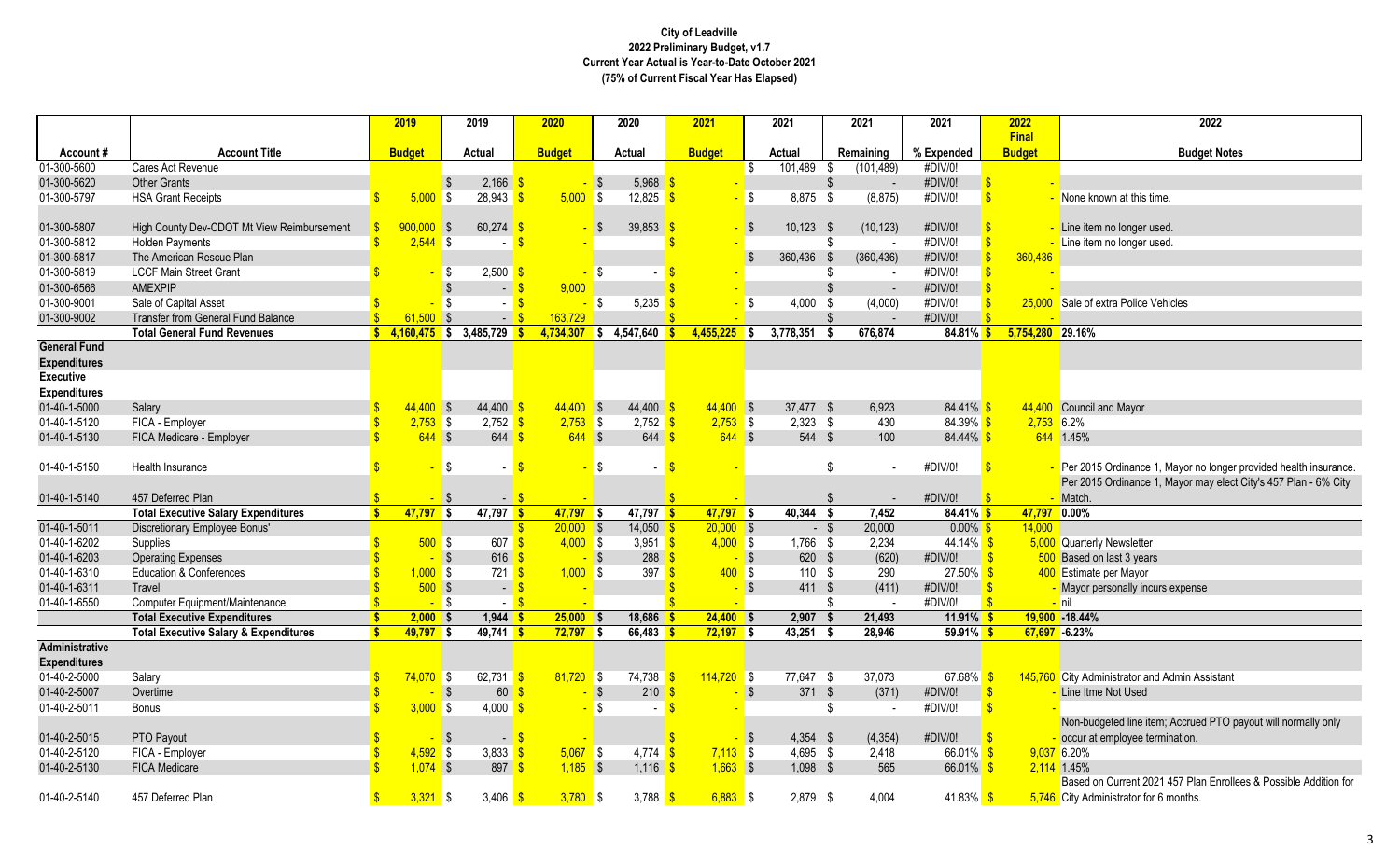|                              |                                                                            |               | 2019                 | 2019                                   | 2020                |               | 2020                      | 2021                    |                | 2021                   |                | 2021           | 2021                    | 2022                          | 2022                                                                  |
|------------------------------|----------------------------------------------------------------------------|---------------|----------------------|----------------------------------------|---------------------|---------------|---------------------------|-------------------------|----------------|------------------------|----------------|----------------|-------------------------|-------------------------------|-----------------------------------------------------------------------|
| Account#                     | <b>Account Title</b>                                                       |               | <b>Budget</b>        | Actual                                 | <b>Budget</b>       |               | Actual                    | <b>Budget</b>           |                | Actual                 |                | Remaining      | % Expended              | <b>Final</b><br><b>Budget</b> | <b>Budget Notes</b>                                                   |
|                              |                                                                            |               |                      |                                        |                     |               |                           |                         |                |                        |                |                |                         |                               | Based on Current 2021 Health Plan Enrollees & Possible Addition       |
| 01-40-2-5150                 | Health Insurance                                                           |               | $14,204$ \$          | 13,072                                 |                     | $14,891$ \$   | 3,138                     | $8,113$ \$              |                | $5,024$ \$             |                | 3,089          | 61.93%                  |                               | 25,285 for City Administrator                                         |
| 01-40-2-5165                 | State Unemployment Tax                                                     |               | $222$ \$             | $200 \text{ s}$                        |                     | $245$ \$      | $235$ $\frac{6}{5}$       | $344$ \$                |                | 233S                   |                | 111            | 67.83%                  |                               | 437 .3% of All Compensation                                           |
|                              | <b>Total Adminstrative Salary Expenditures</b>                             | $\mathbf{s}$  | $100,483$ \$         | 88,199                                 | $106,888$ \$<br>- 5 |               | $88,000$ \$               | $138,836$ \$            |                | 96,301                 | -\$            | 42,535         | 69.36%                  |                               | 188,378 35.68%                                                        |
| 01-40-2-6202                 | Supplies                                                                   |               | 100S                 |                                        | $20 \frac{1}{5}$    | 100S          | $-5$                      | 100S                    |                | 29 <sup>5</sup>        |                | 71             | $28.85\%$ \$            |                               | 100 SALY                                                              |
|                              |                                                                            |               |                      |                                        |                     |               |                           |                         |                |                        |                |                |                         |                               | Line Item removed to City Hall Expenditures, line item 01-40-6-       |
| 01-40-2-6203                 | <b>Operating Expenses</b>                                                  |               |                      | (495)<br>$\sqrt{3}$                    |                     | $-$ \$        | $-$ \$                    |                         | $-$ \$         | $-$ \$                 |                | $\sim$         | #DIV/0!                 | $\mathbf{S}$                  | <mark>-</mark> 6205.                                                  |
| 01-40-2-6310                 | <b>Education &amp; Conferences</b>                                         |               | 750S                 | $826$ $\sqrt{\frac{6}{5}}$             |                     | $1,000$ \$    | 400                       | 300S<br>l \$            |                | - \$                   |                | 300            | $0.00\%$                | -\$                           | 1,000 Increased due to City Administrator                             |
| 01-40-2-6311                 | Travel                                                                     |               | $750$ \$             | $602 - $$                              |                     | $1,000$ \$    | $239 - $$                 |                         | $-$ \$         | $-$ \$                 |                | $\sim$         | #DIV/0!                 |                               | 500 Increased due to City Administrator                               |
| 01-40-2-6550                 | Computer Equipment/Maintenance                                             |               | $-$ \$               |                                        | $ \sqrt{3}$         | <b>Call</b>   |                           | <sup>\$</sup><br>$\sim$ |                |                        | \$             | $\sim$         | #DIV/0!                 | $\mathbf{S}$                  | $-$ nil                                                               |
|                              | <b>Total Administrative Expenditures</b>                                   | <b>S</b>      | $1.600$ \$           | 952S                                   |                     | 2.100 S       | 639S                      | 400S                    |                | 29S                    |                | 371            | $7.21\%$ \$             |                               | 1,600 300.00%                                                         |
|                              | <b>Total Administrative Salary &amp; Expenditures</b>                      | $\bullet$     | $102,083$ \$         | $89,152$ \$                            | $108,988$ \$        |               | $88,639$ \$               | $139,236$ \$            |                | 96,330                 |                | 42,906         | 69.18%                  |                               | 189,978 36.44%                                                        |
| <b>Municipal Court</b>       |                                                                            |               |                      |                                        |                     |               |                           |                         |                |                        |                |                |                         |                               |                                                                       |
| <b>Expenditures</b>          |                                                                            |               |                      |                                        |                     |               |                           |                         |                |                        |                |                |                         |                               |                                                                       |
|                              |                                                                            |               |                      |                                        |                     |               |                           |                         |                |                        |                |                |                         |                               | Judge Floyd and Municipal Court Clerk @ \$25/hr for 10 hrs a          |
| 01-40-3-5000                 | Salary                                                                     |               | $27,558$ \$          | 26,057                                 |                     | $23,757$ \$   | $22,537$ \$               | $29,224$ \$             |                | 19,559 \$              |                | 9,665          | 66.93%                  |                               | 27,034 Week/Reduction From 2021 Reflects Increased Efficiency         |
| 01-40-3-5120                 | <b>FICA</b>                                                                |               | $1,709$ \$           | 1,626                                  | -S                  | $1,473$ \$    | 1,115                     | $845$ \$                |                | 843 \$                 |                | $\overline{2}$ | 99.76%                  |                               | 870 6.2% - Municipal Judge Only                                       |
| 01-40-3-5130                 | <b>FICA Medicare</b>                                                       |               | 400S                 | 380 <sup>8</sup>                       |                     | 344S          | $261$ $\sqrt{\frac{5}{}}$ | 198S                    |                | 197 \$                 |                | $\Omega$       | $99.75\%$ \$            | $\mathbf{R}$                  | 203 1.45% - Municipal Judge Only                                      |
| 01-40-3-5140<br>01-40-3-5150 | 457 Deferred Plan                                                          |               | $246$ \$<br>$652$ \$ | $170$ \$<br>$426$ $\sqrt{\frac{6}{5}}$ |                     | $-$ \$<br>47S | $-5$<br>35S               |                         | $-$ \$<br>l \$ | $-$ \$<br>- \$         |                | $\sim$         | #DIV/0!<br>#DIV/0!      | $\mathbf{\hat{s}}$            | Line Item Not Used<br>Line Item Not Used                              |
| 01-40-3-5165                 | Health Insurance                                                           |               | $83$ \$              |                                        |                     | $71$ \$       |                           | $41$ \$                 |                |                        |                | $\sim$         |                         |                               |                                                                       |
|                              | State Unemployment Tax<br><b>Total Municipal Court Salary Expenditures</b> | S             | $30,646$ \$          | $28,739$ \$                            | 79 <sup>8</sup>     | $25,693$ \$   | 54<br>$24,002$ \$         | $30,307$ \$             |                | $41 \quad $$<br>20,640 |                | (0)<br>9,667   | 100.88%<br>$68.10\%$ \$ |                               | 42 .3% - Municipal Judge Only<br>$28,150 - 7.12%$                     |
|                              |                                                                            |               |                      |                                        |                     |               |                           |                         |                |                        |                |                |                         |                               | Majority pooled together with City Hall supplies/Line item            |
| 01-40-3-6202                 | Supplies                                                                   |               | 100S                 | 2,269                                  |                     | 100S          | 58                        |                         | $\sqrt{S}$     | $-$ \$                 |                |                | #DIV/0!                 |                               | 100 01-40-6-6202                                                      |
|                              |                                                                            |               |                      |                                        |                     |               |                           |                         |                |                        |                |                |                         |                               | Eforce Annual license for Court Clerk-\$500; Surety Bond Possibility- |
| 01-40-3-6203                 | <b>Operating Expenses</b>                                                  |               | $50°$ \$             | 1,250                                  |                     | $550$ \$      | $100 \frac{S}{S}$         | 600S                    |                | $-$ \$                 |                | 600            | $0.00\%$                |                               | 550 \$50                                                              |
| 01-40-3-6204                 | Postage                                                                    |               | 100S                 |                                        | <b>S</b>            |               |                           | 162<br>\$.              |                |                        | $\mathfrak{L}$ | 162            | $0.00\%$                |                               | 162 Majority pooled together with City Hall/ILine item 01-40-6-6204   |
|                              |                                                                            |               |                      |                                        |                     |               |                           |                         |                |                        |                |                |                         |                               | Prosecuting Attorney - Carlson, Carlson & Dunkelman per 10/19/21      |
|                              |                                                                            |               |                      |                                        |                     |               |                           |                         |                |                        |                |                |                         |                               | Request for Increase in Fees; Indigent Defense Council (estimate      |
| 01-40-3-6301                 | Legal Fees-Prosecuting Attorney/Defense Council                            |               | $10,000$ \$          | $8,250$ $\sqrt{\frac{6}{5}}$           |                     | $10,000$ \$   | 6,750 $\frac{1}{5}$       | $10,000$ \$             |                | $7.500$ \$             |                | 2.500          | 75.00%                  |                               | $11,400$ \$1,000)                                                     |
| 01-40-3-6310                 | <b>Education &amp; Conferences</b>                                         |               |                      | <b>\$</b>                              | -S                  |               |                           | 200                     |                |                        | \$             | 200            | $0.00\%$                |                               | 200 SALY                                                              |
| 01-40-3-6311                 | Travel                                                                     |               | 200S                 | $\sim$ 10 $\pm$                        | -S                  | 200           |                           | 200                     |                |                        | \$.            | 200            | $0.00\%$                | -\$                           | 200 SALY                                                              |
|                              |                                                                            |               |                      |                                        |                     |               |                           |                         |                |                        |                |                |                         |                               | Colorado Municipal Judges Association Membership-\$40; CAMCA-         |
| 01-40-3-6312                 | Dues & Memberships                                                         |               | 40 <sup>°</sup>      | $\sqrt{3}$<br>$\sim$ 1                 | <b>S</b>            | 40            |                           | 60S                     |                | $22 \quad $$           |                | 38             | 36.67%                  |                               | $60$ \$20                                                             |
| 01-40-3-6550                 | Computer Equipment/Maintenance                                             |               |                      | - \$                                   |                     |               |                           | $1,300$ \$              |                | $1,185$ \$             |                | 115            | 91.17%                  | - \$                          | <b>500</b> Document Translation Software (Estimated)                  |
| 01-40-3-6570                 | Interpreter                                                                |               | 200S                 |                                        | $ \frac{8}{5}$      | $200$ \$      | 180                       | $450$ \$<br>ぷ           |                | $113 \tIm$             |                | 338            | 25.00%                  |                               | 1,300 CMC Intro to Interpretation & Translation Class Tuition         |
|                              | <b>Total Municipal Court Expenditures</b>                                  | -\$           | $10,690$ \$          | $11,769$ \$                            |                     | $11,090$ \$   | 7,088                     | $12,972$ \$             |                | 8.820 \$               |                | 4,152          | 67.99%                  |                               | 14,472 11.56%                                                         |
|                              |                                                                            |               |                      |                                        |                     |               |                           |                         |                |                        |                |                |                         |                               |                                                                       |
|                              | <b>Total Municipal Court Salary &amp; Expenditures</b>                     | $\mathbf{s}$  | $41,336$ \$          | 40,508                                 |                     | $36,783$ \$   | 31,091                    | $43,280$ \$             |                | 29,459 \$              |                | 13,821         | 68.07%                  |                               | 42,622 -1.52%                                                         |
| <b>City Clerk</b>            |                                                                            |               |                      |                                        |                     |               |                           |                         |                |                        |                |                |                         |                               |                                                                       |
| <b>Expenditures</b>          |                                                                            |               |                      |                                        |                     |               |                           |                         |                |                        |                |                |                         |                               |                                                                       |
| 01-40-4-5000                 | Salary                                                                     |               | $40.516$ \$          | 38.509                                 | 36.871              | $\sqrt{S}$    | 37.203                    | $42,404$ \$             |                | 30.758 \$              |                | 11.646         | <b>72.53%</b>           |                               | 48,160 City Clerk and Deputy City Clerk                               |
| 01-40-4-5007                 | Overtime                                                                   |               |                      |                                        |                     |               |                           |                         | -\$            | $1,523$ \$             |                | (1, 523)       | #DIV/0!                 |                               |                                                                       |
| 01-40-4-5011                 | <b>Bonus</b>                                                               | $\mathbf{\$}$ | $1,000$ \$           | 1,000                                  | <b>S</b>            | $-$ \$        | $-5$                      |                         |                |                        | $\mathfrak{L}$ |                | #DIV/0!                 | $\mathbf{s}$                  |                                                                       |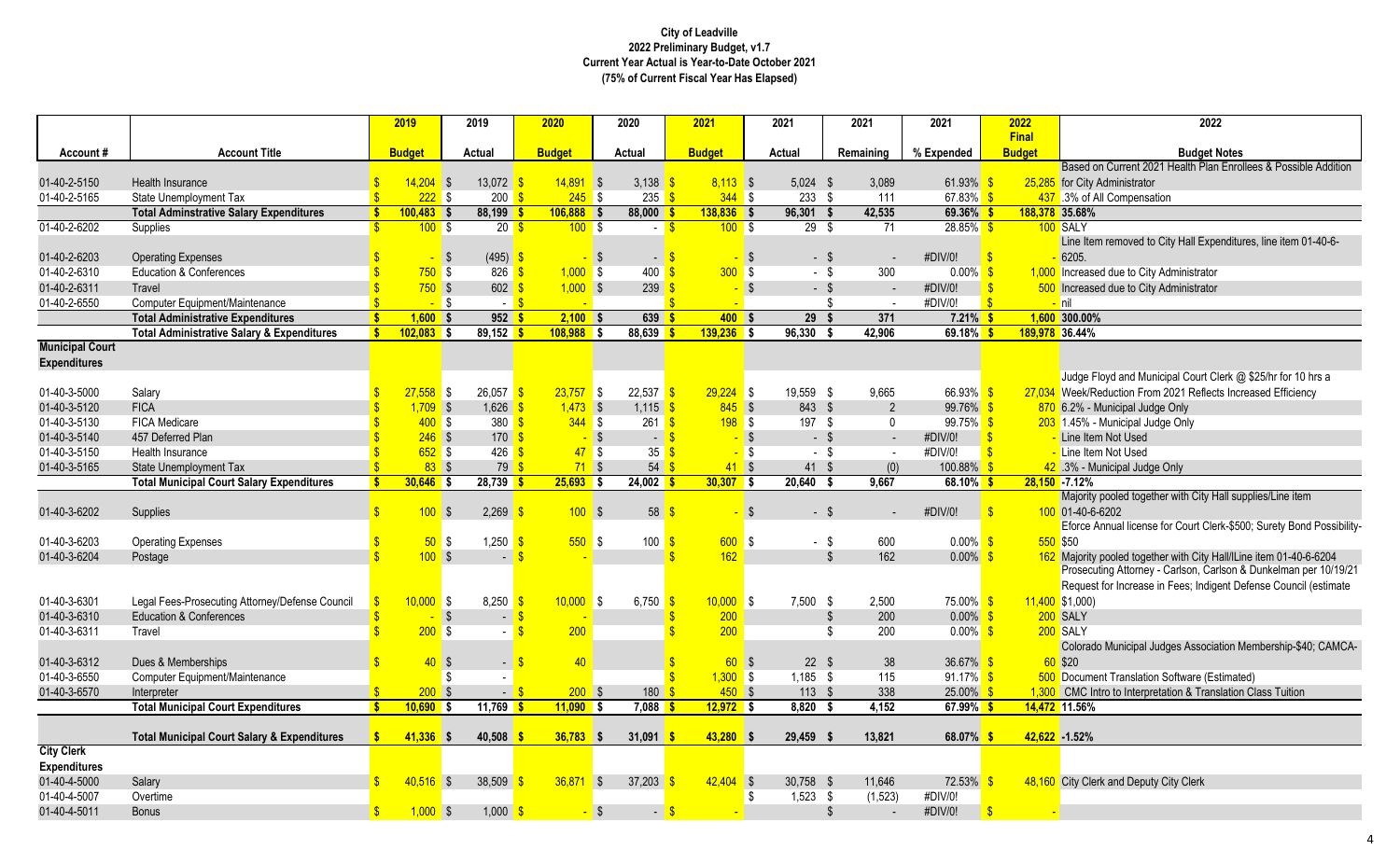|                          |                                                       | 2019          |                    | 2019                             | 2020                        | 2020                              | 2021                         | 2021                  | 2021             | 2021                          | 2022                          | 2022                                                                      |
|--------------------------|-------------------------------------------------------|---------------|--------------------|----------------------------------|-----------------------------|-----------------------------------|------------------------------|-----------------------|------------------|-------------------------------|-------------------------------|---------------------------------------------------------------------------|
|                          |                                                       |               |                    |                                  |                             |                                   |                              |                       |                  |                               | <b>Final</b><br><b>Budget</b> |                                                                           |
| Account#<br>01-40-4-5120 | <b>Account Title</b><br><b>FICA</b>                   | <b>Budget</b> | $2,512$ \$         | Actual<br>2,407                  | <b>Budget</b><br>$2,286$ \$ | Actual<br>$2,214$ \$              | <b>Budget</b><br>$2,629$ \$  | Actual<br>$1,909$ \$  | Remaining<br>720 | % Expended<br><b>72.61%</b>   | $2,986$ 6.2%<br>- \$          | <b>Budget Notes</b>                                                       |
| 01-40-4-5130             | <b>FICA Medicare</b>                                  |               | $587$ \$           | 563                              | $535$ \$                    | $518$ $\frac{\text{S}}{\text{S}}$ | $615$ \$                     | 446 \$                | 168              | $72.62\%$ \$                  |                               | 698 1.45%                                                                 |
| 01-40-4-5140             | 457 Deferred Plan                                     |               | $2,287$ \$         | 1,658                            | $1,551$ \$<br>-S            | $542$ \$                          | $2,400$ \$                   | $526$ \$              | 1,874            | $21.91\%$ \$                  |                               | 2,746 6% City Match of Deputy City Clerk                                  |
| 01-40-4-5150             | Health Insurance                                      |               |                    | \$<br>1,549                      | $6,368$ \$                  | $6,415$ \$                        | $6,931$ \$                   | $4,363$ \$            | 2,568            | 62.95% \$                     |                               | 6,425 Based on Deputy City Clerk                                          |
| 01-40-4-5165             | State Unemployment Tax                                |               |                    | \$<br>39                         | $\mathbf{s}$<br>$103$ \$    | 107 <sup>o</sup>                  | 127S                         | $91 \quad$            | 36               | 71.35% <sup>S</sup>           |                               | 144 .3% of Deputy City Clerk Compensation                                 |
|                          | <b>Total City Clerk Salary Expenditures</b>           |               | 46,902             | 45,726                           | $47,714$ \$                 | $46,999$ \$                       | $55,106$ \$                  | 39.615 \$             | 15,491           | $71.89\%$ \$                  | 61,159 10.98%                 |                                                                           |
| 01-40-4-6202             | Supplies                                              |               |                    | 469<br>l \$                      | $-$ \$<br><b>S</b>          | $-5$                              | $-$ \$                       | $-$ \$                | $\sim$           | #DIV/0!<br>$\sqrt{5}$         |                               | - Pooled together with City Hall/ILine item 01-40-6-6202                  |
| 01-40-4-6304             | <b>Codification of Municipal Code</b>                 |               |                    |                                  | $3,000$ \$                  | $2,405$ \$                        | $3,000$ \$                   | $1,193$ \$            | 1,807            | 39.77% \$                     |                               | 3,000 Moved from City Hall/Line item 01-40-6-6304                         |
| 01-40-4-6310             | <b>Education &amp; Conferences</b>                    |               | $500$ \$           | 637                              | $2,500$ \$<br>$\mathbf{R}$  | $2,081$ \$                        | $2,500$ \$                   | 856 \$                | 1,644            | $34.24\%$ \$                  |                               | 1,000 Includes Clerk's Institute training                                 |
| 01-40-4-6311             | Travel                                                |               | $2,000$ \$         | 2,293                            | $1,500$ \$                  | $-$ \$                            | $-$ \$                       | $-$ \$                | $\sim$           | $\sqrt{s}$<br>#DIV/0!         |                               | - None known at this time.                                                |
| 01-40-4-6501             | Other Expenses                                        |               | $\sim$             | <b>S</b><br>765                  | 100S<br>$\sqrt{3}$          | $82 \frac{1}{5}$                  | $100$ \$                     | 168 \$                | (68)             | 167.80% <sup>S</sup>          |                               | 100 Misc line item                                                        |
| 01-40-4-6540             | Elections                                             |               | $5,500$ \$         | $\blacksquare$                   | $5,000$ \$<br><b>S</b>      | $-$ \$                            | $5,000$ \$                   | 76 \$                 | 4,924            | $1.53\%$ \$                   |                               | Should Not be any Elections in 2022                                       |
|                          |                                                       |               |                    |                                  |                             |                                   |                              |                       |                  |                               |                               | Added to codify as ordinances pass with Muni-Code and legal               |
| 01-40-4-6545             | <b>Legal Publications</b>                             |               | $5,000$ \$         | 4,095                            | $7,000$ \$<br>- \$          | $2,021$ \$                        | $6,500$ \$                   | $3,326$ \$            | 3,174            | 51.16% \$                     |                               | 6,500 posting to Herald                                                   |
| 01-40-4-6550             | <b>Computer Equipment/Maintenance</b>                 |               |                    | $\overline{\mathbf{S}}$<br>$-5$  | $-$ \$                      | $329$ $\sqrt{\frac{6}{5}}$        | $-$ \$                       | 830 \$                | (830)            | #DIV/0!<br>$\sqrt[3]{5}$      |                               |                                                                           |
| 01-40-4-6566             | Records Preservation                                  |               | $500$ \$           | $\sim$                           | $\sqrt{3}$<br>500           |                                   |                              |                       | \$<br>$\sim$     | #DIV/0!                       | $\sqrt{3}$                    | SALY. Nothing specific planned at this time.                              |
| 01-40-4-6901             | <b>Office Equipment Expenditures</b>                  |               | $400$ \$           | $1,078$ \$                       | $200$ \$                    | $ \sqrt{3}$                       | $-$ \$                       | - \$                  | $\sim$           | #DIV/0!                       | $\mathbf{s}$                  | None known at this time.                                                  |
|                          | <b>Total City Clerk Expenditures</b>                  |               | $13,900$ \$        | 9,336                            | $19,800$ \$<br>-\$          | $6,919$ \$                        | $17,100$ \$                  | $6,449$ \$            | 10,651           | $37.71\%$ \$                  |                               | $10,600 - 38.01%$                                                         |
|                          | <b>Total City Clerk Salary Expenditures</b>           |               | $60,802$ \$        | $55,062$ \$                      | $67,514$ \$                 | $53,918$ \$                       | $72,206$ \$                  | 46,064 \$             | 26,142           | $63.80\%$ \$                  | $71,759 -0.62%$               |                                                                           |
| <b>City Treasurer</b>    |                                                       |               |                    |                                  |                             |                                   |                              |                       |                  |                               |                               |                                                                           |
| <b>Expenditures</b>      |                                                       |               |                    |                                  |                             |                                   |                              |                       |                  |                               |                               |                                                                           |
| 01-40-5-5000             | Salary                                                |               | 68.080 \$          | 53,979                           | $53,550$ \$                 | 53,550                            | $65,400$ \$                  | 55.339 \$             | 10,061           | $84.62\%$ \$                  |                               | 72,400 Finance Director & City Treasurer                                  |
| 01-40-5-5011             | <b>Treasurer Bonus</b>                                |               |                    | \$<br>3,000                      |                             | S.                                |                              |                       | \$<br>$\sim$     | #DIV/0!                       |                               |                                                                           |
| 01-40-5-5120             | <b>FICA</b>                                           |               | 4,221              | $\overline{\mathbf{3}}$<br>3,533 | $3,320$ \$                  | 3,537                             | $4,055$ \$                   | $3.342$ \$            | 713              | 82.42%                        | 4,489 6.2%                    |                                                                           |
| 01-40-5-5130             | FICA Medicare                                         |               | $987$ \$           | 826                              | $\mathbf{s}$<br>$776$ \$    | 827 <sup>8</sup>                  | $948$ \$                     | 782 \$                | 167              | $82.42\%$ \$                  | 1,050 1.45%                   |                                                                           |
| 01-40-5-5140             | 457 Deferred Plan                                     |               | $1,944$ \$         | 1,771                            | $3,069$ \$<br><b>S</b>      | 3,069 $\frac{1}{5}$               | $3,780$ \$                   | $3,198$ \$            | 582              | $84.61\%$ \$                  |                               | 4,200 6% City Match for Finance Director                                  |
| 01-40-5-5150             | Health Insurance                                      |               | $14,204$ \$        | 72 <sup>8</sup>                  | $72$ \$                     | 72S                               | $72$ \$                      | $3.549$ \$            | (3, 477)         | 4929.04% \$                   |                               | 14,631 Based on Finance Director                                          |
| 01-40-5-5165             | State Unemployment Tax                                |               | $204$ \$           | $164$ \$                         | $153$ \$                    | $164$ $\sqrt{\frac{6}{5}}$        | $196$ \$                     | 160 \$                | 36               | 81.52% \$                     |                               | 217 .3% of Finance Director Compensation                                  |
| 01-40-5-6202             | <b>Total City Treasurer Salary Expenditures</b>       |               | $89,640$ \$        | $63,344$ \$<br>$196$ \$          | $60,941$ \$                 | $61,219$ \$                       | $74,451$ \$                  | 66,369 \$             | 8,082            | $89.14\%$ \$<br>#DIV/0!       |                               | 96,987 30.27%<br>- Pooled together with City Hall/ILine item 01-40-6-6202 |
| 01-40-5-6310             | Supplies<br><b>Education and Conferences</b>          |               | 100S<br>$1,000$ \$ | 695                              | $-$ \$<br>$1,500$ \$<br>-\$ | $-$ \$                            | $-$ \$<br>$500$ \$           | $-$ \$<br>- \$        | 500              | $\sqrt{S}$<br>$0.00\%$ \$     |                               | 500 SALY                                                                  |
| 01-40-5-6311             | <b>Travel</b>                                         |               | $1,000$ \$         | 1,275                            | $-$ \$<br>S                 | $\sim$ 11                         | $-$ \$                       | $-$ \$                | $\sim$           | #DIV/0!<br>$\sqrt{3}$         |                               | 100 SALY                                                                  |
| 01-40-5-6312             | Dues & Membership                                     |               | 300S               | $-5$                             | 300S                        | $\sim$                            | 300S                         | - \$                  | 300              | $0.00\%$ \$                   |                               | 300 SALY                                                                  |
| 01-40-5-6501             | Other Expenses                                        |               |                    | $\sqrt{3}$<br>260                | $-$ \$<br><b>S</b>          | $-$ \$                            | $-$ \$                       | $-$ \$                |                  | #DIV/0!<br>$\mathbf{\hat{s}}$ |                               | - Line Item Not Used                                                      |
| 01-40-5-6550             | Computer Equipment/Maintenance                        |               | $-$ \$             | $-5$                             | <b>Section</b>              |                                   | $\mathbf{\hat{s}}$<br>$\sim$ |                       | \$<br>$\sim$     | #DIV/0!<br>$\mathbf{S}$       |                               | <mark>-</mark> nil                                                        |
|                          | <b>Total City Treasurer Expenditures</b>              |               | $2,400$ \$         | $2,426$ \$                       | $1,800$ \$                  | $-5$                              | 800S                         | $-$ \$                | 800              | $0.00\%$ \$                   |                               | 900 12.50%                                                                |
|                          | <b>Total City Treasurer Salary &amp; Expenditures</b> |               | 92.040 S           | 65,770                           | $62,741$ \$                 | $61,219$ \$                       | $75,251$ \$                  | 66,369 \$             | 8.882            | $88.20\%$                     |                               | 97,887 30.08%                                                             |
| <b>City Hall</b>         |                                                       |               |                    |                                  |                             |                                   |                              |                       |                  |                               |                               |                                                                           |
| <b>Expenditures</b>      |                                                       |               |                    |                                  |                             |                                   |                              |                       |                  |                               |                               |                                                                           |
|                          |                                                       |               |                    |                                  |                             |                                   |                              |                       |                  |                               |                               | 90% of Tabor Home Guides (10% CTF funding) + City Hall                    |
| 01-40-6-5000             | Salary                                                |               | 6,551              | 6,440<br><b>S</b>                | $7,409$ \$<br>-\$           | $2,100$ \$                        | $14,346$ \$                  | $27,100$ \$           | (12, 754)        | 188.91% <sup>S</sup>          |                               | 9,787 Maintance (Snow Removal & Basic Maintenance)                        |
| 01-40-6-5007             | Overtime                                              |               |                    |                                  |                             |                                   |                              | $143 \quad$ \$<br>-\$ | (143)            | #DIV/0!                       |                               |                                                                           |
|                          |                                                       |               |                    |                                  |                             |                                   |                              |                       |                  |                               |                               | Accrued PTO payout will normally only occur at employee                   |
| 01-40-6-5015             | PTO Payout                                            |               |                    | 2,138 $\frac{1}{5}$<br><b>S</b>  | <mark>-</mark> \$           | $4,452$ \$                        | - \$                         | - \$                  |                  | #DIV/0!                       | $\mathbf{s}$                  | lermination. Includes all of City Hall Staff                              |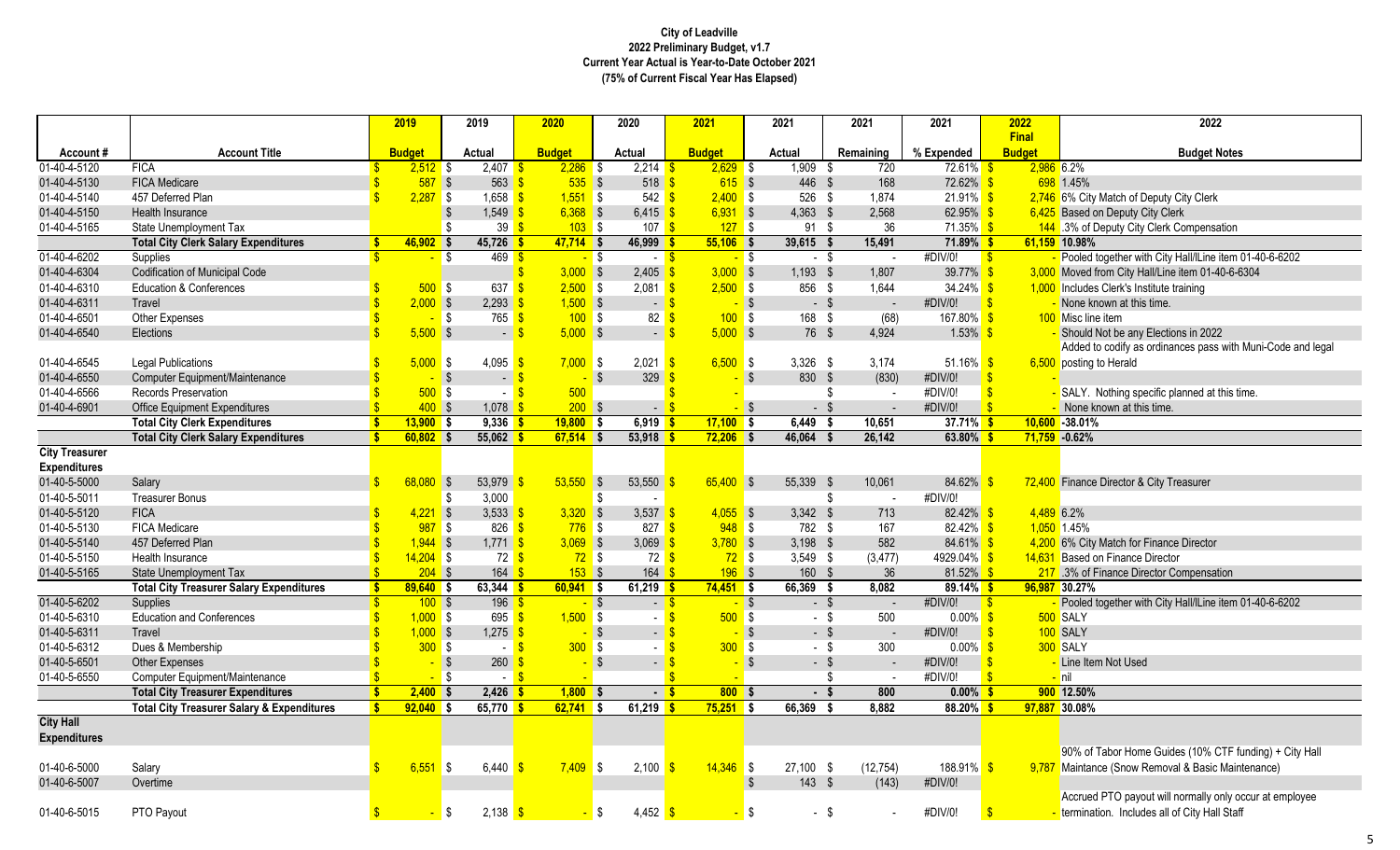|                              |                                                   |                    | 2019          |            | 2019                       | 2020                      |                   | 2020                                 | 2021                 |              | 2021                    | 2021           | 2021                    | 2022                          | 2022                                                                                       |
|------------------------------|---------------------------------------------------|--------------------|---------------|------------|----------------------------|---------------------------|-------------------|--------------------------------------|----------------------|--------------|-------------------------|----------------|-------------------------|-------------------------------|--------------------------------------------------------------------------------------------|
| Account#                     | <b>Account Title</b>                              |                    | <b>Budget</b> |            | Actual                     | <b>Budget</b>             |                   | Actual                               | <b>Budget</b>        |              | Actual                  | Remaining      | % Expended              | <b>Final</b><br><b>Budget</b> | <b>Budget Notes</b>                                                                        |
| 01-40-6-5120                 | <b>FICA</b>                                       |                    | $406$ \$      |            | 399                        | $459$ \$                  |                   | $125$ \$                             | $889$ \$             |              | 1,685 \$                | (796)          | 189.45%                 |                               | 607 6.2%                                                                                   |
| 01-40-6-5130                 | <b>FICA Medicare</b>                              |                    | 95S           |            | 93                         | 107S<br><b>S</b>          |                   | 29                                   | 208S<br>-S           |              | 394 \$                  | (186)          | 189.46%                 | -\$                           | 142 1.45%                                                                                  |
| 01-40-6-5150                 | Health Insurance                                  |                    |               |            |                            |                           |                   |                                      |                      | $\mathsf{s}$ | 86 \$                   | (86)           | #DIV/0!                 |                               |                                                                                            |
| 01-40-6-5165                 | Unemployment Tax                                  |                    | 20 S          |            | 19 <sup>8</sup>            |                           | 22S               | 6 \$                                 | 43 <sup>°</sup>      | l \$         | 82 \$                   | (39)           | 189.95%                 |                               | 29.3%                                                                                      |
|                              | <b>Total City Hall Salary Expenditures</b>        | $\mathbf{s}$       | $7,072$ \$    |            | $9,090$ \$                 | $7,998$ \$                |                   | $6,713$ \$                           | $15,486$ \$          |              | $29,490$ \$             | (14,004)       | $190.43\%$ \$           |                               | 10,565 -31.78%                                                                             |
| 01-40-6-6200                 | Reimbursements - Grants                           |                    |               | $-$ \$     | $630$ $\sqrt{\frac{5}{}}$  |                           | <mark>-</mark> \$ | - 8                                  |                      | $-$ \$       | - \$                    | $\sim$         | #DIV/0!                 | $\sqrt[6]{3}$                 | Line Item not budgeted.                                                                    |
| 01-40-6-6201                 | <b>Reimbursement Expense</b>                      |                    |               | $\sqrt{3}$ | $238$ $\sqrt{\frac{6}{5}}$ |                           | $-$ \$            | $-$ \$                               |                      | $-$ \$       | $-$ \$                  | $\sim$         | #DIV/0!                 | $\mathbf{s}$                  | - Line Item not budgeted.                                                                  |
| 01-40-6-6202                 | Supplies                                          |                    | $6,000$ \$    |            | 6,115 $\frac{1}{5}$        | $6,000$ \$                |                   | $5,522$ \$                           | $6,000$ \$           |              | $7,246$ \$              | (1, 246)       | 120.77% <sup>S</sup>    |                               | 7,162 Pooled together from all Departments                                                 |
| 01-40-6-6203                 | <b>Merchant Service Fees</b>                      |                    | $1,000$ \$    |            | 170S                       |                           | $-$ \$            | $-5$                                 |                      | $-$ \$       | $-$ \$                  |                | #DIV/0!                 | $\mathbf{S}$                  | Merchant card service no longer bills the City                                             |
| 01-40-6-6204                 | Postage                                           |                    | $1,000$ \$    |            | 5,025 \$                   | $2,000$ \$                |                   | $2,314$ \$                           | $2,000$ \$           |              | $3,324$ \$              | (1, 324)       | 166.21%                 | $\mathbf{R}$                  | 4,000 Adjusted for all users in PD, CH, Ect using the machine                              |
| 01-40-6-6205                 | <b>Operating Expenses</b>                         |                    | $5,232$ \$    |            | 7,093                      | $6,420$ \$<br>-S          |                   | 19,011                               | $12,480$ \$          |              | $3.135$ \$              | 9.345          | 25.12%                  |                               | 18,720 Janitorial Services @ \$360 a week                                                  |
|                              |                                                   |                    |               |            |                            |                           |                   |                                      |                      |              |                         |                |                         |                               | Estimated general maintenance and repairs of City Hall; Updated                            |
|                              |                                                   |                    |               |            |                            |                           |                   |                                      |                      |              |                         |                |                         |                               | Chamber Hall (includes IT enhancements), re-carpet, flooring and                           |
| 01-40-6-6216                 | <b>Building Maintenance</b>                       |                    | $6.000$ \$    |            | 19,602                     | $\mathbf{\hat{s}}$        | 9.000 S           | $8,956$ \$                           | 15,000               | - \$         | 30,928 \$               | (15, 928)      | 206.18%                 |                               | 20,000 general maintenance.                                                                |
| 01-40-6-6300                 | Porfessional Services - HR                        |                    |               |            |                            |                           |                   |                                      |                      | \$           | $1,273$ \$              | (1, 273)       | #DIV/0!                 |                               | <b>Contracted HR Services</b>                                                              |
|                              |                                                   |                    |               |            |                            |                           |                   |                                      |                      |              |                         |                |                         |                               | Increased due to new developments & split between Fire                                     |
| 01-40-6-6301                 | Professional Services - Legal                     |                    | $55.000$ \$   |            | 73,932                     | 60,000                    | l \$              | 128,348                              | 90,000               | S.           | 101.164 \$              | (11, 164)      | 112.40%                 |                               | 100.000 Department                                                                         |
| 01-40-6-6302                 | Professional Services - Audit                     |                    | $22,500$ \$   |            | 23,005                     | 23,005                    | $\sqrt{3}$        | 31,342                               | $24,000$ \$          |              | $32,752$ \$             | (8, 752)       | 136.47%                 |                               | 35,000 Projection Per McMahan                                                              |
|                              |                                                   |                    |               |            |                            |                           |                   |                                      |                      |              |                         |                |                         |                               | Various projects that may be reimbursable; Short Term Rental                               |
|                              |                                                   |                    |               |            |                            |                           |                   |                                      |                      |              |                         |                |                         |                               | Registration Platform Fee - \$10,000; Employee assistance program                          |
| 01-40-6-6303                 | Professional Services - Other                     |                    |               | l \$       | $2.162$ \$                 |                           | <b>\$</b>         | 12,968                               | 19,000<br>$\sqrt{s}$ | l \$         | 12.885 \$               | 6.115          | 67.81% \$               |                               | $19.600 - $3.600$                                                                          |
| 01-40-6-6304                 | <b>Codification of Municipal Code</b>             | $\mathbf{\Phi}$    | 3.000 S       |            | 2,674                      |                           | $\mathbf{s}$      |                                      | ¢                    | $\mathbf{s}$ | $-$ \$                  | $\overline{a}$ | #DIV/0!                 | $\mathbf{\hat{S}}$            | SALY - Codified at end of year. Moved to City Clerk                                        |
|                              |                                                   |                    |               |            |                            |                           |                   |                                      |                      |              |                         |                |                         |                               |                                                                                            |
|                              |                                                   |                    |               |            |                            |                           |                   |                                      |                      |              |                         |                |                         |                               | Per MOU/IGA between City and County, dated 5/13/2009, Annual                               |
|                              |                                                   |                    |               |            |                            |                           |                   |                                      |                      |              |                         |                |                         |                               | Administrative Fee for providing City's share of the sales taxes                           |
|                              | Treasurers Fees (Administrative Fees for Property |                    |               |            |                            |                           |                   |                                      |                      |              |                         |                |                         |                               | (\$9,000); and per State Statutes, 2% of Property Taxes as                                 |
| 01-40-6-6306                 | Tax and Sales Tax)                                |                    | $19,334$ \$   |            | 19,357                     | $23.318$ \$<br>$\sqrt{3}$ |                   | $23,267$ \$                          | $23,314$ \$          |              | 14,829 \$               | 8,484          | 63.61% \$               | 25,087                        | Administrative Fee for processing City's share of Property Taxes.                          |
| 01-40-6-6307                 | <b>Short Term Rental Merchant Fee</b>             |                    |               |            |                            |                           |                   |                                      |                      | \$           | 953 \$                  | (953)          | #DIV/0!                 | $\mathbf{\$}$<br>1,000        |                                                                                            |
|                              |                                                   |                    |               |            |                            |                           |                   |                                      |                      |              |                         |                |                         |                               | SALY - many renewals are end of year; (includes CML - \$1,767,                             |
| 01-40-6-6312                 | Dues & Membership                                 | $\mathbf{R}$       | $3,000$ \$    |            | 3,275 \$                   | $3,000$ \$                |                   | 2,802                                | $3,000$ \$           |              | 460 \$                  | 2,540          | 15.33%                  |                               | $3,000$ DCI - \$400).                                                                      |
|                              |                                                   |                    | 5.000S        |            |                            | 6.600 S                   |                   |                                      | $9,500$ \$           |              |                         |                |                         |                               | Annualized. Add in support to new phone system propsal at                                  |
| 01-40-6-6330<br>01-40-6-6340 | Telephone<br><b>Utilities</b>                     |                    | $15,600$ \$   |            | $5,849$ \$<br>17,526       | $15,600$ \$<br>$\sqrt{3}$ |                   | $12,710$ \$<br>$16,173$ \$           | $15,600$ \$          |              | $7,211$ \$<br>15,525 \$ | 2,289<br>75    | <b>75.91%</b><br>99.52% |                               | 9,500 \$3,000 annually.<br>17,000 Based on last 3 years                                    |
|                              |                                                   |                    | $35,000$ \$   |            |                            | 35,000S                   |                   |                                      | $35,000$ \$          |              | 34,976 \$               |                | 99.93%                  |                               |                                                                                            |
| 01-40-6-6341                 | <b>Street Lighting</b>                            |                    |               |            | 33.440                     |                           |                   | 40,426                               |                      |              |                         | 24             |                         |                               | 40,000 Based on last 2 years<br>Estimated; YTD Actual includes ads in the Herald Democrat; |
| 01-40-6-6501                 | <b>Other Expenses</b>                             |                    | $1,500$ \$    |            | $7.377$ \$                 | 2.000 S                   |                   | $14.528$ $\frac{\text{S}}{\text{S}}$ | 4.400 S              |              | $6.268$ \$              | (1,868)        | 142.46%                 |                               | 7,000 Includes Zoom Subscription - \$3,600                                                 |
| 01-40-6-6504                 | <b>Tabor Home Expenses</b>                        | $\mathbf{\hat{S}}$ | 4,200         | $\sqrt{3}$ | $4,540$ \$                 | $4,200$ \$                |                   | $4,573$ \$                           | $4,200$ \$           |              | $6,282$ \$              | (2,082)        | 149.58%                 |                               | 4,500 Based on last 3 years                                                                |
| 01-40-6-6510                 | <b>Building Inspection</b>                        |                    |               | l \$       | 275S                       | 300S                      |                   | 70S                                  | $300$ \$             |              | - \$                    | 300            | $0.00\%$ \$             |                               | 300 SALY                                                                                   |
|                              |                                                   |                    |               |            |                            |                           |                   |                                      |                      |              |                         |                |                         |                               | \$7,000 for continued planning and zoning muni code revisions and                          |
| 01-40-6-6515                 | Planning & Zoning                                 |                    | $5,000$ \$    |            | 2,317                      | $7,000$ \$                |                   | 7,179                                | 7,000                | - \$         | $27 \text{ }$ \$        | 6.973          | 0.39%                   |                               | 7,000 training Consider contract planner??                                                 |
|                              |                                                   |                    |               |            |                            |                           |                   |                                      |                      |              |                         |                |                         |                               | Estimated, based on CIRSA 2022 Rate Quote \$115,143 (City                                  |
|                              |                                                   |                    |               |            |                            |                           |                   |                                      |                      |              |                         |                |                         |                               | Allocation - \$73,922); and Pinnacol Rates TBD ~\$117,036 (City                            |
| 01-40-6-6520                 | Insurance                                         |                    | 17,685 \$     |            | 97,133                     | 119.686<br><b>S</b>       | l\$               | $121.117$ \$                         | $127,702$ \$         |              | 140,558 \$              | (12, 856)      | 110.07%                 |                               | 140,109 Allocation - \$62,187); Added 4,000 for deductibles                                |
| 01-40-6-6525                 | <b>Economic Development</b>                       | $\mathbf{\hat{s}}$ | 5.000S        |            | 5.000                      | 24,000<br>-S              | $\sqrt{S}$        | $24.000$ \$                          | $24,000$ \$          |              | 24.000 \$               |                | 100.00%                 |                               | 37,500 Per Request From EDC                                                                |
|                              |                                                   |                    |               |            |                            |                           |                   |                                      |                      |              |                         |                |                         |                               |                                                                                            |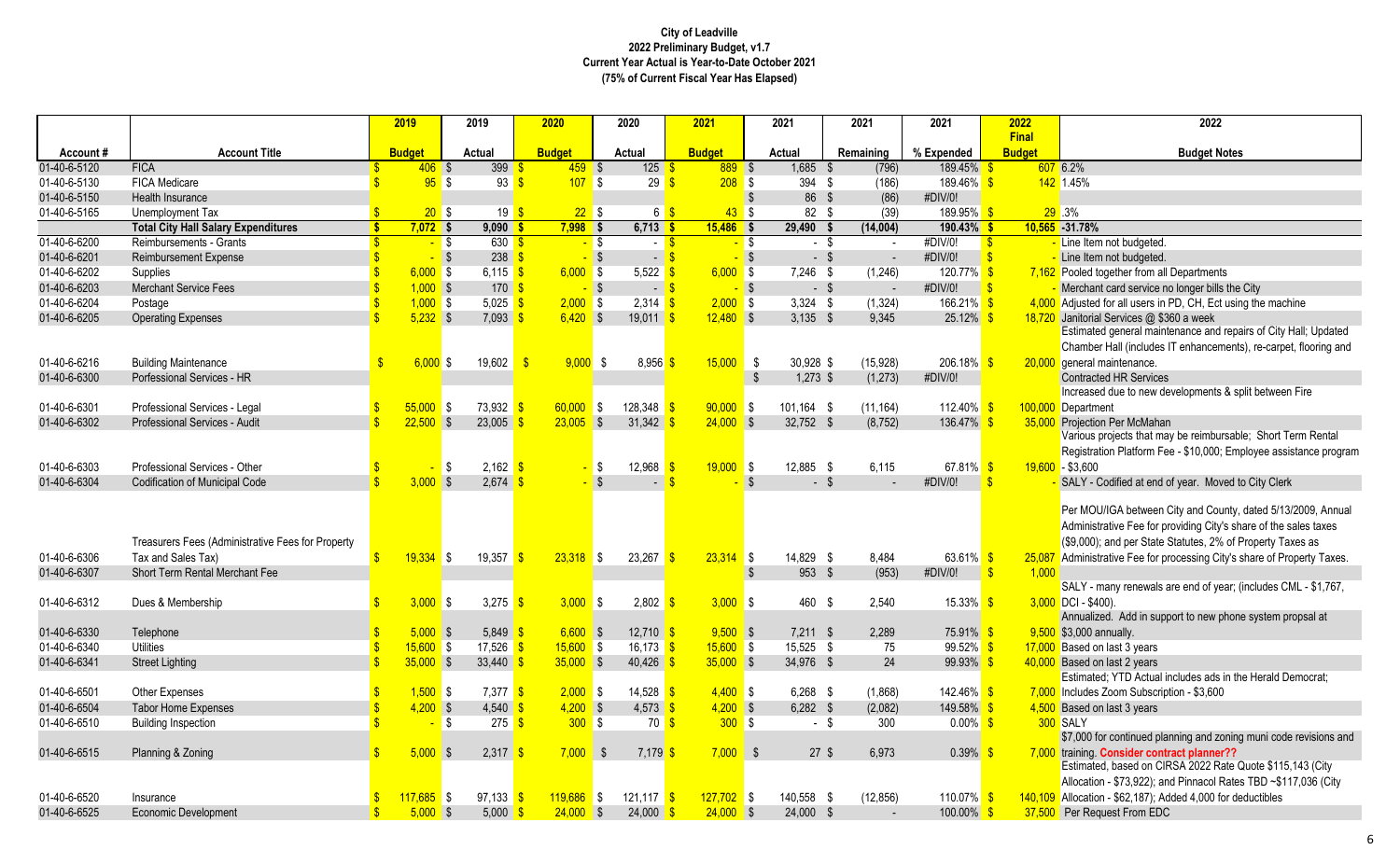|                     |                                                  |                    | 2019            | 2019                                      | 2020                         |                   | 2020                              | 2021                        |               | 2021           | 2021                    | 2021                 | 2022                          | 2022                                                                |
|---------------------|--------------------------------------------------|--------------------|-----------------|-------------------------------------------|------------------------------|-------------------|-----------------------------------|-----------------------------|---------------|----------------|-------------------------|----------------------|-------------------------------|---------------------------------------------------------------------|
| Account#            | <b>Account Title</b>                             |                    | <b>Budget</b>   | Actual                                    | <b>Budget</b>                |                   | Actual                            | <b>Budget</b>               |               | Actual         | Remaining               | % Expended           | <b>Final</b><br><b>Budget</b> | <b>Budget Notes</b>                                                 |
| 01-40-6-6526        | <b>Historic Preservation Commission</b>          |                    | 5.000S          | $3,917$ \$                                |                              | $2,000$ \$        | $-$ \$                            | 2,000                       | <b>S</b>      | $955$ \$       | 1,045                   | 47.75%               |                               | 2,000 Includes matching grants and other expenditures               |
| 01-40-6-6529        | <b>High Country Development Expenditures</b>     |                    | $900,000$ \$    | 71,041                                    |                              | -\$               | 21,506                            |                             | $\sqrt[6]{3}$ | 31,934 \$      | (31, 934)               | #DIV/0!              | $\mathbf{s}$                  | Line Item Not Used                                                  |
| 01-40-6-6531        | Transfers to other funds                         |                    | $338,571$ \$    | 345,855                                   | 369,568<br><b>S</b>          | <b>S</b>          | $369,568$ \$                      | 403,020                     | $\sqrt{3}$    | 335,850 \$     | 67,170                  | 83.33%               | $\mathbf{\hat{s}}$            | 508,446 City transfers to Fire Fund                                 |
| 01-40-6-6535        | Main Street Program                              | $\mathbf{\hat{S}}$ |                 | $\sqrt{3}$<br>16,855                      |                              | $\sqrt{3}$        | $\sim$                            | \$.                         | $\mathsf{s}$  | $-$ \$         | $\blacksquare$          | #DIV/0!              |                               | 36,000 Per Requested Contribution to Main Street                    |
|                     |                                                  |                    |                 |                                           |                              |                   |                                   |                             |               |                |                         |                      |                               | Caselle Annual Support Fee (\$9,960); Peak Performance Contract     |
|                     |                                                  |                    |                 |                                           |                              |                   |                                   |                             |               |                |                         |                      |                               | (\$45,801) - Allocated across Departments (CH - \$19,221); Server   |
| 01-40-6-6550        | <b>Computer Equipment/Maintenance</b>            |                    | $26,104$ \$     | 27,406                                    | $20,571$ \$                  |                   | 25,427                            | $24,460$ \$<br>$\mathbf{s}$ |               | $17,574$ \$    | 6,886                   | 71.85%               | -S                            | 39,221 replacement - \$20,000                                       |
| 01-40-6-6555        | Housing Administrator Fund Transfer              |                    |                 |                                           |                              |                   |                                   |                             |               |                |                         | #DIV/0!              | $\mathbf{s}$                  | 35,000 City's Share                                                 |
|                     |                                                  |                    |                 |                                           |                              |                   |                                   |                             |               |                |                         |                      |                               |                                                                     |
| 01-40-6-6551        | <b>Computer Software</b>                         |                    | $2,400$ \$      | 3,100 $\frac{1}{5}$                       |                              | 3.000 S           | $2,870$ \$                        | $3,000$ \$                  |               | $4.531$ \$     | (1,531)                 | 151.04% <sup>S</sup> |                               | 3,000 Annual Renewal of Google G-Suite Networking per IT (\$3,000)  |
| 01-40-6-6560        | <b>Grant Matching Funds</b>                      |                    |                 | 5,844<br>-\$                              | $20,000$ \$                  |                   | $-$ \$                            |                             | $-$ \$        | $-$ \$         | $\sim$                  | #DIV/0!              | $\sqrt[3]{5}$                 | - match for TOH DOLA grant                                          |
| 01-40-6-6561        | <b>State Grant Expenses</b>                      |                    | $606,000$ \$    | 53,390 $\frac{1}{5}$                      |                              | - \$              | 59,789 $\frac{1}{5}$              |                             | <b>\$</b>     | $2,000$ \$     | (2,000)                 | #DIV/0!              |                               |                                                                     |
| 01-40-6-6564        | <b>PIP Grant Expenses</b>                        |                    |                 |                                           | $150,000$ \$                 |                   | 150,000                           |                             | $-$ \$        | $-$ \$         | $\sim$                  | #DIV/0!              |                               |                                                                     |
| 01-40-6-6565        | <b>DOLA TOH Grant Expenses</b>                   |                    |                 |                                           | $830,000$ \$                 |                   | 493,976                           | $473,976$ \$                |               | 473,976 \$     | $\sim$                  | 100.00%              |                               | 600,000 Dola Grant for TOH                                          |
| 01-40-6-6566        | AmEX Partners in Preservation Grant Expenses     |                    |                 | (1,000)<br>-\$                            |                              | $-$ \$            | $\sim$ $\sim$                     | <sup>\$</sup>               | $\sqrt{3}$    | $-$ \$         | $\sim$                  | #DIV/0!              | $\mathbf{S}$                  |                                                                     |
| 01-40-6-6567        | National Parks TOH Grant Expenses                |                    |                 | \$<br>61                                  | $500,000$ \$<br>$\mathbf{s}$ |                   | $-5$                              | 500.000                     | S.            | 144,296 \$     | 355.704                 | 28.86%               |                               | 182.318 TOH National Parks Grant                                    |
| 01-40-6-6568        | <b>EV Charging Station Project</b>               |                    |                 |                                           |                              |                   |                                   |                             | -\$           | 355 $$$        | (355)                   | #DIV/0!              |                               |                                                                     |
| 01-40-6-6570        | Cares Act Expenditures                           |                    |                 |                                           |                              |                   |                                   |                             | -\$           | 101,695 \$     | (101, 695)              | #DIV/0!              |                               |                                                                     |
| 01-40-6-6575        | Main Street Open for Business Grant Expenses     |                    |                 |                                           |                              |                   |                                   |                             |               |                |                         |                      |                               | 250,000 Herald Democrat                                             |
| 01-40-6-6580        | <b>CDOT Main Street Grant Expenses</b>           |                    |                 |                                           |                              |                   |                                   |                             |               |                |                         |                      |                               | 149,999 Visitors Center Parklett                                    |
| 01-40-6-6901        | <b>Office Equipment Expenditures</b>             |                    |                 | \$                                        |                              |                   |                                   |                             |               |                | \$                      | #DIV/0!              |                               | - nil                                                               |
| 01-40-6-6802        | <b>HSA Expenditures</b>                          |                    | $5,000$ \$      | 55,123                                    |                              | <b>S</b>          |                                   | $\mathbf{R}$                | $\sqrt{3}$    | $-$ \$         | $\sim$                  | #DIV/0!              |                               | Line Item no longer used.                                           |
| 01-40-6-6820        | The American Rescue Plan                         |                    |                 |                                           |                              |                   |                                   |                             |               |                |                         |                      | 360,436                       |                                                                     |
| 01-40-6-6904        | COVID-19 Business Support Program                |                    |                 |                                           |                              | \$                | 200,000                           |                             | \$            | $-$ \$         |                         | #DIV/0!              |                               |                                                                     |
|                     |                                                  |                    |                 |                                           |                              |                   |                                   |                             |               |                |                         |                      |                               | Requests for funding; TOH - \$100,000; LCCF Grant - \$9,000;        |
|                     |                                                  |                    |                 |                                           |                              |                   |                                   |                             |               |                |                         |                      |                               | Housing TBD - \$8,000; Ski Joring - \$6,000 for TV Production Cost; |
| 01-40-6-6905        | <b>Operating Contingency</b>                     |                    | 44,900          | 33,364<br>$\sqrt{3}$                      | 71,000<br>-\$                |                   | \$<br>67,679                      | 87,000<br>-\$               | - \$          | 81.927 \$      | 5.073                   | 94.17%               |                               | 181,000 Additional - \$38,000; Christmas Decorations - \$20,000     |
| 01-40-6-6906        | Suppl Budget Appropriation                       |                    |                 | S.                                        | $\sqrt{3}$                   |                   | -\$                               |                             | -\$           | - \$           |                         | #DIV/0!              |                               |                                                                     |
|                     |                                                  |                    |                 |                                           |                              |                   |                                   |                             |               |                |                         |                      |                               | New Lease; Decreased due to CH & PD Copiers Combined for a          |
| 01-40-6-7001        | Xerox Copier                                     |                    | $6,000$ \$      | 6,323                                     |                              | $6,000$ \$        | 3,521                             | $4,600$ \$                  |               | 5,494 \$       | (894)                   | 119.44%              |                               | 6,000 Better Deal; Includes Usage Fee.                              |
| 01-40-6-9000        | Capital Purchase                                 |                    | 60.000 S        | 45,000                                    |                              | <mark>-</mark> \$ | <b>S</b>                          | $42,600$ \$                 |               | - \$           | 42,600                  | 0.00%                |                               | 42,600 Station 2 Contribution for 2021                              |
|                     | <b>Total City Hall Expenditures</b>              |                    | $$2,305,026$ \$ | $1,003,013$ \$                            | $2,319,267$ \$               |                   | $1,869,641$ \$                    | $1.963.151$ \$              |               | $1,644,385$ \$ | 318,766                 | $83.76\%$ \$         | 2,892,497 47.34%              |                                                                     |
|                     | <b>Total City Hall Salary &amp; Expenditures</b> |                    |                 | $\frac{1}{2}$ , 2,312,098 \$ 1,012,103 \$ |                              |                   | $2,327,265$ \$ 1,876,354 \$       | $1,978,638$ \$              |               | $1,673,875$ \$ | 304,763                 | $84.60\%$ \$         | 2,903,062 46.72%              |                                                                     |
| <b>Main Street</b>  |                                                  |                    |                 |                                           |                              |                   |                                   |                             |               |                |                         |                      |                               |                                                                     |
| <b>Expenditures</b> |                                                  |                    |                 |                                           |                              |                   |                                   |                             |               |                |                         |                      |                               |                                                                     |
| 01-40-7-5000        | Salary                                           |                    |                 | $692$ \$<br>-\$                           | $21.810$ \$                  |                   | $14,134$ \$                       | $18,720$ \$                 |               | 18,720 \$      | $\sim$                  | $100.00\%$ \$        |                               |                                                                     |
| 01-40-7-5007        | Overtime                                         |                    |                 |                                           |                              | -\$               | 210                               |                             | $\sqrt{3}$    | $-$ \$         | $\sim$                  | #DIV/0!              |                               |                                                                     |
| 01-40-7-5120        | <b>FICA</b>                                      |                    |                 | \$                                        | $43\frac{ }{ }$              | $1,352$ \$        | $836$ $\frac{\text{S}}{\text{S}}$ | $1,161$ \$                  |               | $1,161$ \$     | (0)                     | $100.03\%$ \$        |                               |                                                                     |
| 01-40-7-5130        | <b>FICA Medicare</b>                             |                    |                 | $\mathfrak{L}$                            | 10S                          | $316$ \$          | $195 - $$                         | $271$ \$                    |               | $271$ \$       | $\mathbf{0}$            | 99.84% \$            |                               |                                                                     |
| 01-40-7-5150        | Health Insurance                                 |                    |                 |                                           |                              | - \$              | 1,399                             |                             | \$            | $-5$           | $\sim$                  | #DIV/0!              |                               |                                                                     |
| 01-40-7-5165        | State Unemployment Tax                           |                    |                 | -\$                                       | $2 \overline{3}$             | 65S               | $43 \overline{\text{S}}$          | 56S                         |               | 56 \$          | $\mathbf{0}$            | $99.72\%$ \$         |                               |                                                                     |
|                     | <b>Total Main Street Salary Expenditures</b>     |                    | $-$ \$          | 747S                                      | $23,544$ \$                  |                   | $16,817$ \$                       | $20,208$ \$                 |               | $20,208$ \$    | $\mathbf{0}$            | $100.00\%$           |                               | $-0.00\%$                                                           |
| 01-40-7-6534        | Wayfinding Signage Expenditures                  |                    |                 |                                           | $\mathbf{\$}$<br>$13,000$ \$ |                   | $43,990$ \$                       |                             |               |                | <sup>\$</sup><br>$\sim$ | #DIV/0!              | $\mathbf{S}$                  |                                                                     |
| 01-40-7-6535        | Main Street Program Project Expenditures         |                    |                 |                                           | $\mathbf{\$}$                | $6,740$ \$        | 3,294 $\frac{1}{5}$               | $5,705$ \$                  |               | 65 \$          | 5,640                   | $1.14\%$ \$          |                               |                                                                     |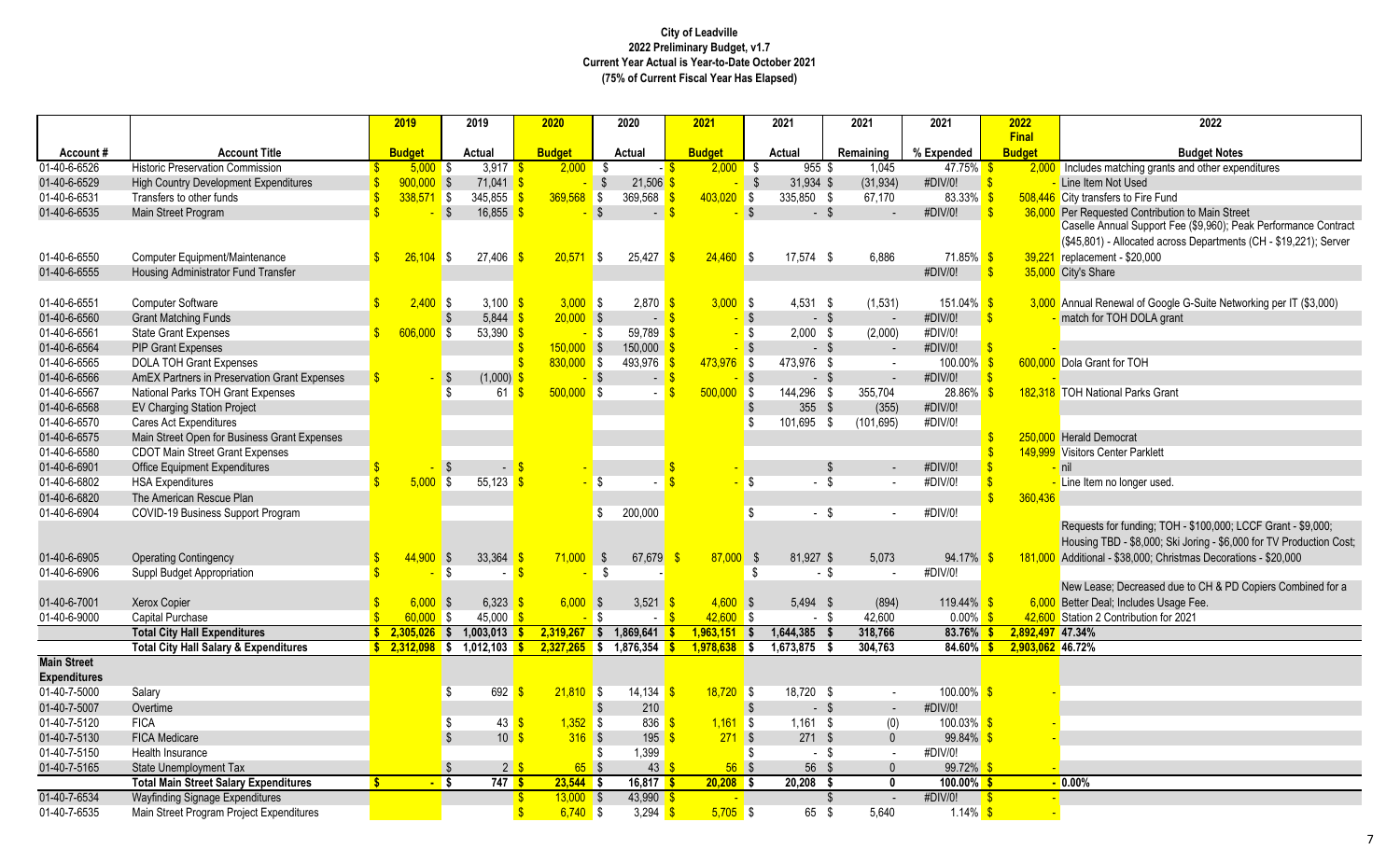|                                           |                                                          |              | 2019            | 2019                                | 2020                        | 2020                                      | 2021                                                                                                                                                                                                                                                                                                                            | 2021             | 2021       | 2021                       | 2022                          | 2022                                                                                                           |
|-------------------------------------------|----------------------------------------------------------|--------------|-----------------|-------------------------------------|-----------------------------|-------------------------------------------|---------------------------------------------------------------------------------------------------------------------------------------------------------------------------------------------------------------------------------------------------------------------------------------------------------------------------------|------------------|------------|----------------------------|-------------------------------|----------------------------------------------------------------------------------------------------------------|
| Account#                                  | <b>Account Title</b>                                     |              | <b>Budget</b>   | Actual                              | <b>Budget</b>               | Actual                                    | <b>Budget</b>                                                                                                                                                                                                                                                                                                                   | Actual           | Remaining  | % Expended                 | <b>Final</b><br><b>Budget</b> | <b>Budget Notes</b>                                                                                            |
| 01-40-7-6536                              | Main Street Planter Program                              |              |                 |                                     | $4,850$ \$<br>S             | $4,951$ \$                                | $5,000$ \$                                                                                                                                                                                                                                                                                                                      |                  | $49$ \$    | 0.97%<br>4,951             |                               |                                                                                                                |
| 01-40-7-6537                              | Main Street Program Events                               |              |                 |                                     | $2,000$ \$                  | 719 S                                     | $2,000$ \$                                                                                                                                                                                                                                                                                                                      |                  | - \$       | $0.00\%$ \$<br>2,000       |                               |                                                                                                                |
| 01-40-7-6538                              | Main Street Progran Marketing                            |              |                 |                                     | $1,250$ \$<br>$\mathbf{\$}$ | $998 - $$                                 | $1,250$ \$                                                                                                                                                                                                                                                                                                                      |                  | $-$ \$     | 1,250<br>$0.00\%$ \$       |                               |                                                                                                                |
| 01-40-7-6539                              | Main Street Program Training                             |              |                 |                                     | $4,000$ \$                  | $1,160$ \$                                | $2,200$ \$                                                                                                                                                                                                                                                                                                                      |                  | - \$       | 2,200<br>$0.00\%$ \$       |                               |                                                                                                                |
| 01-40-7-6540                              | Main Street Program HISTORIC PIP                         |              |                 |                                     | $9,000$ \$                  | $417 - $$                                 |                                                                                                                                                                                                                                                                                                                                 | $\sqrt{3}$       | $-5$       | #DIV/0!<br>$\sim$          |                               |                                                                                                                |
| 01-40-7-6563                              | DOLA Main Street Grant Expense                           |              |                 | \$<br>2,500                         |                             | -\$                                       |                                                                                                                                                                                                                                                                                                                                 | \$<br>$2,500$ \$ |            | (2,500)<br>#DIV/0!         |                               |                                                                                                                |
| 01-40-7-6564                              | AARP Main Street Grant Expense                           |              |                 | $\sqrt{3}$<br>6,145                 |                             | - \$                                      |                                                                                                                                                                                                                                                                                                                                 |                  |            | #DIV/0!                    |                               |                                                                                                                |
|                                           | <b>Total Main Street Expenditures</b>                    | ¢            | $-$ \$          | $8,645$ \$                          | $40,840$ \$                 | $55,530$ \$                               | $16,155$ \$                                                                                                                                                                                                                                                                                                                     | $2,613$ \$       |            | 13,542<br>$16.18\%$ \$     |                               | $\sqrt{0.00\%}$                                                                                                |
|                                           | <b>Total Main Street Salary &amp; Expenditures</b>       | $\mathbf{s}$ | $-$ \$          | $9,392$ \$                          | $64,384$ \$                 | $72,347$ \$                               | $36,363$ \$                                                                                                                                                                                                                                                                                                                     | 22,821           |            | 13,542<br>62.76% \$        |                               | $-0.00\%$                                                                                                      |
|                                           |                                                          |              |                 |                                     |                             |                                           |                                                                                                                                                                                                                                                                                                                                 |                  |            |                            |                               |                                                                                                                |
|                                           | <b>Total General Operating Salary Expenditures</b>       |              | $322.541$ \$    | $283,642$ \$                        | $320.575$ \$                | $291.548$ \$                              | $382.191$ \$                                                                                                                                                                                                                                                                                                                    | 312.967 \$       |            | 69.223<br>81.89%           |                               | 433.035 13.30%                                                                                                 |
|                                           |                                                          |              |                 |                                     |                             |                                           |                                                                                                                                                                                                                                                                                                                                 |                  |            |                            |                               |                                                                                                                |
|                                           | <b>Total General Operating Expenditures</b>              |              | $$2,335,616$ \$ | $1,038,086$ \$                      | 2,419,897                   | $1,958,503$ \$<br>$\mathsf{S}$            | 2,034,978                                                                                                                                                                                                                                                                                                                       | 1,665,203<br>l S |            | 369,775<br>81.83%          |                               | 2,939,969 44.47%                                                                                               |
|                                           |                                                          |              |                 |                                     |                             |                                           |                                                                                                                                                                                                                                                                                                                                 |                  |            |                            |                               |                                                                                                                |
|                                           | <b>Total General Operating Salary &amp; Expenditures</b> |              |                 |                                     |                             |                                           | $\frac{1}{2}$ , $\frac{1}{2}$ , $\frac{1}{2}$ , $\frac{1}{2}$ , $\frac{1}{2}$ , $\frac{1}{2}$ , $\frac{1}{2}$ , $\frac{1}{2}$ , $\frac{1}{2}$ , $\frac{1}{2}$ , $\frac{1}{2}$ , $\frac{1}{2}$ , $\frac{1}{2}$ , $\frac{1}{2}$ , $\frac{1}{2}$ , $\frac{1}{2}$ , $\frac{1}{2}$ , $\frac{1}{2}$ , $\frac{1}{2}$ , $\frac{1}{2}$ , | 1,978,170 \$     |            | 439,001<br>$81.84\%$ \$    | 3,373,005 39.54%              |                                                                                                                |
| <b>Police Dept</b><br><b>Expenditures</b> |                                                          |              |                 |                                     |                             |                                           |                                                                                                                                                                                                                                                                                                                                 |                  |            |                            |                               |                                                                                                                |
| 01-60-0-5000                              | Salary                                                   |              | $489.290$ \$    | 427,415                             | $498,600$ \$                | 427,809                                   | $549,680$ \$                                                                                                                                                                                                                                                                                                                    | 314,573 \$       |            | 235,107<br>57.23%          |                               | Includes Chief of Police, Police Sergeant, 7 full-time Police<br>581,456 Officers, and 2 Administrative Staff. |
|                                           |                                                          |              |                 |                                     |                             |                                           |                                                                                                                                                                                                                                                                                                                                 |                  |            |                            |                               | Includes 1 Part-Time Code Enforcement Officer and 1 Part-Time                                                  |
| 01-60-0-5003                              | Part-Time Wages                                          |              | $30,600$ \$     | 35,857                              | 32,640<br>-S                | 34,350<br>l\$                             | $34,680$ \$<br><b>S</b>                                                                                                                                                                                                                                                                                                         | 59,180 \$        |            | 170.65%<br>(24, 500)       |                               | 37.640 Officer.                                                                                                |
| 01-60-0-5004                              | <b>Contract Services</b>                                 |              |                 | $\sqrt{3}$<br>7,415                 | $6,000$ \$                  |                                           | $6,000$ \$<br>$ \sqrt{3}$                                                                                                                                                                                                                                                                                                       | $1,460$ \$       |            | 4,540<br>$24.33\%$ \$      |                               | 6,000 Used for Contracted Services by Leadville Race Series for example                                        |
|                                           |                                                          |              |                 |                                     |                             |                                           |                                                                                                                                                                                                                                                                                                                                 |                  |            |                            |                               | Year-to-date annualized projection; overtime has exceeded budget                                               |
| 01-60-0-5007                              | Overtime                                                 |              | $40,000$ \$     | 58,833                              | 30,000<br>$\sqrt{3}$        | <b>S</b><br>39,587 $\frac{\$}{}$          | $15,000$ \$                                                                                                                                                                                                                                                                                                                     | 41,342 \$        |            | (26, 342)<br>$275.61\%$ \$ |                               | 15,000 in prior years primarily due to personnel shortages and turnover.                                       |
| 01-60-0-5008                              | Miscellaneous Wages                                      |              |                 | 2,524<br>$\sqrt{3}$                 |                             | - \$                                      | $-5$                                                                                                                                                                                                                                                                                                                            | - \$             | $3,328$ \$ | (3,328)<br>#DIV/0!         |                               | Non-budgeted line item; 2021 Actual is termination payout for<br>Chief.                                        |
| 01-60-0-5010                              | <b>Holiday Pay</b>                                       |              |                 | l \$                                |                             | $-$ \$<br>4,245 $\frac{\text{}}{\text{}}$ | $3,000$ \$                                                                                                                                                                                                                                                                                                                      | $1,750$ \$       |            | 1,250<br>58.32% \$         |                               | 3,000 New in 2021; Paid only when Officers work the holiday                                                    |
| 01-60-0-5011                              | Police Bonus                                             |              | $3,000$ \$      | 4,500                               |                             | $-$ \$<br>$1,000$ \$                      |                                                                                                                                                                                                                                                                                                                                 | $-$ \$           | $-$ \$     | #DIV/0!<br>$\mathbf{r}$    |                               |                                                                                                                |
|                                           |                                                          |              |                 |                                     |                             |                                           |                                                                                                                                                                                                                                                                                                                                 |                  |            |                            |                               | Accrued PTO payout will normally only occur at employee                                                        |
| 01-60-0-5015                              | PTO Payout                                               |              |                 | S,<br>$2,138$ \$                    |                             | 4,452 $\frac{\ }{s}$<br>IS.               |                                                                                                                                                                                                                                                                                                                                 | $-$ \$           | 8,318 \$   | (8,318)<br>#DIV/0!         |                               | termination.                                                                                                   |
| 01-60-0-5016                              | FTO Training Pay                                         |              |                 | $\sqrt{3}$<br>$\sim$ $-$            | S                           |                                           |                                                                                                                                                                                                                                                                                                                                 | -   \$           | $18 \quad$ | (18)<br>#DIV/0!            | 3.550                         |                                                                                                                |
| 01-60-0-5031                              | Out of Position Pay                                      |              |                 | l \$                                |                             |                                           |                                                                                                                                                                                                                                                                                                                                 | $\sqrt{3}$       | 132S       | (132)<br>#DIV/0!           |                               | Line item not used.                                                                                            |
| 01-60-0-5032                              | <b>Shift Differential</b>                                |              |                 |                                     |                             |                                           |                                                                                                                                                                                                                                                                                                                                 | 345<br>-\$       |            | #DIV/0!                    | $\mathbf{R}$<br>3.500         |                                                                                                                |
| 01-60-0-5034                              | On-Call                                                  |              |                 |                                     |                             |                                           |                                                                                                                                                                                                                                                                                                                                 | -\$<br>311       |            | #DIV/0!                    |                               |                                                                                                                |
| 01-60-0-5040                              | <b>Policeman's Pension Fund</b>                          |              |                 |                                     | 23.551<br>\$                | l\$<br>23.550                             | $32,095$ \$                                                                                                                                                                                                                                                                                                                     | 24,071 \$        |            | 75.00%<br>8.024            |                               | No Longer Needed                                                                                               |
|                                           |                                                          |              |                 |                                     |                             |                                           |                                                                                                                                                                                                                                                                                                                                 |                  |            |                            |                               | 6.2% of administrative staff, part-time and Reserve Officer                                                    |
| 01-60-0-5120                              | <b>FICA</b>                                              |              | $1,897$ \$      | $4.755$ $\frac{\text{S}}{\text{S}}$ | $4.345$ \$                  | $4.750$ \$                                | $4,858$ \$                                                                                                                                                                                                                                                                                                                      |                  | $7.071$ \$ | (2, 213)<br>$145.55\%$ \$  |                               | 7,926 compensation.                                                                                            |
| 01-60-0-5130                              | <b>FICA Medicare</b>                                     |              | $8,118$ \$      | 7,672                               | $8,225$ \$<br>-S            | $7,320$ \$                                | $8,821$ \$                                                                                                                                                                                                                                                                                                                      | $6,046$ \$       |            | 2,775<br>$68.54\%$ \$      |                               | 9,427 1.45% of all compensation.                                                                               |
|                                           |                                                          |              |                 |                                     |                             |                                           |                                                                                                                                                                                                                                                                                                                                 |                  |            |                            |                               | Based on Current 2021 457 Enrollments + (Possible Additions                                                    |
| 01-60-0-5140                              | 457 Deferred Plan                                        | S            | $7,500$ \$      | 4,799                               | $6,925$ \$<br>l S           | 3,150 $\frac{\ }{s}$                      | $13,949$ \$                                                                                                                                                                                                                                                                                                                     | $2,225$ \$       |            | 11,724<br>$15.95\%$ \$     |                               | 21,312 Estimate)                                                                                               |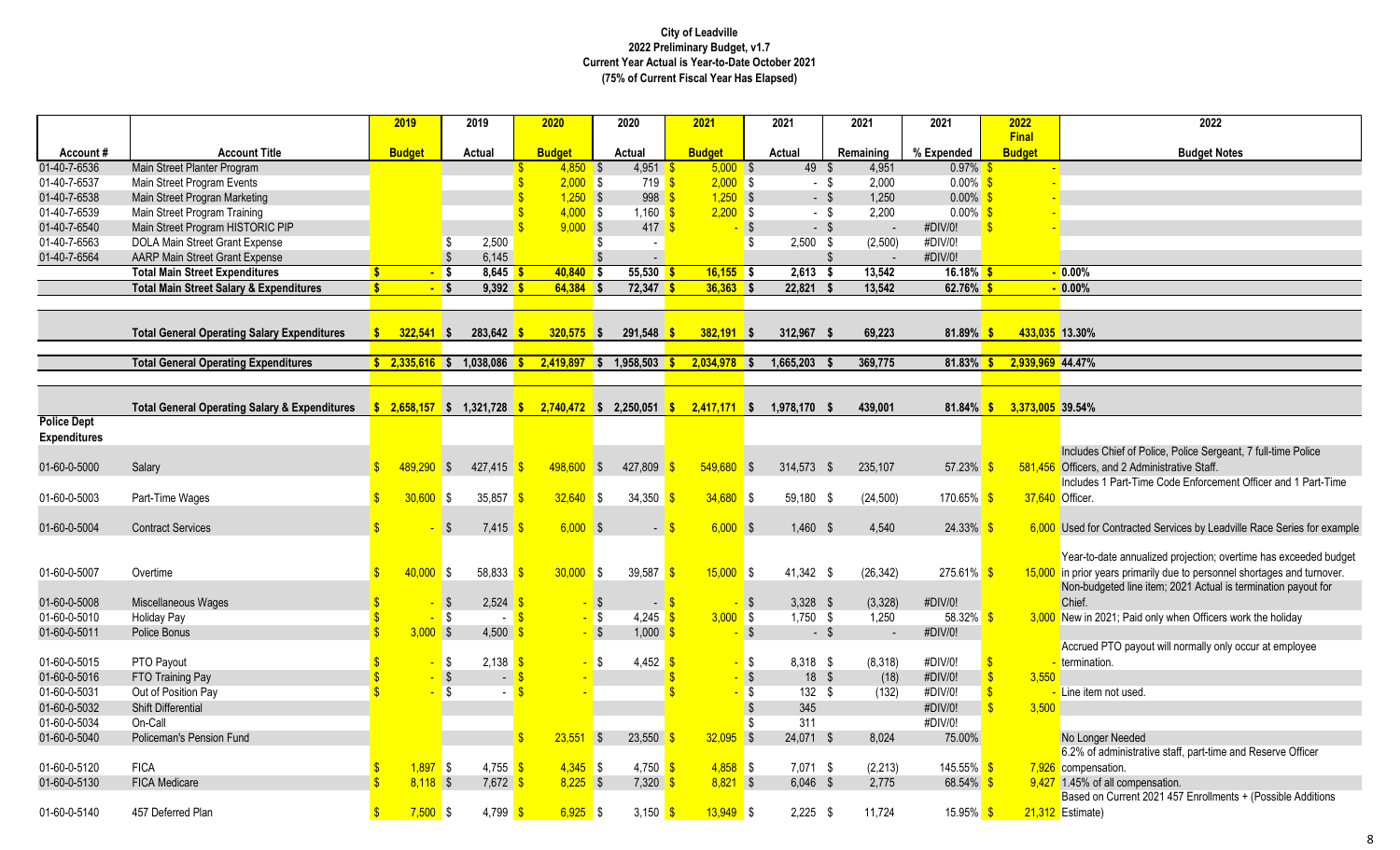|              |                                                    | 2019                      | 2019                              | 2020                        | 2020                                | 2021                      | 2021                 | 2021           | 2021                  | 2022          | 2022                                                                      |
|--------------|----------------------------------------------------|---------------------------|-----------------------------------|-----------------------------|-------------------------------------|---------------------------|----------------------|----------------|-----------------------|---------------|---------------------------------------------------------------------------|
|              |                                                    |                           |                                   |                             |                                     |                           |                      |                |                       | <b>Final</b>  |                                                                           |
| Account#     | <b>Account Title</b>                               | <b>Budget</b>             | Actual                            | <b>Budget</b>               | Actual                              | <b>Budget</b>             | Actual               | Remaining      | % Expended            | <b>Budget</b> | <b>Budget Notes</b>                                                       |
| 01-60-0-5145 | Fire and Police Pension                            | $42,343$ \$               | 30,855                            | $36,813$ \$                 | 29,609                              | $43,010$ \$               | 22,161               | 20,849<br>- \$ | 51.53%                |               | 44,213 Includes all full-time officers and Chief @ 9% of Salary           |
|              |                                                    |                           |                                   |                             |                                     |                           |                      |                |                       |               | Based on Current 2021 Health Plan Enrollees + (Possible Addition          |
| 01-60-0-5150 | Health Insurance                                   | $49,138$ \$<br>$1,680$ \$ | 28,425<br>1,622                   | $46.479$ \$<br>$1,702$ \$   | 22,065<br>1,544                     | $42,238$ \$<br>$1,825$ \$ | 21,456 \$            | 20,782<br>- \$ | $50.80\%$<br>69.87%   | -S            | 84,602 Estimates)                                                         |
| 01-60-0-5165 | <b>State Unemployment Tax</b>                      |                           |                                   |                             |                                     |                           | 1.275                | 550            |                       |               | 1,950 .3% of All Compensation                                             |
|              | <b>Total Police Department Salary Expenditures</b> | $673,566$ \$              | 616,810                           | 695,280                     | 603,433<br>∎s                       | $755,156$ \$              | 515,063 \$           | 240,093        | 68.21% \$             | 819,576 8.53% |                                                                           |
| 01-60-0-6100 | U.S. Department of Justice Grant Expenses          |                           | -\$                               | 42.896                      | 39,817                              |                           | <b>S</b>             | - \$           | #DIV/0!<br>-9         |               | 28,259 (6) Body Cams & Accessories                                        |
|              |                                                    |                           |                                   |                             |                                     |                           |                      |                |                       |               | (9) Dash Cams & Accessores; (6) Dell Computers & in car printers.         |
| 01-60-0-6105 | U.S. Department of Justice Grant Expenses          |                           |                                   |                             |                                     |                           |                      |                |                       |               | 103,902 Includes access to cloud & extended warranty                      |
| 01-60-0-6202 | Supplies                                           | $2,500$ \$                | 5,818                             | $3,500$ \$                  | $5,312$ \$                          | $3,000$ \$                | $4.912$ \$           | (1, 912)       | 163.73%               | 5,000<br>-S   |                                                                           |
| 01-60-0-6204 | Postage                                            | 150S<br>$\mathbf{R}$      | 288                               | 200S                        | 18                                  | 100S<br>-\$               | $-$ \$               | 100            | $0.00\%$ \$           |               | Pooled with City Hall                                                     |
|              |                                                    |                           |                                   |                             |                                     |                           |                      |                |                       |               | 3-Police Patrol Vehicles (2nd year of 5 year) and 2-Police Patrol         |
| 01-60-0-6209 | Vehicle Lease Payments                             | $42,280$ \$               | 39,780                            | $42,280$ \$                 | 19,620                              | $53,818$ \$               | 39,724 \$            | 14,094         | 73.81% <sup>S</sup>   |               | 50,348 Vehicles (2nd year of 5 year).                                     |
| 01-60-0-6210 | <b>Vehicle Repairs</b>                             | $1,850$ \$                | 6,748                             | 1.000 S                     | 22,979                              | $3,000$ \$                | 5,628 \$             | (2,628)        | 187.59% <sup>S</sup>  |               | 3,000 Will need All Terrain Tires on New Vehicles                         |
|              |                                                    |                           |                                   |                             |                                     |                           |                      |                |                       |               | Increased due to Higher Fuel Costs & More Time Patrolling the             |
| 01-60-0-6211 | Gas and Oil                                        | $8,550$ \$                | 17,060                            | $12,000$ \$                 | $10,665$ \$                         | $12,000$ \$               | 12,385 \$            | (385)          | $103.20\%$ \$         |               | 15,000 Streets                                                            |
| 01-60-0-6215 | Equipment Repair & Maintenance                     | $3,500$ \$                | 3,686                             | $3,500$ \$                  | 655                                 | $1,500$ \$                | $2,755$ \$           | (1, 255)       | 183.68% <sup>S</sup>  | 1,500         |                                                                           |
| 01-60-0-6310 | <b>Education &amp; Conferences</b>                 | $1,500$ \$                | 2,186                             | $1,500$ \$                  | 6,788 $\frac{1}{5}$                 | $1,500$ \$                | 1,986 \$             | (486)          | 132.42% <sup>S</sup>  |               | 50,000 Training of (4) new officers - \$30,000; Other Training - \$20,000 |
| 01-60-0-6311 | Travel                                             | 250S                      | 2,284                             | 500S                        | $2,998$ \$                          | $2,000$ \$                | $3,916$ \$           | (1, 916)       | $195.82\%$ \$         | 3,000         |                                                                           |
| 01-60-0-6312 | Dues & Membership                                  | $1,100$ \$                | 886                               | $1,100$ \$                  | $1,307$ \$                          | $1,100$ \$                | 78 \$                | 1,022          | $7.09\%$ \$           | 1,100 SALY    |                                                                           |
| 01-60-0-6330 | Telephone                                          | $8,000$ \$                | 13,832                            | $8,000$ \$                  | $15,765$ \$                         | $14,000$ \$               | 12,783 \$            | 1,217          | $91.30\%$ \$          | 14,000 SALY   |                                                                           |
| 01-60-0-6340 | <b>Utilities</b>                                   | $2,000$ \$                | 2,134                             | $1,500$ \$                  | $2,034$ \$                          | $1,500$ \$                | $2,177$ \$           | (677)          | $145.12\%$ \$         |               | 2,000 Based on last 3 years                                               |
| 01-60-0-6401 | Uniforms and Equipment                             | $3,000$ \$                | $9,587$ \$                        | $3,000$ \$                  | 6,558 $\frac{\text{S}}{\text{S}}$   | $3,000$ \$                | 1,990 \$             | 1.010          | 66.32% \$             |               | 5,000 Increased due to new Officers                                       |
| 01-60-0-6403 | <b>Physicals</b>                                   | $500$ \$                  | $2,370$ \$                        | $1,300$ \$                  | $2,805$ $\frac{\text{}}{\text{}}$   | $1,000$ \$                | $423$ \$             | 577            | $42.30\%$ \$          |               | 1,000 Based on a Stable Workforce                                         |
| 01-60-0-6404 | <b>Psyche Evaluations</b>                          | $3,000$ \$                | 1,570                             | $2,000$ \$                  | 4,950 $\frac{1}{5}$                 | $1,500$ \$                | $3,625$ \$           | (2, 125)       | $241.67\%$ \$         |               | 1,500 Based on a Stable Workforce                                         |
| 01-60-0-6500 | <b>Legal Support for Officers</b>                  | $2,750$ \$                | 7.748                             | $1,500$ \$                  | $-5$                                | $1,500$ \$                | 752 \$               | 748            | $50.13\%$ \$          |               | 1,500 Legal Support for Officers Only                                     |
| 01-60-0-6501 | Other Expenses                                     |                           |                                   |                             | 4,228<br>\$                         | $500$ \$                  | 4,868 \$             | (4, 368)       | $973.60\%$ \$         |               | 500 Separate this line item out from Legal Support                        |
|              |                                                    |                           |                                   |                             |                                     |                           |                      |                |                       |               |                                                                           |
|              |                                                    |                           |                                   |                             |                                     |                           |                      |                |                       |               | E-Force Annual Support Fee \$6,217; Peak Performance Contract             |
| 01-60-0-6550 | Computer Equipment/Maintenance                     | $18.427$ \$               | 19,838                            | $21,611$ \$                 | $54,305$ \$                         | $22,849$ \$               | 28.687 \$            | (5,838)        | $125.55\%$ \$         |               | 26,944 \$45,801 - Allocated across Departments (PD - \$20,727)            |
| 01-60-0-6551 | <b>Computer Software</b>                           | $600$ \$                  | $\sim$                            | 600S<br>$\mathbf{s}$        | $8,188$ \$                          | 600S                      | $2,247$ \$           | (1,647)        | $374.47\%$ \$         |               | 600 Monthly Adobe Fees of \$50.                                           |
| 01-60-0-6600 | Surcharge - Training                               |                           | $\sqrt{3}$<br>15,812              | $8,000$ \$                  | 11,392 \$                           | $4,000$ \$                | 8,534 \$             | (4, 534)       | $213.35\%$ \$         |               | No longer needed. Included in 01-60-0-6310                                |
| 01-60-0-6605 | Lab Analysis                                       | $500$ \$                  | 1,230                             | $500$ \$                    | $-5$                                | <mark>–</mark> \$         | - \$                 | $\sim$         | #DIV/0!               |               | Move to Investigative Expenditures                                        |
| 01-60-0-6610 | Prisoner Upkeep/Medical Clearance                  |                           | $\overline{\phantom{a}}$<br>5.938 | $2,750$ \$                  | 219 <sup>o</sup>                    | $1,000$ \$                | $-$ \$               | 1.000          | $0.00\%$ \$           |               |                                                                           |
| 01-60-0-6615 | Towing                                             | 600S                      | 3,425                             | $3,000$ \$                  | $2,400$ \$                          | $3,000$ \$                | $2,100$ \$           | 900            | 70.00% <sup>S</sup>   | 3,000         |                                                                           |
| 01-60-0-6620 | <b>Prisoner Transport</b>                          |                           | $\sqrt{3}$<br>$-5$                |                             |                                     | $2,500$ \$                | $-$ \$               | 2,500          | $0.00\%$              |               |                                                                           |
| 01-60-0-6621 | <b>Investigative Expenditures</b>                  | 1.000 S                   | 7,277                             | 5.000 S                     | $9.591$ $\frac{\text{S}}{\text{S}}$ | $6,000$ \$                | $7.116$ \$           | (1, 116)       | $118.60\%$ \$         |               | 6,000 Increased due to all Investigative Expenses in one line item        |
| 01-60-0-6625 | <b>Crime Prevention</b>                            |                           | $\sqrt{3}$<br>3,595               | $1,000$ \$                  | $1,097$ \$                          | $1,000$ \$                | $201$ \$             | 799            | $20.09\%$ \$          | 1,000         |                                                                           |
| 01-60-0-6640 | <b>Bullet Resistant Vests</b>                      | 500S                      | 6,089                             | $3,000$ \$<br>-\$           | $5,476$ \$                          | $1,600$ \$                | - \$                 | 1,600          | $0.00\%$ \$           |               | 1,600 Based on stable Work Force.                                         |
| 01-60-0-6641 | <b>Bike Patrol</b>                                 |                           | $\overline{\mathbf{3}}$<br>$\sim$ | $\sqrt{3}$                  |                                     | $\sim$                    | $\sqrt{S}$<br>$-$ \$ |                | $\sqrt{S}$<br>#DIV/0! | 3.000         |                                                                           |
| 01-60-0-6642 | <b>Tasers</b>                                      | $1,800$ \$                | 2,062                             | $5.760$ \$                  | 2,955                               | $3,000$ \$                | $2,748$ \$           | 252            | 91.60% <sup>S</sup>   |               | 3,000 Annual lease payment for 4-tasers.                                  |
|              |                                                    |                           |                                   |                             |                                     |                           |                      |                |                       |               | Increased from Previous Years. Grant Revenue will Offset Some             |
| 01-60-0-6643 | Ammunition                                         |                           |                                   | $\mathbf{\$}$<br>$2,000$ \$ | $1,941$ \$                          | $2,000$ \$                | $2,184$ \$           | (184)          | 109.22% <sup>S</sup>  |               | $2,500$ Costs                                                             |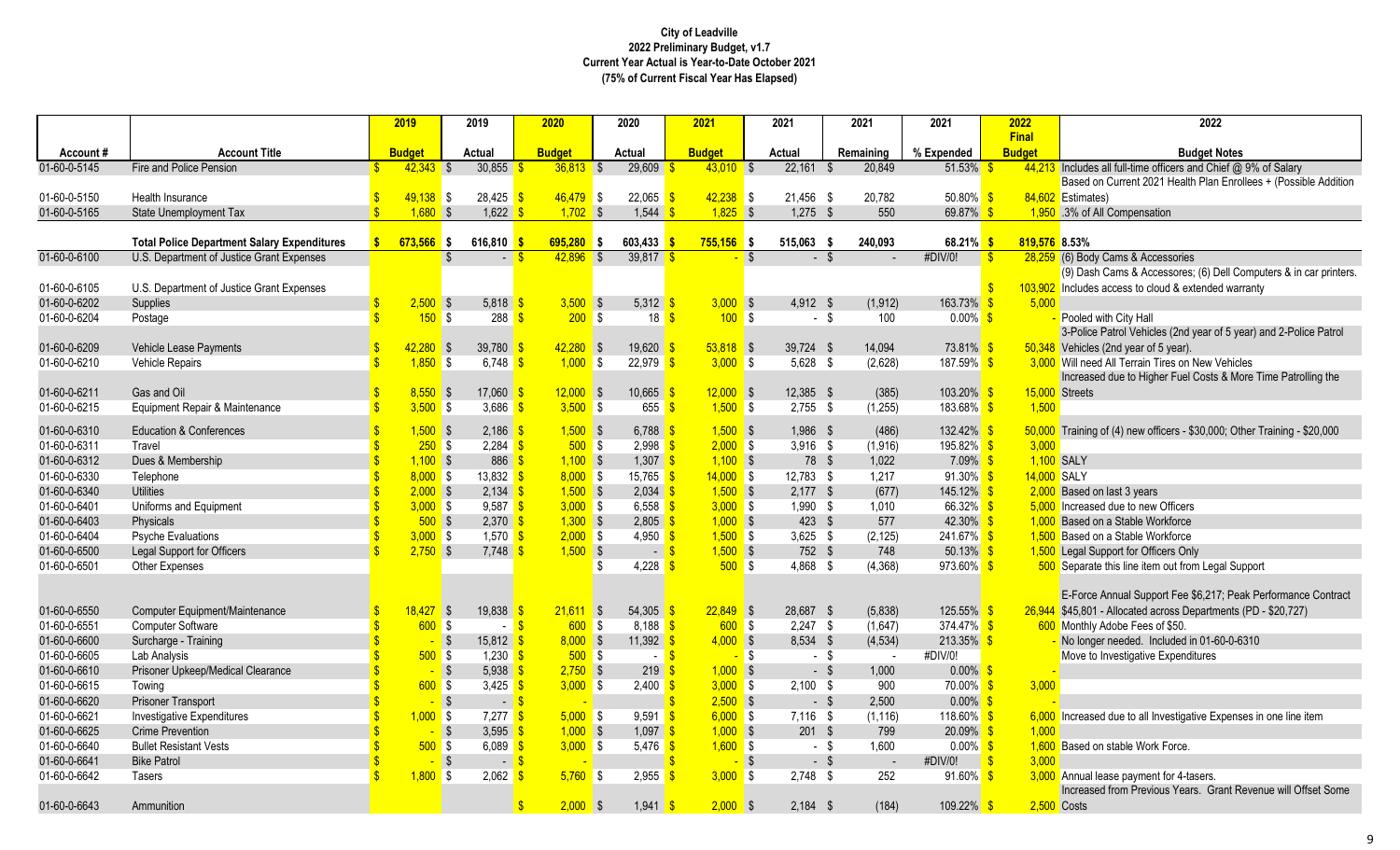|                     |                                                          | 2019                        | 2019                             | 2020                    | 2020                                    | 2021          | 2021                   | 2021          | 2021          | 2022<br><b>Final</b> | 2022                                                                     |
|---------------------|----------------------------------------------------------|-----------------------------|----------------------------------|-------------------------|-----------------------------------------|---------------|------------------------|---------------|---------------|----------------------|--------------------------------------------------------------------------|
| Account#            | <b>Account Title</b>                                     | <b>Budget</b>               | Actual                           | <b>Budget</b>           | Actual                                  | <b>Budget</b> | Actual                 | Remaining     | % Expended    | <b>Budget</b>        | <b>Budget Notes</b>                                                      |
|                     |                                                          |                             |                                  |                         |                                         |               |                        |               |               |                      | Includes usage charges for copier (High Country Copiers) @               |
| 01-60-0-6901        | <b>Office Equipment Expenditures</b>                     | 780S                        | $2,919$ \$                       | $2,400$ \$              | 5,853 $\frac{1}{5}$                     | $1.500$ \$    | 403 \$                 | 1,097         | $26.84\%$ \$  |                      | $1.500 - $65$ /mo.                                                       |
| 01-60-0-6902        | Small Equipment                                          |                             | $\sqrt{s}$<br>800                |                         | $\mathfrak{L}$<br>3,465 \$              | $2,500$ \$    | $1,465$ \$             | 1,035         | $58.62\%$ \$  |                      | None needed at this time                                                 |
| 01-60-0-6905        | Seizure Fund Expenditures                                |                             | <b>S</b>                         | $\mathbf{\hat{s}}$      |                                         |               |                        | \$<br>$\sim$  | #DIV/0!       | $\mathbf{S}$         |                                                                          |
| 01-60-0-6906        | Suppl Budget Appropriation                               |                             | $\sqrt{s}$                       | $\overline{\mathbf{S}}$ |                                         |               |                        | $\mathbb{S}$  | #DIV/0!       |                      |                                                                          |
| 01-60-0-6907        | House Lease                                              |                             |                                  |                         | \$<br>30,291                            |               | \$                     | $-$ \$        | #DIV/0!       |                      |                                                                          |
|                     |                                                          |                             |                                  |                         |                                         |               |                        |               |               |                      | Xerox Financial Services @ \$173.95/mo; Upgraded to Better               |
| 01-60-0-7001        | Xerox Copier Lease                                       | $\mathbf{\hat{s}}$<br>1.926 | 1.903<br>$\overline{\mathbf{S}}$ | 1,926                   | -\$<br>2.125                            | 2.600 S       | $1.740$ \$             | 861           | 66.90%        | -S                   | 2,600 Copier/Printer                                                     |
|                     |                                                          |                             |                                  |                         |                                         |               |                        |               |               |                      |                                                                          |
| 01-60-0-7003        | Police Capital                                           | 30,000                      | 30,397<br>l \$                   | 17.100                  | 26,597<br>-\$                           | $12,724$ \$   | $6,524$ \$             | 6,200         | 51.27% \$     |                      | $12,724$ (2) Radios \$6200; Body Cams - \$6524/2nd year of 5 year lease. |
|                     | <b>Total Police Department Expenditures</b>              | $137,063$ \$<br>$\bullet$   | 217,261                          | $200,423$ \$            | 312,390                                 | $167,891$ \$  | 161,950                | 5,941<br>- \$ | 96.46%        |                      | 351,077 109.11%                                                          |
|                     | <b>Total Police Department Salary &amp; Expenditures</b> | $810,629$ \$                | 834,071 \$                       | $895,703$ \$            | 915,823                                 | $923,047$ \$  | 677,013 \$             | 246,035       | 73.35%        | 1,170,653 26.82%     |                                                                          |
| <b>Street Dept</b>  |                                                          |                             |                                  |                         |                                         |               |                        |               |               |                      |                                                                          |
| <b>Expenditures</b> |                                                          |                             |                                  |                         |                                         |               |                        |               |               |                      |                                                                          |
|                     |                                                          |                             |                                  |                         |                                         |               |                        |               |               |                      | Permanent staffing includes Street Supervisor, 1-Mechanic, 5-            |
| 01-70-0-5000        | Salary                                                   | $265,485$ \$                | 248,819                          | 310,280                 | $\sqrt{3}$<br>285,015                   | $348,560$ \$  | 299,020 \$             | 49,540        | 85.79%        | -\$                  | 372,580 Drivers/Operators.                                               |
| 01-70-0-5007        | Overtime                                                 | $15,000$ \$                 | 19,868                           | $15,000$ \$             | $7,893$ \$                              | $10,000$ \$   | $7.785$ \$             | 2.215         | $77.85\%$ \$  | 10,000 SALY          |                                                                          |
|                     |                                                          |                             |                                  |                         |                                         |               |                        |               |               |                      | Normally not worked during holidays, unless snow or other                |
| 01-70-0-5010        | <b>Holiday Pay</b>                                       | $1,500$ \$                  | 276                              | $1,500$ \$              | $1,566$ \$                              | $1,500$ \$    | 240 \$                 | 1,260         | 16.00% \$     |                      | 1,500 conditions require it.                                             |
| 01-70-0-5011        | <b>Bonus</b>                                             | $2,000$ \$                  | 3,000                            |                         | $\sqrt{3}$<br>$\sim$                    |               | $\sqrt{3}$             | $-$ \$        | #DIV/0!       | $\mathbf{s}$         |                                                                          |
|                     |                                                          |                             |                                  |                         |                                         |               |                        |               |               |                      | Accrued PTO payout will normally only occur at employee                  |
| 01-70-0-5015        | PTO Pay                                                  |                             | <b>\$</b>                        | -\$                     | \$<br>5                                 |               | 4,469 \$<br><b>S</b>   | (4, 469)      | #DIV/0!       | $\mathbf{s}$         | termination.                                                             |
| 01-70-0-5031        | Out-of-Position Pay                                      | $1,200$ \$                  | 2,554                            | $1,200$ \$              | 927                                     | 900S          | $1,745$ \$             | (845)         | 193.91% \$    |                      | Estimated; pay differential for Acting Supervisor                        |
| 01-70-0-5120        | <b>FICA</b>                                              | $17,557$ \$                 | 16,090                           | $20,335$ \$             | 17,880 $\frac{\text{S}}{\text{S}}$      | $22,380$ \$   | 18,921 \$              | 3,458         | $84.55\%$ \$  |                      | 23,869 6.2% of all compensation                                          |
| 01-70-0-5130        | <b>FICA Medicare</b>                                     | $4,106$ \$                  | 3,763 $\frac{1}{5}$              | $4,756$ \$              | 4,182 $\frac{\ }{s}$                    | $5,234$ \$    | $4,425$ \$             | 809           | $84.55\%$ \$  |                      | 5,582 1.45% of all compensation                                          |
|                     |                                                          |                             |                                  |                         |                                         |               |                        |               |               |                      | Based on actual employee coverage as of September 2021 &                 |
| 01-70-0-5140        | 457 Deferred Plan                                        | $10,239$ \$                 | 10,764                           | 18,257                  | <b>S</b><br>7,951                       | $10,944$ \$   | $5.580$ \$             | 5,364         | $50.98\%$     | -\$                  | 19,000 Possible 2 additional                                             |
|                     |                                                          |                             |                                  |                         |                                         |               |                        |               |               |                      | Based on Current 2021 Health Plan Enrollees + 1 Vacancy                  |
| 01-70-0-5150        | Health Insurance                                         | $44,402$ \$                 | 38,799                           | 49,463                  | 26,268<br>$\overline{\phantom{a}}$      | $39,060$ \$   | 22,385 \$              | 16,675        | $57.31\%$ \$  |                      | 28,956 Estimate                                                          |
| 01-70-0-5165        | State Unemployment Tax                                   | 850S                        | $824 - $$                        | $984$ \$                | 894                                     | $1,083$ \$    | 940 \$                 | 143           | $86.80\%$ \$  |                      | 1,155 .3% of All Compensation                                            |
|                     |                                                          |                             |                                  |                         |                                         |               |                        |               |               |                      |                                                                          |
|                     | <b>Total Street Department Salary Expenditures</b>       | 362,339                     | 344,757<br>- \$                  | 421,774                 | 352,581                                 | 439,660       | 365,510 \$<br><b>S</b> | 74,150        | 83.13%        | 463,542 5.43%        |                                                                          |
| 01-70-0-6202        | Supplies                                                 | $4.500$ \$                  | 3.864                            | $3,000$ \$              | 2,017                                   | $4.500$ \$    | $4.517$ \$             | (17)          | $100.38\%$ \$ | 4,500                |                                                                          |
|                     |                                                          |                             |                                  |                         |                                         |               |                        |               |               |                      |                                                                          |
|                     |                                                          |                             |                                  |                         |                                         |               |                        |               |               |                      | Lease/Purchase payments for Mack Truck (3rd year of 5 year lease-        |
|                     |                                                          |                             |                                  |                         |                                         |               |                        |               |               |                      | \$45,571); Motor Grader (1st year of 5 year lease - \$79,495);           |
| 01-70-0-6209        | Vehicle Lease Payments                                   | 78,344 \$                   | 78,344                           | 130,000                 | $\overline{\mathbf{s}}$<br>$123.915$ \$ | $139,436$ \$  | 141,753 \$             | (2, 317)      | 101.66%       |                      | 163,448 Sweeper (1st year of 5 year lease/8 Months - \$38,382)           |
| 01-70-0-6210        | <b>Vehicle Repairs</b>                                   | $5,000$ \$                  | 4,844                            | $5,000$ \$              | 3,424 $\sqrt{s}$                        | $8,000$ \$    | 1,984 \$               | 6,016         | $24.79\%$ \$  | 4,000                |                                                                          |
| 01-70-0-6211        | Gas and Oil                                              | $15,000$ \$                 | 29,757                           | $20,000$ \$             | $22,800$ \$                             | $27,251$ \$   | 24,689 \$              | 2,562         | $90.60\%$ \$  |                      | 30,000 Based average winter usage & Higher Fuel Costs                    |
| 01-70-0-6215        | Equipment Repair & Maintenance                           | $11,000$ \$                 | 10,204                           | $11,000$ \$<br>- \$     | $13,820$ \$                             | $14,000$ \$   | $30,154$ \$            | (16, 154)     | $215.38\%$ \$ |                      | 14,000 Older fleet needing more & more Maintenance                       |
| 01-70-0-6216        | <b>Building Repair &amp; Maintenance</b>                 | $4,000$ \$                  | 16,444                           | $4,000$ \$<br>ß         | $3.845$ \$                              | $4,000$ \$    | $1,010$ \$             | 2,990         | $25.24\%$ \$  |                      | 4,000 (SALY) Less major repairs; much accomplished in past years.        |
| 01-70-0-6310        | <b>Education &amp; Conferences</b>                       | $1,000$ \$                  | $1,105$ \$                       | $2,000$ \$              | $272$ \$                                | $2,000$ \$    | 935 \$                 | 1,065         | $46.75\%$ \$  |                      | 2,000 (SALY) Includes CDOT Traffic Control Class for 2.                  |
| 01-70-0-6311        | Travel                                                   | $500$ \$                    | 402                              | $1,000$ \$<br>\$.       | $336$ $\frac{\text{}}{\text{}}$         | $2,000$ \$    | 307 \$                 | 1,693         | $15.34\%$ \$  | 2,000                |                                                                          |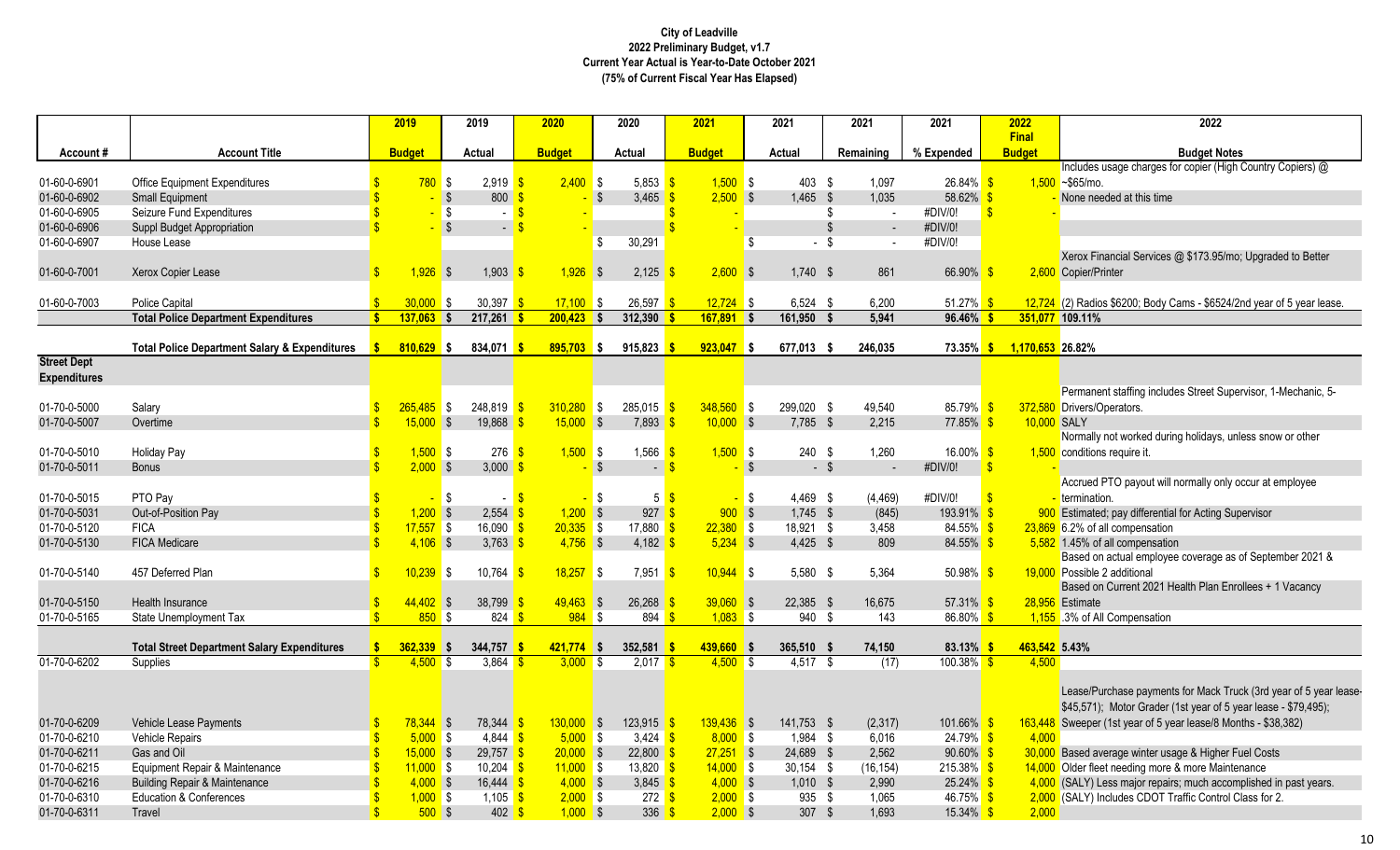|                       |                                                          | 2019          | 2019                            | 2020                       | 2020                                      | 2021                     | 2021                 | 2021        | 2021          | 2022                          | 2022                                                                |
|-----------------------|----------------------------------------------------------|---------------|---------------------------------|----------------------------|-------------------------------------------|--------------------------|----------------------|-------------|---------------|-------------------------------|---------------------------------------------------------------------|
| Account#              | <b>Account Title</b>                                     | <b>Budget</b> | Actual                          | <b>Budget</b>              | Actual                                    | <b>Budget</b>            | Actual               | Remaining   | % Expended    | <b>Final</b><br><b>Budget</b> | <b>Budget Notes</b>                                                 |
| 01-70-0-6330          | Telephone                                                | $2,000$ \$    | 2,260                           | $2,000$ \$                 | 2,376                                     | $2,000$ \$               | $1,881$ \$           | 119         | 94.05%        | 2,000 SALY                    |                                                                     |
| 01-70-0-6340          | <b>Utilities</b>                                         | $8,200$ \$    | 9,471                           | $8,200$ \$                 | $8,193$ $\frac{\ }{5}$                    | $8,200$ \$               | $7,213$ \$           | 987         | 87.96%        |                               | 8,200 Estimated                                                     |
| 01-70-0-6341          | <b>Street Lighting</b>                                   | $2,000$ \$    | 5,350                           | $13,000$ \$                | 1,233 $\frac{1}{5}$                       | $4,000$ \$               | $4,337$ \$           | (337)       | $108.43\%$ \$ |                               | 4,000 Projection is based on annual maintence of lighting           |
| 01-70-0-6345          | Landfill                                                 |               | $\sqrt[6]{\frac{1}{2}}$<br>$-5$ | $2,000$ \$                 | $-5$                                      | $2,000$ \$               | $-$ \$               | 2,000       | $0.00\%$ \$   | 500                           |                                                                     |
| 01-70-0-6401          | Uniform Allowance                                        | $4,200$ \$    | 3.610                           | 5.600 S                    | $2.116$ $\sqrt{\frac{5}{}}$               | $5,600$ \$               | $1,708$ \$           | 3.892       | $30.51\%$ \$  |                               | $5,600$ 7 Employees x \$800                                         |
| 01-70-0-6403          | Physicals and Tests                                      | $1,000$ \$    | 1,636                           | $1,000$ \$                 | $1,388$ \$                                | $1,000$ \$               | $1,159$ \$           | (159)       | 115.88%       |                               | 1,000 Based on stable work force.                                   |
| 01-70-0-6404          | Safety Equipment                                         | 800S          | 230                             | 800S                       | $784$ \$                                  | 800S                     | $-$ \$               | 800         | $0.00\%$ \$   |                               | 800 Estimated.                                                      |
| 01-70-0-6501          | <b>Other Expenses</b>                                    | 200S          | 1.026                           | $200$ \$                   | $1,025$ \$                                | $500$ \$                 | 818 \$               | (318)       | 163.60%       | - \$                          | 500 Mainly Classified Ads.                                          |
|                       |                                                          |               |                                 |                            |                                           |                          |                      |             |               |                               | Peak Performance Contract \$45,801 - Allocated across               |
| 01-70-0-6550          | Computer Equipment/Maintenance                           | $1,638$ \$    | 2,623                           | $1,665$ \$<br>$\mathbf{s}$ | 2,350                                     | $2,500$ \$               | $2,923$ \$           | (423)       | $116.91\%$ \$ |                               | 2,000 Departments (SD - \$1,638); Includes Computer Supplies.       |
|                       |                                                          |               |                                 |                            |                                           |                          |                      |             |               |                               |                                                                     |
| 01-70-0-6800          | <b>Contract Snow Removal</b>                             | 1.000 S       | 28,050                          | $1,000$ \$                 | 1,358                                     | $1,500$ \$               | - \$                 | 1,500       | $0.00\%$      | - \$                          | 1,500 SALY. Mostly snow hauling for Ski Jouring. Not needed in 2021 |
| 01-70-0-6901          | <b>Office Equipment Expenditures</b>                     |               | $\sqrt{3}$                      |                            |                                           |                          |                      | S<br>$\sim$ | #DIV/0!       | $\mathbf{s}$                  | <mark>–</mark> nil                                                  |
| 01-70-0-6902          | <b>Small Equipment</b>                                   | $2,800$ \$    | 3,104                           | $2,800$ \$                 | 9,156                                     | $4,000$ \$               | 3,566 \$             | 434         | 89.14%        |                               | 4,000 Based on last 3 year actuals                                  |
| 01-70-0-6906          | Suppl Budget Appropriation                               |               | <b>\$</b><br>$\sim$             |                            |                                           |                          |                      | \$          | #DIV/0!       |                               |                                                                     |
| 01-70-0-6910          | <b>Weed Mitigation Expense</b>                           | $1,000$ \$    | $\sim$                          | $1,000$ \$                 | 155                                       | $1,000$ \$               | 21S                  | 979         | $2.10\%$      |                               | 1.000 SALY                                                          |
|                       |                                                          |               |                                 |                            |                                           |                          |                      |             |               |                               | U-Blade for Loader-\$41,595; Car lift-\$19,150; Roof exhaust-       |
| 01-70-0-7003          | <b>Street Capital</b>                                    | $31.500$ \$   | 30,590                          | 61.500                     | 42,143<br><b>S</b>                        | $45,000$ \$              | 40.145 \$            | 4.855       | 89.21%        |                               | 80,745 \$20,000                                                     |
|                       |                                                          |               |                                 |                            |                                           |                          |                      |             |               |                               | Shared Cost of Street Paving with Leadville Sanitation and          |
| 01-70-0-7200          | <b>Street Maintenance</b>                                | 8.000 S       | 44,595                          | $200,000$ \$               | 208.708                                   | $200.000$ \$             | $92.131$ \$          | 107.869     | 46.07%        |                               | 200.000 Parkville Water \$200.000.00                                |
| 01-70-0-7201          | Pans                                                     | $3,000$ \$    | 1,000                           | $3,000$ \$                 | $\sim$                                    | $3,000$ \$<br>$\sqrt{S}$ | $175$ \$             | 2,825       | $5.83\%$      |                               | Moved to Street Maintenance Line Item                               |
| 01-70-0-7210          | <b>Street Signage</b>                                    | $4,000$ \$    | 5,628                           | $10,000$ \$                | 7,920                                     | $10,000$ \$              | $7,424$ \$           | 2,576       | 74.24%        |                               | 10,000 Includes new Street Signs + parking signage (\$5K)           |
|                       |                                                          |               |                                 |                            |                                           |                          |                      |             |               |                               | Better & safer design of chains (\$6k), Cutting Edges for Loader    |
|                       |                                                          |               |                                 |                            |                                           |                          |                      |             |               |                               | (\$5k), Sand (\$4k); Asphalt (\$4k) Striping materials for parking  |
| 01-70-0-7255          | <b>Street Materials</b>                                  | $10.000$ \$   | 15,722                          | $20.000$ \$                | 26,030                                    | 22.000 S                 | 29,553 \$            | (7, 553)    | 134.33%       | $22,000$ (\$10K)              |                                                                     |
|                       | <b>Total Street Department Expenditures</b>              | $200,682$ \$  | 299,857                         | $509,765$ \$               | 485,363                                   | $514,287$ \$             | 398,402 \$           | 115,885     | $77.47\%$ \$  | 567,793 10.40%                |                                                                     |
|                       | <b>Total Street Department Salary &amp; Expenditures</b> | $563,021$ \$  | 644,614                         | $931,539$ \$               | 837,944                                   | $953,947$ \$             | 763,912 \$           | 190,035     | 80.08% \$     | 1,031,335 8.11%               |                                                                     |
| <b>Animal Shelter</b> |                                                          |               |                                 |                            |                                           |                          |                      |             |               |                               |                                                                     |
| <b>Expenditures</b>   |                                                          |               |                                 |                            |                                           |                          |                      |             |               |                               |                                                                     |
|                       |                                                          |               |                                 |                            |                                           |                          |                      |             |               |                               | 1 Manager @ 30hrs/Week; 1 Asst Manager @ 36hrs/Week; Part           |
| 01-80-0-5000          | Salary                                                   | $76,191$ \$   | 83,797                          | $100,512$ \$               | 93,128                                    | $105,298$ \$             | 87,666 \$            | 17,632      | 83.26% \$     |                               | 121,680 Time Total of 64hrs/Week                                    |
| 01-80-0-5007          | Overtime                                                 | $2,100$ \$    | 1,951                           | 2.100 S                    | $2,251$ \$                                |                          | $\sqrt{3}$<br>788 \$ | (788)       | #DIV/0!       | -\$                           | - New Staff Schedule Shoud Avoid Overtime                           |
| 01-80-0-5008          | Miscellaneous Wages                                      |               | $\sqrt{3}$<br>$\sim$            | $\sqrt{3}$<br>$-$ \$       | $95 \frac{\text{S}}{\text{S}}$            | ÷                        | \$<br>$-$ \$         | $\sim$      | #DIV/0!       |                               | - Non-budgeted line item                                            |
| 01-80-0-5010          | <b>Holiday Pay</b>                                       | $1,000$ \$    | 204                             | $1,000$ \$                 | $397$ $\sqrt{\frac{6}{5}}$                | $1,000$ \$               | $221$ \$             | 780         | 22.05%        | -\$                           | 1,000 SALY                                                          |
| 01-80-0-5011          | <b>Bonus</b>                                             | $2,000$ \$    | 1,100 $\frac{1}{5}$             |                            | $500$ $\frac{\text{}}{\text{}}$<br>$-$ \$ |                          |                      | \$          | #DIV/0!       |                               |                                                                     |
|                       |                                                          |               |                                 |                            |                                           |                          |                      |             |               |                               | Non-budgeted line item; Accrued PTO payout will normally only       |
| 01-80-0-5015          | PTO Payout                                               |               | -\$<br>$\sim$                   |                            |                                           |                          | 74 \$<br>-\$         | (74)        | #DIV/0!       |                               | occur at employee termination.                                      |
| 01-80-0-5120          | <b>FICA</b>                                              | $2,390$ \$    | 4,217                           | $5,531$ \$<br>$\sqrt{3}$   | 5,106 $$$                                 | $6,590$ \$               | $5,361$ \$           | 1,230       | $81.34\%$ \$  | 7,606 6.2%                    |                                                                     |
| 01-80-0-5130          | FICA - Medicare                                          | $1,150$ \$    | $1,184$ \$                      | $1,502$ \$                 | $1,370$ \$                                | $1,541$ \$               | $1,254$ \$           | 288         | $81.34\%$ \$  |                               | 1,779 1.45%                                                         |
| 01-80-0-5140          | 457 Deferred Plan                                        | $3,924$ \$    | 2,146                           | $2,621$ \$                 | $2,567$ \$                                | $3,326$ \$               | 808 \$               | 2,518       | $24.30\%$ \$  |                               | 2,059 Based on current enrollment                                   |
| 01-80-0-5145          | Fire and Police Pension                                  | $1,104$ \$    | 1,097                           | $1,152$ \$                 | $1.041$ \$                                |                          | $\sqrt{3}$<br>$-$ \$ |             | #DIV/0!       | -\$                           | Line Item no longer used                                            |
| 01-80-0-5150          | Health Insurance                                         | $14,204$ \$   | 14,583                          | 617S                       | 3,758 $\frac{1}{5}$                       | $7,532$ \$               | $6,234$ \$           | 1,298       | 82.77% \$     |                               | 7,829 Based on Current 2021 Health Plan Enrollees                   |
| 01-80-0-5165          | State Unemployment Tax                                   | $238$ \$      | 261                             | $311$ \$                   | $289$ $\frac{\text{}}{\text{}}$           | $319$ \$                 | 266S                 | 53          | 83.50%        |                               | 368 .3% of All Compensation                                         |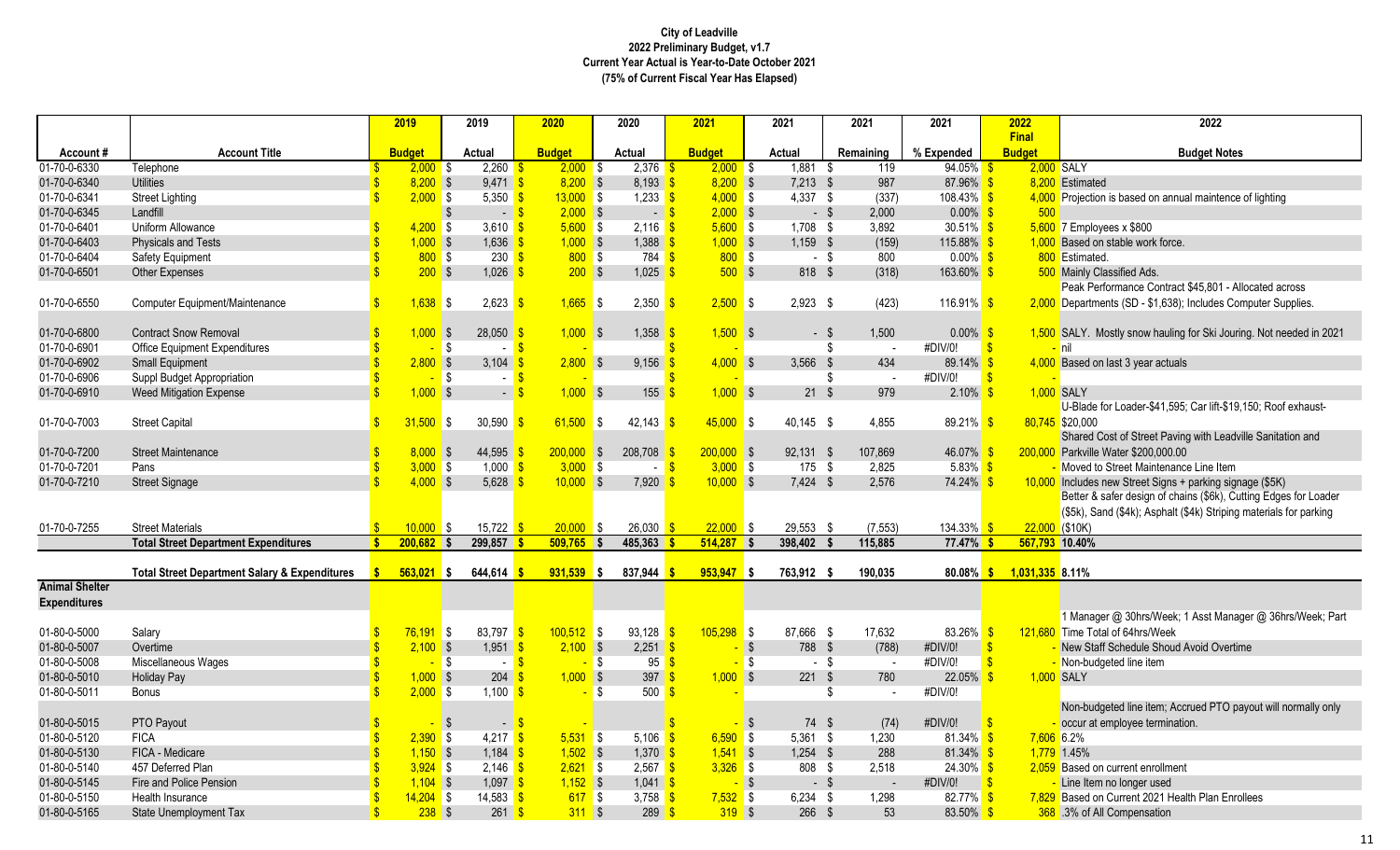|                                      |                                                                                                   |                         | 2019            | 2019                                    | 2020                     | 2020                                | 2021           | 2021                     | 2021           | 2021                          | 2022                          | 2022                                                                                                                     |
|--------------------------------------|---------------------------------------------------------------------------------------------------|-------------------------|-----------------|-----------------------------------------|--------------------------|-------------------------------------|----------------|--------------------------|----------------|-------------------------------|-------------------------------|--------------------------------------------------------------------------------------------------------------------------|
| Account#                             | <b>Account Title</b>                                                                              |                         | <b>Budget</b>   | Actual                                  | <b>Budget</b>            | Actual                              | <b>Budget</b>  | Actual                   | Remaining      | % Expended                    | <b>Final</b><br><b>Budget</b> | <b>Budget Notes</b>                                                                                                      |
|                                      | <b>Total Animal Shelter Salary Expenditures</b>                                                   | $\mathbf{s}$            | $104.301$ \$    | $110,541$ \$                            | $115,346$ \$             | 110,500                             | $125.607$ \$   | $102,672$ \$             | 22,935         | 81.74%                        |                               | 142,321 13.31%                                                                                                           |
| 01-80-0-6202                         | <b>Supplies</b>                                                                                   |                         | $1,750$ \$      | $2,870$ \$                              | 2.000                    | $2,985$ \$<br>l \$                  | 2.000          | $\overline{\phantom{a}}$ | $1,411$ \$     | 589<br>$70.53\%$ \$           | 2.000                         |                                                                                                                          |
| 01-80-0-6204                         | Postage                                                                                           | $\mathbf{\hat{s}}$      | $-$ \$          | $\sim$ $-$                              |                          |                                     |                |                          | -\$            | #DIV/0!<br>$\sim$             | $\mathbf{s}$                  |                                                                                                                          |
| 01-80-0-6209                         | Vehicle Lease Payments                                                                            |                         |                 | $\sqrt{3}$<br>$\sim$                    |                          |                                     |                |                          | $\mathfrak{L}$ | #DIV/0!                       |                               | Line Item no longer used.                                                                                                |
| 01-80-0-6210                         | <b>Vehicle Repairs</b>                                                                            |                         | 750S            | 85                                      | $750$ \$                 | 1,436                               | $750$ \$       | 1,959                    | - \$           | (1,209)<br>$261.21\%$ \$      | 750                           |                                                                                                                          |
| 01-80-0-6211                         | Gas and Oil                                                                                       |                         | $500$ \$        | $899 - $$                               | $720$ \$                 | $572$ \$                            | $720$ \$       | $1,782$ \$               |                | (1,062)<br>$247.51\%$ \$      | 720                           |                                                                                                                          |
| 01-80-0-6216                         | <b>Building Maintenance</b>                                                                       |                         | $3,000$ \$      | $866$ $\frac{\text{}}{\text{}}$         | $5,000$ \$               | $922$ \$                            | $5,000$ \$     | 11,819 \$                |                | 236.37%<br>(6, 819)           | 2,000                         |                                                                                                                          |
| 01-80-0-6310                         | <b>Education and Conferences</b>                                                                  | $\overline{\mathbf{S}}$ | 750S            | $421$ $\sqrt{\ }$                       | $250$ \$                 | 180S                                | $250$ \$       |                          | 675 \$         | (425)<br>$270.00\%$ \$        | 250                           |                                                                                                                          |
| 01-80-0-6311                         | Travel                                                                                            |                         | 50S             | $449$ \$                                | $250$ \$                 | 17 <sup>8</sup>                     | $250$ \$       |                          | 386 \$         | $154.28\%$ \$<br>(136)        | 250                           |                                                                                                                          |
|                                      |                                                                                                   |                         |                 |                                         |                          |                                     |                |                          |                |                               |                               | Annual License Renewal - Animal Care Facility, Department of                                                             |
| 01-80-0-6312                         | Memberships                                                                                       |                         | 350S            | 350 <sup>o</sup>                        | $350$ \$                 | $640 - $$                           | $350$ \$       |                          | 582 \$         | (232)<br>$166.22\%$ \$        |                               | 550 Agriculture                                                                                                          |
| 01-80-0-6330                         | Telephone                                                                                         |                         | $1,100$ \$      | $1,419$ \$                              | $1,100$ \$               | $1,252$ \$                          | $1,100$ \$     |                          | 919 \$         | 181<br>83.59% \$              | 1,100                         |                                                                                                                          |
| 01-80-0-6331                         | <b>Internet Animal Shelter</b>                                                                    |                         | $1,080$ \$      | $648$ \$                                | $1,000$ \$               | $623 - $$                           | $1,000$ \$     |                          | 504 \$         | 496<br>$50.40\%$ \$           | 1,000                         |                                                                                                                          |
| 01-80-0-6340                         | Utilities                                                                                         |                         | $3,750$ \$      | 4,366 $$$                               | $3,750$ \$               | 3,515 $\frac{1}{5}$                 | $3,750$ \$     | 4,092 \$                 |                | (342)<br>$109.12\%$ \$        | 4,000                         |                                                                                                                          |
| 01-80-0-6401                         | Uniform Allowance                                                                                 |                         |                 | $100$ $\sqrt{\frac{2}{5}}$<br>\$        | $750$ \$                 | $20 \overline{\text{S}}$            | $750$ \$       |                          | $-$ \$         | 750<br>$0.00\%$ \$            | 750                           |                                                                                                                          |
| 01-80-0-6501                         | <b>Other Expenses</b>                                                                             |                         |                 | $1,423$ $\frac{\ }{5}$<br>l \$          | $500$ \$                 | $1.476$ \$                          | $500$ \$       |                          | $1.203$ \$     | $240.63\%$ \$<br>(703)        | 500                           |                                                                                                                          |
| 01-80-0-6505                         | <b>Animal Expenses</b>                                                                            | $\mathbf{\hat{S}}$      | $9.500$ \$      | 11,578                                  | $9,500$ \$               | $5,374$ \$                          | 9.500 S        | $11,120$ \$              |                | (1,620)<br>$117.06\%$ \$      | 12,000                        |                                                                                                                          |
|                                      |                                                                                                   |                         |                 |                                         |                          |                                     |                |                          |                |                               |                               | Estimated, based on CIRSA 2022 Rate Quote \$115,143 (A/S)<br>Allocation - \$3,995); and Pinnacol Rates TBD ~117,036 (A/S |
| 01-80-0-6520                         | Insurance                                                                                         | $\mathbf{s}$            |                 | S <mark>s</mark><br>3,428 $\frac{1}{5}$ | $7,191$ \$               | $7.748$ $\frac{\text{S}}{\text{S}}$ | $6,930$ \$     |                          | $5,767$ \$     | $83.22\%$ \$<br>1,163         |                               | $8,343$ Allocation - \$3,347); Added 1,000 for deductibles                                                               |
|                                      |                                                                                                   |                         |                 |                                         |                          |                                     |                |                          |                |                               |                               | Peak Performance Contract \$45,801 - Allocated across                                                                    |
| 01-80-0-6550                         | Computer Equipment/Maintenance                                                                    | $\mathbf{\hat{s}}$      | $1,637$ \$      | 2,550                                   | $1,635$ \$               | 3,332                               | $2,454$ \$     |                          | $2,045$ \$     | 409<br>$83.33\%$ \$           |                               | 2,454 Departments (AS - \$1638); Caselle Support Fee \$816                                                               |
| 01-80-0-6901                         | <b>Office Equipment Expenditures</b>                                                              | $\mathbf{\hat{s}}$      | 150S            | 266                                     | 150S                     | $552$ $\frac{\text{}}{\text{}}$     | 150S           |                          | 299 \$         | (149)<br>199.31% <sup>S</sup> | 300                           |                                                                                                                          |
|                                      |                                                                                                   |                         |                 |                                         |                          |                                     |                |                          |                |                               |                               | Barbara Bost Estate Donation of \$16351.13 in 2019 (in deferred                                                          |
| 01-80-0-7003                         | <b>Animal Shelter Capital</b>                                                                     |                         | $-$ \$          | $-5$                                    | $16,351$ \$              | $16,351$ \$                         | $-$ \$         | $3,371$ \$               |                | (3, 371)<br>#DIV/0!           |                               | revenue)<br>4.27%                                                                                                        |
|                                      | <b>Total Animal Shelter Expenditures</b><br><b>Total Animal Shelter Salary &amp; Expenditures</b> | S<br>S                  | 24.367          | $31,718$ \$<br>l S<br>$142,259$ \$      | 51.247 S<br>$166,593$ \$ | 46,994<br>$157,494$ \$              | $35.454$ \$    | 47,934<br>150,606        | (12, 480)      | $135.20\%$ \$                 | 36.967                        | 179,288 11.32%                                                                                                           |
|                                      |                                                                                                   |                         | $128,668$ \$    |                                         |                          |                                     | $161,060$ \$   |                          |                | 10,454<br>$93.51\%$ \$        |                               |                                                                                                                          |
|                                      | <b>Total General Fund Expenditures</b>                                                            |                         | $$4.160.474$ \$ | $2,942,672$ \$                          | $4,734,307$ \$           | $4,161,311$ \$                      | $4,455,225$ \$ | 3,569,701                | 885,525        | 80.12%                        | 5,754,280 29.16%              |                                                                                                                          |
|                                      |                                                                                                   |                         |                 |                                         |                          |                                     |                |                          |                |                               |                               |                                                                                                                          |
|                                      | <b>Net Revenue Over Expenditures</b>                                                              | $\mathbf{s}$            | 0 <sup>5</sup>  | $543,057$ \$                            | - \$                     | $386,328$ \$                        | 0 <sup>5</sup> | 208,650                  | (208, 650)     |                               | s.<br>$\overline{0}$          |                                                                                                                          |
|                                      |                                                                                                   |                         |                 |                                         |                          |                                     |                |                          |                |                               |                               |                                                                                                                          |
| <b>Police Pension</b><br><b>Fund</b> |                                                                                                   |                         |                 |                                         |                          |                                     |                |                          |                |                               |                               |                                                                                                                          |
| <b>Police Pension</b>                |                                                                                                   |                         |                 |                                         |                          |                                     |                |                          |                |                               |                               |                                                                                                                          |
| <b>Fund Revenue</b>                  |                                                                                                   |                         |                 |                                         |                          |                                     |                |                          |                |                               |                               |                                                                                                                          |
| 03-2900                              | Transfer from Police Pension Fund Balance                                                         | S                       | $28.014$ \$     | $27,432$ \$                             | $3,882$ \$               | $13,205$ \$                         |                | - \$                     | $-$ \$         | #DIV/0!<br>$\sim$             |                               |                                                                                                                          |
| 03-300-3506                          | Earnings on Deposit                                                                               | $\mathsf{s}$            | $4,082$ \$      | 4,663 $\frac{1}{5}$                     | $4,663$ \$               | $454$ \$                            |                | $-$ \$                   | $-$ \$         | #DIV/0!<br>$\sim$             |                               | Non-Budgeted Line Item                                                                                                   |
|                                      | <b>Total Police Pension Fund Revenue</b>                                                          | \$                      | $32.096$ \$     | $32,095$ \$                             | $8,545$ \$               | $13,660$ \$                         | $-$ \$         |                          | $-$ \$         | #DIV/0!<br>$\blacksquare$     | S.                            |                                                                                                                          |
| <b>Police Pension</b>                |                                                                                                   |                         |                 |                                         |                          |                                     |                |                          |                |                               |                               |                                                                                                                          |
| Fund                                 |                                                                                                   |                         |                 |                                         |                          |                                     |                |                          |                |                               |                               |                                                                                                                          |
| <b>Expenditures</b>                  |                                                                                                   |                         |                 |                                         |                          |                                     |                |                          |                |                               |                               |                                                                                                                          |
| 03-40-1-5000                         | <b>Retirement Wages</b>                                                                           | S                       | $32,096$ \$     | 32,095                                  | $8,545$ \$               | $8,545$ \$                          |                | - \$                     | - \$           | #DIV/0!                       |                               | Non-Budgeted Line Item                                                                                                   |
| 03-40-1-7103                         | <b>Administrative Expenses</b>                                                                    | $\overline{\mathbf{s}}$ |                 | <b>\$</b>                               |                          | -\$<br>$-5$                         |                |                          | \$             | #DIV/0!<br>$\sim$             |                               | Non-Budgeted Line Item                                                                                                   |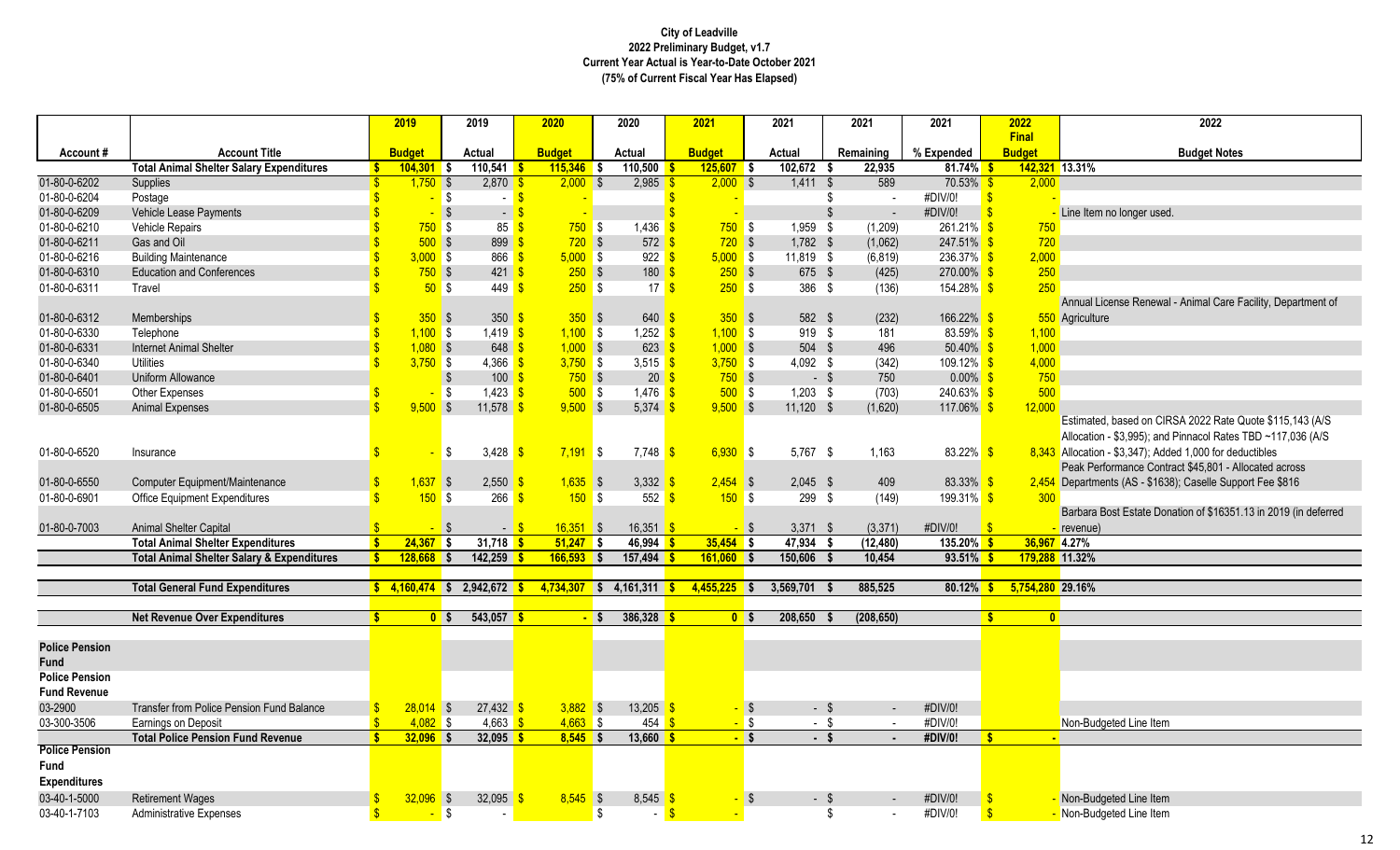|                         |                                                                       |              | 2019                         | 2019                            | 2020                         | 2020                                                                                                                                                                                                                                                                                                                                                                                                                                                                                                            | 2021                   |        | 2021           | 2021                        | 2021                  |     | 2022           | 2022                                                                |
|-------------------------|-----------------------------------------------------------------------|--------------|------------------------------|---------------------------------|------------------------------|-----------------------------------------------------------------------------------------------------------------------------------------------------------------------------------------------------------------------------------------------------------------------------------------------------------------------------------------------------------------------------------------------------------------------------------------------------------------------------------------------------------------|------------------------|--------|----------------|-----------------------------|-----------------------|-----|----------------|---------------------------------------------------------------------|
|                         |                                                                       |              |                              |                                 |                              |                                                                                                                                                                                                                                                                                                                                                                                                                                                                                                                 |                        |        |                |                             |                       |     | <b>Final</b>   |                                                                     |
| Account#                | <b>Account Title</b><br><b>Total Police Pension Fund Expenditures</b> |              | <b>Budget</b><br>$32,096$ \$ | Actual<br>$32,095$ \$           | <b>Budget</b><br>$8,545$ \$  | Actual<br>$8,545$ \$                                                                                                                                                                                                                                                                                                                                                                                                                                                                                            | <b>Budget</b>          | $-$ \$ | Actual<br>- \$ | Remaining<br>$\blacksquare$ | % Expended<br>#DIV/0! | R   | <b>Budget</b>  | <b>Budget Notes</b>                                                 |
|                         |                                                                       |              |                              |                                 |                              |                                                                                                                                                                                                                                                                                                                                                                                                                                                                                                                 |                        |        |                |                             |                       |     | $\blacksquare$ |                                                                     |
|                         | <b>Net Revenue Over Expenditures</b>                                  |              | 0 <sup>5</sup>               | $-5$                            | $-$ \$                       | $5,115$ \$                                                                                                                                                                                                                                                                                                                                                                                                                                                                                                      |                        | $-$ \$ | - \$           | $\overline{\phantom{a}}$    |                       |     |                |                                                                     |
|                         |                                                                       |              |                              |                                 |                              |                                                                                                                                                                                                                                                                                                                                                                                                                                                                                                                 |                        |        |                |                             |                       |     |                |                                                                     |
| <b>CTF Fund</b>         |                                                                       |              |                              |                                 |                              |                                                                                                                                                                                                                                                                                                                                                                                                                                                                                                                 |                        |        |                |                             |                       |     |                |                                                                     |
| <b>CTF Revenues</b>     |                                                                       |              |                              |                                 |                              |                                                                                                                                                                                                                                                                                                                                                                                                                                                                                                                 |                        |        |                |                             |                       |     |                |                                                                     |
| 05-300-3506             | Earnings on Deposit                                                   |              | 600S                         | 881                             | 600S                         | $897$ \$                                                                                                                                                                                                                                                                                                                                                                                                                                                                                                        | 600S                   |        | 298 \$         | 302                         | 49.62% \$             |     |                | 600 SALY                                                            |
| 05-300-3700             | <b>State Lottery</b>                                                  |              | $28,000$ \$                  | 31,722 $\frac{1}{5}$            | $28,000$ \$                  | $29,463$ $\frac{\text{}}{\text{}}\frac{\text{}}{\text{}}\frac{\text{}}{\text{}}\frac{\text{}}{\text{}}\frac{\text{}}{\text{}}\frac{\text{}}{\text{}}\frac{\text{}}{\text{}}\frac{\text{}}{\text{}}\frac{\text{}}{\text{}}\frac{\text{}}{\text{}}\frac{\text{}}{\text{}}\frac{\text{}}{\text{}}\frac{\text{}}{\text{}}\frac{\text{}}{\text{}}\frac{\text{}}{\text{}}\frac{\text{}}{\text{}}\frac{\text{}}{\text{}}\frac{\text{}}{\text{}}\frac{\text{}}{\text{}}\frac{\text{}}{\text{}}\frac{\text{}}{\text{}}\$ | $28,000$ \$            |        | $27,151$ \$    | 849                         | $96.97\%$ \$          |     | 30,000         | Based on last 3 year actuals                                        |
| 05-300-3900             | Transfer from CTF Fund Balance                                        |              | 3,000S                       | $-$ \$                          | $17,009$ \$                  | $-$ \$                                                                                                                                                                                                                                                                                                                                                                                                                                                                                                          | 17,685                 |        |                | 17,685<br>$\mathfrak{s}$    | $0.00\%$ \$           |     | 22,992         | balance expenses.                                                   |
|                         | <b>Total Conservation Trust Fund Revenues</b>                         | $\mathbf{S}$ | $31,600$ \$                  | $32,603$ \$                     | $45,609$ \$                  | $30,360$ \$                                                                                                                                                                                                                                                                                                                                                                                                                                                                                                     | $46,285$ \$            |        | 27,449         | 18,836<br>-S                | $59.30\%$ \$          |     | 53,592         |                                                                     |
|                         |                                                                       |              |                              |                                 |                              |                                                                                                                                                                                                                                                                                                                                                                                                                                                                                                                 |                        |        |                |                             |                       |     |                |                                                                     |
| <b>CTF Expenditures</b> |                                                                       |              |                              |                                 |                              |                                                                                                                                                                                                                                                                                                                                                                                                                                                                                                                 |                        |        |                |                             |                       |     |                |                                                                     |
|                         |                                                                       |              |                              |                                 |                              |                                                                                                                                                                                                                                                                                                                                                                                                                                                                                                                 |                        |        |                |                             |                       |     |                |                                                                     |
|                         |                                                                       |              |                              |                                 |                              |                                                                                                                                                                                                                                                                                                                                                                                                                                                                                                                 |                        |        |                |                             |                       |     |                | Tabor Home Guides (90% City Hall/10% CTF) = \$1,087; Tabor          |
| 05-40-1-5000            | Salary                                                                |              | $669$ \$                     | $708$ $\frac{\text{}}{\text{}}$ | $823$ \$                     | 4,950 $\frac{\text{}}{\text{}}$                                                                                                                                                                                                                                                                                                                                                                                                                                                                                 | $21,570$ \$            |        | 14,638 \$      | 6,932                       | 67.86% \$             |     |                | $28,339$ Home Manager = \$2,500; Parks Maintenance Staff = \$24,752 |
| 05-40-1-5120            | <b>FICA</b>                                                           |              | 41S                          | 44                              | 51S<br>$\mathbf{\hat{S}}$    | 307 <sup>o</sup>                                                                                                                                                                                                                                                                                                                                                                                                                                                                                                | $1,337$ \$             |        | 906 \$         | 432                         | 67.73% \$             |     | $1,757$ 6.2%   |                                                                     |
| 05-40-1-5130            | <b>FICA Medicare</b>                                                  |              | 10S                          | 10 <sup>5</sup>                 | 12S                          | 72 <sup>8</sup>                                                                                                                                                                                                                                                                                                                                                                                                                                                                                                 | 313S                   |        | $212$ \$       | 101                         | 67.73% \$             |     |                | 411 1.45%                                                           |
| 05-40-1-5150            | <b>Health Insurance</b>                                               |              |                              | $\sqrt{3}$<br>$-$ \$            | $-$ \$                       | $-5$                                                                                                                                                                                                                                                                                                                                                                                                                                                                                                            |                        | $-$ \$ | 37S            | (37)                        | #DIV/0!               | -\$ |                | Line Item not used                                                  |
| 05-40-1-5165            | State Unemployment Tax                                                |              | 2s                           | $2 \overline{3}$                | 2s                           | 15 <sup>8</sup>                                                                                                                                                                                                                                                                                                                                                                                                                                                                                                 | $65$ \$                |        | 44 \$          | 21                          | 67.83% \$             |     |                | $85 - 3%$                                                           |
| 05-40-1-7003            | <b>CTF Capital Expenditures</b>                                       |              |                              | $\sqrt{3}$<br>$-5$              | $-$ \$                       | $-5$                                                                                                                                                                                                                                                                                                                                                                                                                                                                                                            |                        |        |                | -\$<br>$\sim$               | #DIV/0!               | -\$ |                |                                                                     |
| 05-40-1-7301            | <b>City Park Maintenance Expenses</b>                                 |              | $22,878$ \$                  | 17,724                          | $\sqrt{3}$<br>$21,220$ \$    | $9,421$ \$                                                                                                                                                                                                                                                                                                                                                                                                                                                                                                      | $10,000$ \$            |        | $6,196$ \$     | 3,804                       | 61.96% \$             |     | 10,000         |                                                                     |
| 05-40-1-7302            | Tabor Home Museum Maintenance                                         |              |                              | $\sqrt{3}$<br>45                | $10,000$ \$                  | $147$ \$                                                                                                                                                                                                                                                                                                                                                                                                                                                                                                        | $5,000$ \$             |        | $5,958$ \$     | (958)                       | 119.17% \$            |     | 5,000          |                                                                     |
|                         |                                                                       |              |                              |                                 |                              |                                                                                                                                                                                                                                                                                                                                                                                                                                                                                                                 |                        |        |                |                             |                       |     |                | TOH Capital \$5000/Maintenance Expenditures; MBT \$3000             |
| 05-40-1-7310            | Misc. Conservation                                                    |              | $8,000$ \$                   | $8,207$ \$                      | $13,500$ \$                  | $23,580$ \$                                                                                                                                                                                                                                                                                                                                                                                                                                                                                                     | $8,000$ \$             |        | 8,810 \$       | (810)                       | 110.12% \$            |     |                | 8,000 Participation                                                 |
|                         | <b>Total CTF Expenditures</b>                                         |              | $31,600$ \$                  | $26,741$ \$                     | $45,609$ \$                  | $38,491$ \$                                                                                                                                                                                                                                                                                                                                                                                                                                                                                                     | $46,285$ \$            |        | 36,800         | 9,484                       | $79.51\%$ \$          |     | 53,592         |                                                                     |
|                         |                                                                       |              |                              |                                 |                              |                                                                                                                                                                                                                                                                                                                                                                                                                                                                                                                 |                        |        |                |                             |                       |     |                |                                                                     |
|                         | <b>Net Revenue Over Expenditures</b>                                  | $\mathbf{s}$ | $(0)$ \$                     | $5,862$ \$                      | $-$ \$                       | $(8, 130)$ \$                                                                                                                                                                                                                                                                                                                                                                                                                                                                                                   | 0 <sup>5</sup>         |        | $(9,352)$ \$   | 9,352                       |                       | -\$ | $\bullet$      |                                                                     |
|                         |                                                                       |              |                              |                                 |                              |                                                                                                                                                                                                                                                                                                                                                                                                                                                                                                                 |                        |        |                |                             |                       |     |                |                                                                     |
| <b>Urban Renewal</b>    |                                                                       |              |                              |                                 |                              |                                                                                                                                                                                                                                                                                                                                                                                                                                                                                                                 |                        |        |                |                             |                       |     |                |                                                                     |
| <b>Authority (URA)</b>  |                                                                       |              |                              |                                 |                              |                                                                                                                                                                                                                                                                                                                                                                                                                                                                                                                 |                        |        |                |                             |                       |     |                |                                                                     |
| <b>Fund</b>             |                                                                       |              |                              |                                 |                              |                                                                                                                                                                                                                                                                                                                                                                                                                                                                                                                 |                        |        |                |                             |                       |     |                |                                                                     |
| <b>URA Revenues</b>     |                                                                       |              |                              |                                 |                              |                                                                                                                                                                                                                                                                                                                                                                                                                                                                                                                 |                        |        |                |                             |                       |     |                |                                                                     |
| 06-300-3900             | Transfer from URA Fund Balance                                        | ¢            | 25,000                       |                                 | $\mathbf{\hat{s}}$<br>25,000 |                                                                                                                                                                                                                                                                                                                                                                                                                                                                                                                 | $\mathbf{s}$<br>25,000 |        |                | 25,000<br>-\$               | $0.00\%$ \$           |     | 25,000         |                                                                     |
| 06-300-3910             | URA <sub>P1</sub>                                                     |              |                              |                                 |                              |                                                                                                                                                                                                                                                                                                                                                                                                                                                                                                                 |                        | -\$    | $3,975$ \$     | (3, 975)                    | #DIV/0!               |     |                |                                                                     |
|                         | <b>Total URA Fund Revenues</b>                                        | ¢            | $25,000$ \$                  | $-5$                            | $25,000$ \$                  | $-5$                                                                                                                                                                                                                                                                                                                                                                                                                                                                                                            | $25,000$ \$            |        | 3,975          | 21,025                      | $15.90\%$ \$          |     | 25,000         |                                                                     |
|                         |                                                                       |              |                              |                                 |                              |                                                                                                                                                                                                                                                                                                                                                                                                                                                                                                                 |                        |        |                |                             |                       |     |                |                                                                     |
| <b>URA Expenditures</b> |                                                                       |              |                              |                                 |                              |                                                                                                                                                                                                                                                                                                                                                                                                                                                                                                                 |                        |        |                |                             |                       |     |                |                                                                     |
| 06-99-0-6301            | Professional Svcs - URA Legal                                         |              | $25,000$ \$                  | 38,857                          | $25,000$ \$                  | 46,262                                                                                                                                                                                                                                                                                                                                                                                                                                                                                                          | $25,000$ \$            |        | $22,277$ \$    | 2,724                       | $89.11\%$ \$          |     | 25,000         |                                                                     |
| 06-99-0-6306            | <b>Treasurers Fee</b>                                                 |              |                              |                                 |                              |                                                                                                                                                                                                                                                                                                                                                                                                                                                                                                                 |                        | -\$    | 48             |                             | #DIV/0!               |     |                |                                                                     |
|                         | <b>Total URA Expenditures</b>                                         |              | $25,000$ \$                  | $38,857$ \$                     | $25,000$ \$                  | $46,262$ \$                                                                                                                                                                                                                                                                                                                                                                                                                                                                                                     | $25,000$ \$            |        | 22,325<br>- \$ | 2,675                       | $89.30\%$ \$          |     | 25,000         |                                                                     |
|                         |                                                                       |              |                              |                                 |                              |                                                                                                                                                                                                                                                                                                                                                                                                                                                                                                                 |                        |        |                |                             |                       |     |                |                                                                     |
|                         | <b>Net Revenue Over Expenditures</b>                                  |              | $-$ \$                       | $(38, 857)$ \$                  | $-$ \$                       | $(46, 262)$ \$                                                                                                                                                                                                                                                                                                                                                                                                                                                                                                  |                        | $-$ \$ | $(18,350)$ \$  | 18,350                      |                       | s.  | $\blacksquare$ |                                                                     |
|                         |                                                                       |              |                              |                                 |                              |                                                                                                                                                                                                                                                                                                                                                                                                                                                                                                                 |                        |        |                |                             |                       |     |                |                                                                     |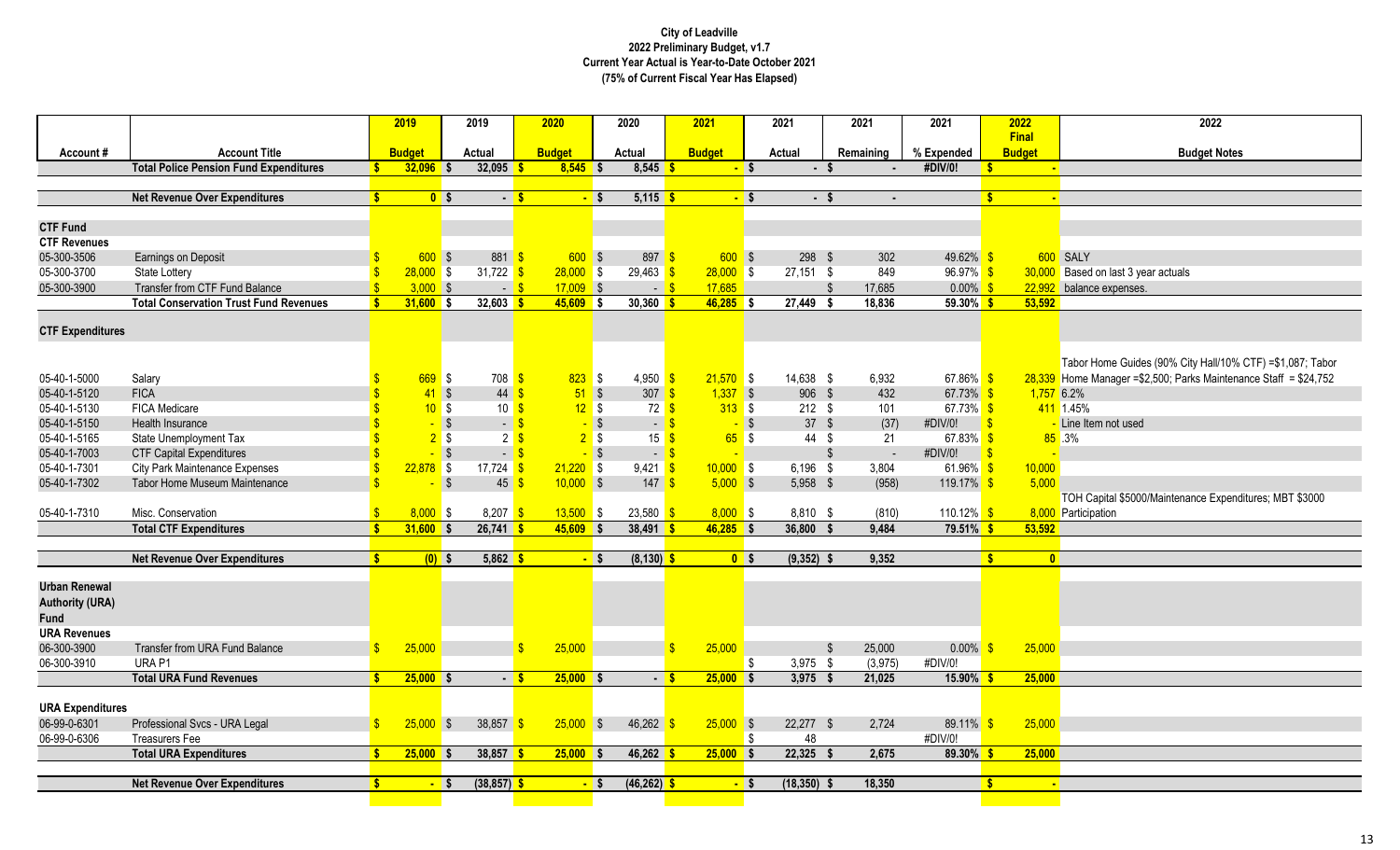|                                      |                                                                                      | 2019                         |                   | 2019            | 2020          |                   | 2020            | 2021          |                   | 2021        |              | 2021       | 2021        |                    | 2022                   | 2022                                                             |
|--------------------------------------|--------------------------------------------------------------------------------------|------------------------------|-------------------|-----------------|---------------|-------------------|-----------------|---------------|-------------------|-------------|--------------|------------|-------------|--------------------|------------------------|------------------------------------------------------------------|
| Account#                             | <b>Account Title</b>                                                                 | <b>Budget</b>                |                   | Actual          | <b>Budget</b> |                   | <b>Actual</b>   | <b>Budget</b> |                   | Actual      |              | Remaining  | % Expended  |                    | Final<br><b>Budget</b> | <b>Budget Notes</b>                                              |
| <b>Accommodation</b>                 |                                                                                      |                              |                   |                 |               |                   |                 |               |                   |             |              |            |             |                    |                        |                                                                  |
| <b>Tax Fund</b>                      |                                                                                      |                              |                   |                 |               |                   |                 |               |                   |             |              |            |             |                    |                        |                                                                  |
| Accommodation                        |                                                                                      |                              |                   |                 |               |                   |                 |               |                   |             |              |            |             |                    |                        |                                                                  |
| <b>Tax Revenue</b>                   |                                                                                      |                              |                   |                 |               |                   |                 |               |                   |             |              |            |             |                    |                        |                                                                  |
| 07-300-3710<br>07-300-3715           | City of Leadville Share of Housing Director<br>Reimbursement of Merchant Service Fee |                              |                   |                 |               |                   |                 |               |                   |             |              |            |             | $\mathbf{\hat{s}}$ | 35,000<br>1,500        |                                                                  |
| 07-300-3800                          | Accomodation Tax                                                                     |                              |                   |                 |               |                   |                 |               |                   |             |              |            |             | $\mathbf{\hat{s}}$ | 215,000                |                                                                  |
|                                      | <b>Total Accommodations Tax Fund Revenues</b>                                        | $\mathbf{s}$                 | <mark>-</mark> \$ | $-$ S           |               | <mark>–</mark> \$ | $-5$            |               | - \$              |             | - \$         |            |             | $\mathbf{s}$       | 251,500 0.00%          |                                                                  |
|                                      |                                                                                      |                              |                   |                 |               |                   |                 |               |                   |             |              |            |             |                    |                        |                                                                  |
| Accommodation                        |                                                                                      |                              |                   |                 |               |                   |                 |               |                   |             |              |            |             |                    |                        |                                                                  |
| <b>Tax Expenditures</b>              |                                                                                      |                              |                   |                 |               |                   |                 |               |                   |             |              |            |             |                    |                        |                                                                  |
| 07-40-0-5000                         | Housing Director Salary (Including City Share)                                       |                              |                   |                 |               |                   |                 |               |                   |             |              |            |             | -\$                | 70,000                 |                                                                  |
| 07-40-0-6000                         | Professional Services MUNIRevs Administration                                        |                              |                   |                 |               |                   |                 |               |                   |             |              |            |             |                    |                        | 6,400 Annual Fee - \$4,200; Implentation Fee - \$2,200           |
| 07-40-0-6307                         | <b>MUNIRevs Merchant Service Fee</b>                                                 |                              |                   |                 |               |                   |                 |               |                   |             |              |            |             | $\mathbf{\hat{s}}$ | 2,000                  |                                                                  |
| 07-40-0-6400                         | <b>Tourism Panel Share</b>                                                           |                              |                   |                 |               |                   |                 |               |                   |             |              |            |             | $\mathbf{\hat{s}}$ |                        | 83,902 1.92%                                                     |
| 07-40-0-6410                         | Miscellaneous Housing Projects                                                       |                              |                   |                 |               |                   |                 |               |                   |             |              |            |             |                    | 89.198                 |                                                                  |
|                                      | <b>Total Accommodations Tax Expenditures</b>                                         |                              | $-$ \$            | $-5$            |               | $-$ \$            | $-5$            |               | $-$ \$            |             | $-5$         | $\sim$     | $0.00\%$ \$ |                    | 251,500 0.00%          |                                                                  |
|                                      |                                                                                      |                              |                   |                 |               |                   |                 |               |                   |             |              |            |             |                    |                        |                                                                  |
|                                      | <b>Net Revenue Over Expenditures</b>                                                 |                              | $-$ \$            | $-5$            |               | $-$ \$            | $-5$            |               | $-$ \$            |             | $-$ \$       |            |             | <b>S</b>           |                        |                                                                  |
|                                      |                                                                                      |                              |                   |                 |               |                   |                 |               |                   |             |              |            |             |                    |                        |                                                                  |
| <b>HCD Fund</b><br><b>HCD</b>        |                                                                                      |                              |                   |                 |               |                   |                 |               |                   |             |              |            |             |                    |                        |                                                                  |
| Revenue                              |                                                                                      |                              |                   |                 |               |                   |                 |               |                   |             |              |            |             |                    |                        |                                                                  |
| 08-300-3910                          | 13th & 15th Street Project                                                           |                              |                   |                 |               |                   |                 |               | 9.                | 242,201 \$  |              | (242, 201) | #DIV/0!     |                    |                        |                                                                  |
|                                      | Mtn View Project                                                                     |                              |                   |                 |               |                   |                 |               |                   |             |              |            | #DIV/0!     |                    |                        |                                                                  |
|                                      | <b>Other Projects</b>                                                                |                              |                   |                 |               |                   |                 |               |                   |             |              |            | #DIV/0!     |                    |                        |                                                                  |
|                                      | Professional Consultant Fees Reimbursement                                           |                              |                   |                 |               |                   |                 |               | \$                |             | $-$ \$       | $\sim$     | #DIV/0!     |                    |                        |                                                                  |
|                                      | <b>Total HCD Fund Deferred Revenues</b>                                              | $\mathbf{s}$                 | $-$ \$            | $-5$            |               | $-$ \$            | $-5$            |               | $-$ \$            | 242,201     | $\mathbf{s}$ | (242, 201) | #DIV/0!     | <b>S</b>           |                        | $-0.00%$                                                         |
|                                      |                                                                                      |                              |                   |                 |               |                   |                 |               |                   |             |              |            |             |                    |                        |                                                                  |
| <b>HCD Expenditures</b>              |                                                                                      |                              |                   |                 |               |                   |                 |               |                   |             |              |            |             |                    |                        |                                                                  |
| 08-85-0-6501                         | 13th & 15th Street Project                                                           |                              | - \$              | 188,005         |               |                   |                 |               |                   | 54,196 \$   |              | (54, 196)  | #DIV/0!     |                    |                        |                                                                  |
| 08-85-0-6505                         | Mtn View Project                                                                     |                              | -\$               | 706,840         |               | - \$              | 770,207         |               | - \$              | $10,573$ \$ |              | (10, 573)  | #DIV/0!     |                    |                        |                                                                  |
| 08-85-0-6510                         | <b>Underground Project</b>                                                           |                              |                   |                 |               |                   | 8,325           |               | $\sqrt[6]{3}$     |             | $-$ \$       | $\sim$     | #DIV/0!     |                    |                        |                                                                  |
| 08-85-0-6515                         | <b>Other Projects</b>                                                                |                              |                   |                 |               |                   |                 |               | -\$               | 92,805 \$   |              | (92, 805)  | #DIV/0!     |                    |                        |                                                                  |
| 08-85-0-6520                         | <b>Professional Consultant Fees</b>                                                  |                              |                   |                 |               |                   |                 |               | <b>S</b>          | 467 \$      |              | (467)      | #DIV/0!     |                    |                        |                                                                  |
|                                      | <b>Total HCD Expenditures</b>                                                        |                              | <mark>- \$</mark> | $894,845$ \$    |               | $-$ \$            | $778,532$ \$    |               | <mark>-</mark> \$ | 158,041     | - \$         | (158, 041) | #DIV/0!     | $\mathbf{s}$       |                        | $\overline{\phantom{0}}$ 0.00%                                   |
|                                      |                                                                                      |                              |                   |                 |               |                   |                 |               |                   |             |              |            |             |                    |                        |                                                                  |
|                                      | <b>Net Revenue Over Expenditures</b>                                                 | S.                           | $-$ \$            | $(894, 845)$ \$ |               | $-$ \$            | $(778, 532)$ \$ |               | $-$ \$            | 84,160 \$   |              | (84, 160)  |             | $\mathbf{s}$       | $\mathbf{r}$           |                                                                  |
|                                      |                                                                                      |                              |                   |                 |               |                   |                 |               |                   |             |              |            |             |                    |                        |                                                                  |
| <b>Fire Dept Fund</b>                |                                                                                      |                              |                   |                 |               |                   |                 |               |                   |             |              |            |             |                    |                        |                                                                  |
| <b>Fire Dept</b><br><b>Operating</b> |                                                                                      |                              |                   |                 |               |                   |                 |               |                   |             |              |            |             |                    |                        |                                                                  |
| Revenue                              |                                                                                      |                              |                   |                 |               |                   |                 |               |                   |             |              |            |             |                    |                        |                                                                  |
| 10-300-3300                          | <b>County Fire Protection</b>                                                        | $790,000$ \$<br>$\mathbf{s}$ |                   | 806,996 \$      | $862,325$ \$  |                   | 862,325 \$      | $940,379$ \$  |                   | 626,919 \$  |              | 313,460    |             |                    |                        | 66.67% \$ 1,186,374 70% of Budgeted Fire Operations Expenditures |
|                                      |                                                                                      |                              |                   |                 |               |                   |                 |               |                   |             |              |            |             |                    |                        |                                                                  |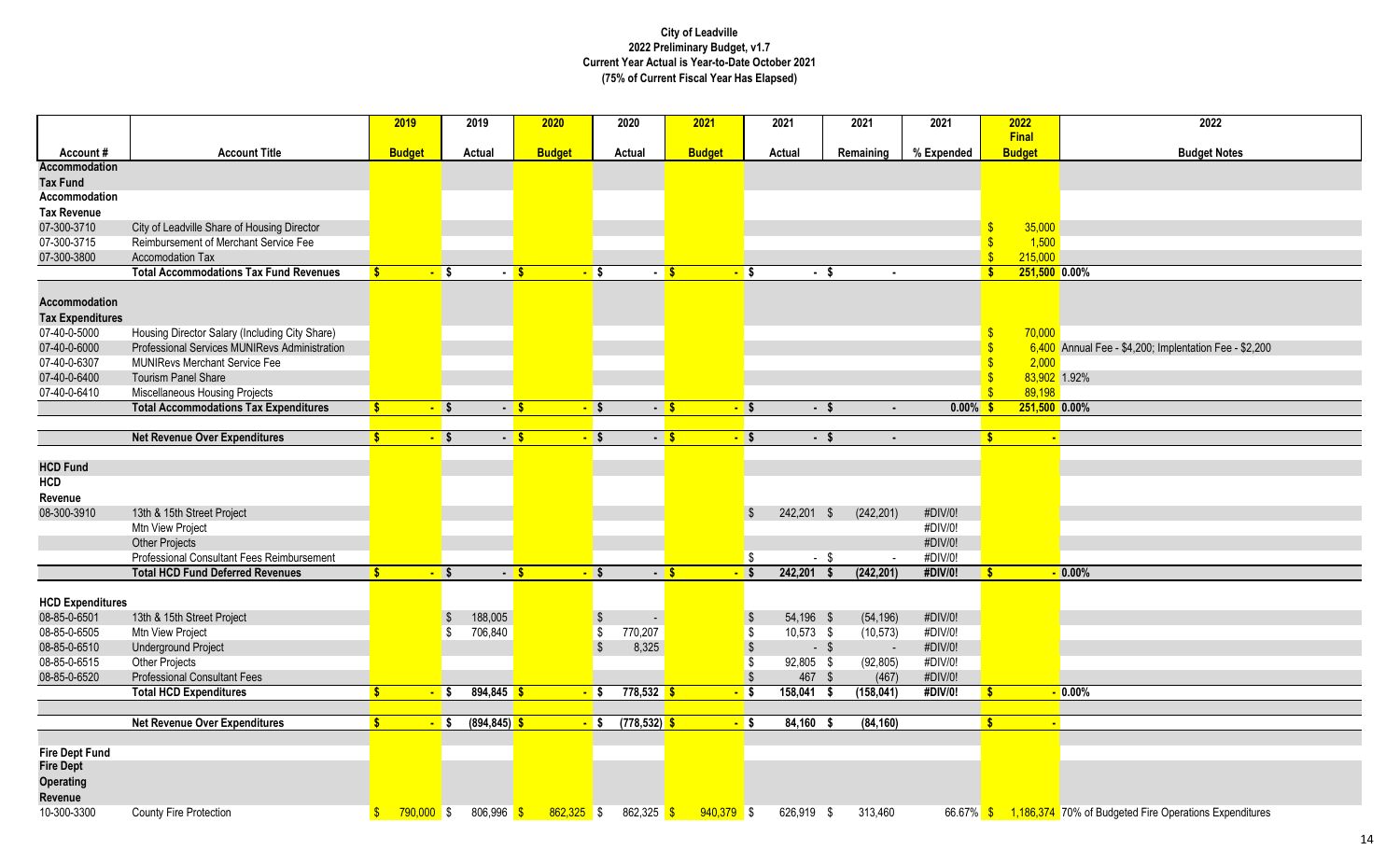|                                                             |                                                       |                    | 2019            | 2019                       | 2020              | 2020                                      | 2021                        | 2021                    | 2021                     | 2021          | 2022                          | 2022                                                                                                                                          |
|-------------------------------------------------------------|-------------------------------------------------------|--------------------|-----------------|----------------------------|-------------------|-------------------------------------------|-----------------------------|-------------------------|--------------------------|---------------|-------------------------------|-----------------------------------------------------------------------------------------------------------------------------------------------|
| Account#                                                    | <b>Account Title</b>                                  |                    | <b>Budget</b>   | Actual                     | <b>Budget</b>     | Actual                                    | <b>Budget</b>               | Actual                  | Remaining                | % Expended    | <b>Final</b><br><b>Budget</b> | <b>Budget Notes</b>                                                                                                                           |
| 10-300-3900                                                 | <b>Transfer from General Fund</b>                     | $\mathbf{S}$       | 338.571         | 345,855<br>l \$            | 369,568           | 369,568<br>- \$                           | 403,020                     | 335,850<br>$\sqrt{S}$   | 67,170                   | 83.33%        |                               | 508,446 30% of Budgeted Fire Operations Expenditures                                                                                          |
|                                                             | <b>Total Fire Department Fund Revenues</b>            |                    | $$1,128,571$ \$ | 1,152,851                  | 1.231.893<br>-\$  | 1,231,893<br>S.                           | 1,343,399                   | 962.769<br>l S          | 380.630                  | <b>71.67%</b> | 1.694.820 26.16%              |                                                                                                                                               |
| <b>Fire Dept</b><br><b>Operating</b><br><b>Expenditures</b> |                                                       |                    |                 |                            |                   |                                           |                             |                         |                          |               |                               |                                                                                                                                               |
|                                                             |                                                       |                    |                 |                            |                   |                                           |                             |                         |                          |               |                               | Based on full manning levels (9 Firefighters positions, Fire Chief,<br>Fire Marshal and Fire Operations Chief and part-time                   |
| 10-40-1-5000                                                | Salary                                                |                    | $641.940$ \$    | 651,439 \$                 | 659,381           | $677.904$ \$<br>$\blacksquare$            | $729,492$ \$                | 591.706 \$              | 137,786                  | $81.11\%$     | -\$                           | 778,130 administrative staff).                                                                                                                |
| 10-40-1-5001                                                | Reserve Pay                                           |                    | $1,800$ \$      | $320$ \$                   | $1,800$ \$        | $8,992$ \$                                | $1,800$ \$                  | 4,127 \$                | (2, 327)                 | 229.30%       |                               | 1,800 Projection based on \$80/month per reservist when worked                                                                                |
| 10-40-1-5002                                                | Reserve FFII Grade Pay                                |                    |                 |                            |                   |                                           |                             | \$<br>20,577 \$         | (20, 577)                | #DIV/0!       |                               |                                                                                                                                               |
| 10-40-1-5006                                                | Additional Hourly Pay - Other                         |                    | $12,000$ \$     | $-$ \$                     | $12,000$ \$       | $\blacksquare$                            |                             |                         | $\mathbb{S}$             | #DIV/0!       | $\sqrt[3]{\frac{1}{2}}$       | Line Item no Longer Budgeted                                                                                                                  |
| 10-40-1-5007                                                | Overtime - Other                                      |                    | $30,000$ \$     | 56,761                     | $35,000$ \$       | $48,654$ \$                               | $20,000$ \$                 | 43,427 \$               | (23, 427)                | $217.13\%$ \$ |                               | 10.000 Estimated.                                                                                                                             |
| 10-40-1-5008                                                | Miscellaneous Wages                                   | $\mathbf{\hat{S}}$ |                 | $\sqrt{3}$<br>$-5$         |                   | $-$ \$                                    | $-5$                        | $-$ \$<br>$3,800$ \$    | (3,800)                  | #DIV/0!       | $\sqrt[3]{5}$                 | - Non-Budgeted Line Item                                                                                                                      |
| 10-40-1-5010                                                | <b>Holiday Pay</b>                                    |                    | $5,000$ \$      | $7,102$ \$                 | $5,000$ \$        | 4,932 $\frac{1}{5}$                       | $5,000$ \$                  | $3.111$ \$              | 1,889                    | 62.21% \$     |                               | 6.000 Estimated.                                                                                                                              |
| 10-40-1-5011                                                | Fire Bonus                                            | $\mathbf{Q}$       | $7,000$ \$      | $5,500$ \$                 |                   | $\sqrt{3}$<br>6,500                       |                             |                         | $\mathfrak{L}$           | #DIV/0!       | $\mathbf{R}$                  | 6,000 Estimated                                                                                                                               |
|                                                             |                                                       |                    |                 |                            |                   |                                           |                             |                         |                          |               |                               | Accrued PTO payout will normally only occur at employee                                                                                       |
| 10-40-1-5015                                                | PTO Pay                                               |                    |                 | \$                         | $\sqrt{S}$        | <b>\$</b><br>$1,437$ $\sqrt{\frac{6}{5}}$ |                             | <b>\$</b><br>$5,300$ \$ | (5,300)                  | #DIV/0!       | $\mathbf{\hat{s}}$            | termination.                                                                                                                                  |
| 10-40-1-5030                                                | Call Out                                              | $\mathbf{\hat{S}}$ | 5,000           | $\sqrt{3}$<br>6,925 \$     | $5,500$ \$        | 4,127 $\frac{1}{5}$                       | $5,500$ \$                  | $2.724$ \$              | 2.776                    | 49.52%        |                               | 5,000 Reduced primarily because of Station II                                                                                                 |
|                                                             |                                                       |                    |                 |                            |                   |                                           |                             |                         |                          |               |                               | Estimated. 2019 excessive amont due partly to more available                                                                                  |
| 10-40-1-5031                                                | Out-of-Position Pay                                   | $\mathbf{\hat{s}}$ | 6.000 S         | $15,881$ \$                | $15.000$ \$       | $18,632$ \$                               | $10,000$ \$                 | 14,937 \$               | (4,937)                  | 149.37%       | -\$                           | 15,000 personnel to bump up into higher positions. It offsets overtime.<br>Per Union Contract (2-Firefighters @ \$200 and \$600 respectively) |
| 10-40-1-5033                                                | Longevity pay                                         | $\mathbf{S}$       | 800S            | $\sim$                     | $\mathbf{\$}$     | $\overline{\mathbf{S}}$<br>$\sim$         | $\mathbf{s}$                |                         | $\mathfrak{L}$<br>$\sim$ | #DIV/0!       | $\sqrt{3}$                    | - Included in Salary as of 2019                                                                                                               |
|                                                             |                                                       |                    |                 |                            |                   |                                           |                             |                         |                          |               |                               | 6.2% of Reservist pay (all non full-time firefighters), and part-time                                                                         |
| 10-40-1-5120                                                | <b>FICA</b>                                           |                    | $429$ \$        | $1,476$ \$                 | $455$ \$          | $2,603$ \$                                | $464$ \$                    | $2,318$ \$              | (1, 854)                 | 499.81%       |                               | 465 admin clerk.                                                                                                                              |
| 10-40-1-5130                                                | <b>FICA Medicare</b>                                  |                    | $10,187$ \$     | 10,685                     | $10,638$ \$       | 11,088                                    | $11,191$ \$                 | $9,781$ \$              | 1,410                    | 87.40%        |                               | 11,918 1.45% of all compensation                                                                                                              |
|                                                             |                                                       |                    |                 |                            |                   |                                           |                             |                         |                          |               |                               | Based on actual employee coverage as of August 2021 & Two                                                                                     |
| 10-40-1-5140                                                | 457 Deferred Plan                                     |                    | $16,148$ \$     | 19,342 $\frac{1}{5}$       | $20,296$ \$       | $20,287$ \$                               | $25,153$ \$                 | $17,318$ \$             | 7,835                    | 68.85%        |                               | 33,764 Possible Additions                                                                                                                     |
| 10-40-1-5145                                                | Fire & Police Pension Fund                            |                    | $51,419$ \$     | 49,359                     | $52,308$ \$       | $51,777$ \$                               | $61,524$ \$                 | 48,887 \$               | 12,637                   | 79.46%        |                               | 69,519 Based on Full Time Status Manning Levels @ 9% of Base Pay                                                                              |
| 10-40-1-5146                                                | FPPA Old Hire Contribution                            |                    | $15,624$ \$     | $15,624$ \$                | $15,624$ \$       | $15,582$ \$                               | $15,582$ \$                 | 15,582 \$               | $\sim$                   | 100.00%       |                               | 15,582 Annual Required Contribution to FPPA                                                                                                   |
|                                                             |                                                       |                    |                 |                            |                   |                                           |                             |                         |                          |               |                               | Based on Current 2021 Health Plan Enrollees + 1 Possible Addition                                                                             |
| 10-40-1-5150                                                | Health Insurance                                      |                    | $45,985$ \$     | 50,619                     | $67,066$ \$       | 74,657                                    | $93,553$ \$                 | 74,030 \$               | 19,523                   | <b>79.13%</b> |                               | 102,141 Estimate + 1 Vacancy Estimate                                                                                                         |
| 10-40-1-5165                                                | State Unemployment Tax                                | $\mathbf{R}$       | $2,129$ \$      | 2,244 $\frac{1}{3}$        | 2,201             | l \$<br>2,314                             | $2,315$ \$<br>-9            | $2,069$ \$              | 246                      | 89.36%        |                               | 2,466 .3% of All Compensation                                                                                                                 |
|                                                             | <b>Total Fire Department Fund Salary Expenditures</b> |                    | $851,461$ \$    | 893,278 \$                 | $902,269$ \$      | $949,485$ \$                              | 981,574 \$                  | 859,695 \$              | 121,879                  | 87.58%        | 1.057.785 7.76%               |                                                                                                                                               |
| 10-40-1-6202                                                | Supplies                                              |                    | $5,000$ \$      | $2,340$ \$                 | $6,500$ \$        | 2,950                                     | $6,500$ \$                  | $2,320$ \$              | 4,180                    | 35.69%        | $6,500$ SALY                  |                                                                                                                                               |
| 10-40-1-6204                                                |                                                       |                    | 150S            | $328$ $\sqrt{\frac{6}{5}}$ | 200S              | 106                                       | $200$ \$                    |                         | $25 \quad $$<br>175      | $12.46\%$ \$  |                               | <b>200 SALY</b>                                                                                                                               |
| 10-40-1-6209                                                | Postage<br>Vehicle Lease Payments                     |                    |                 |                            |                   |                                           |                             |                         |                          | #DIV/0!       | $\mathbf{\hat{s}}$            | $72,865$ Type 3 Engine (Year 1 of 5 Year Lease @ \$72,865 a year)                                                                             |
|                                                             |                                                       |                    |                 |                            |                   |                                           |                             |                         |                          |               |                               |                                                                                                                                               |
| 10-40-1-6210                                                | <b>Vehicle Repairs</b>                                |                    | $30,000$ \$     | 18,558                     | $25,000$ \$       | 37,103                                    | $25,000$ \$                 | $42,161$ \$             | (17, 161)                | 168.64% \$    |                               | 35,000 Increased due to aging equipment                                                                                                       |
| 10-40-1-6211                                                | Gas and Oil                                           |                    | $11,000$ \$     | $12,568$ \$                | $12,000$ \$       | $9,972$ \$                                | $12,000$ \$                 | 16,070 \$               | (4,070)                  | 133.92%       |                               | 15,000 Increase due to Station 2 & increase of gas prices                                                                                     |
| 10-40-1-6215                                                | Equipment Repair & Maintenance                        |                    | $2,000$ \$      | 6,470 \$                   | $2,000$ \$        | $2,291$ \$                                | $2,000$ \$                  | $3,532$ \$              | (1, 532)                 | 176.62%       |                               | 3,000 Increased due to Average of last 3 years expenditures                                                                                   |
| 10-40-1-6216                                                | <b>Building Repair &amp; Maintenance</b>              |                    | $8,000$ \$      | 11,204 $\frac{\ }{\ }$     | $7,500$ \$        | $8,776$ \$                                | $7,000$ \$                  | $3,272$ \$              | 3,728                    | 46.74% \$     | 7,000 SALY                    |                                                                                                                                               |
| 10-40-1-6217                                                | <b>Station Furniture</b>                              |                    | $2,480$ \$      | $131$ $\sqrt{\frac{2}{3}}$ | $4,500$ \$        |                                           | $2,000$ \$<br>$-5$          |                         | $-$ \$<br>2,000          | $0.00\%$ \$   |                               | 2.000 Received furniture from VA in 2019. \$2000 due to Station 2                                                                             |
| 10-40-1-6301                                                | Professional Services - Legal                         |                    |                 | <b>\$</b><br>$-5$          |                   | - \$                                      | - 8                         | <b>S</b>                | $-$ \$<br>$\sim$         | #DIV/0!       |                               | 20,000 Legal costs incurred for Fire Department Operations                                                                                    |
| 10-40-1-6307                                                | <b>Administrative Fee</b>                             |                    | $25,400$ \$     | 25,400                     | $25,400$ \$<br>-S | 25.400                                    | $25,400$ \$<br>$\mathbf{s}$ | $21,170$ \$             | 4,230                    | 83.35%        |                               | 28,000 Increased due to City Hall admin wage increases                                                                                        |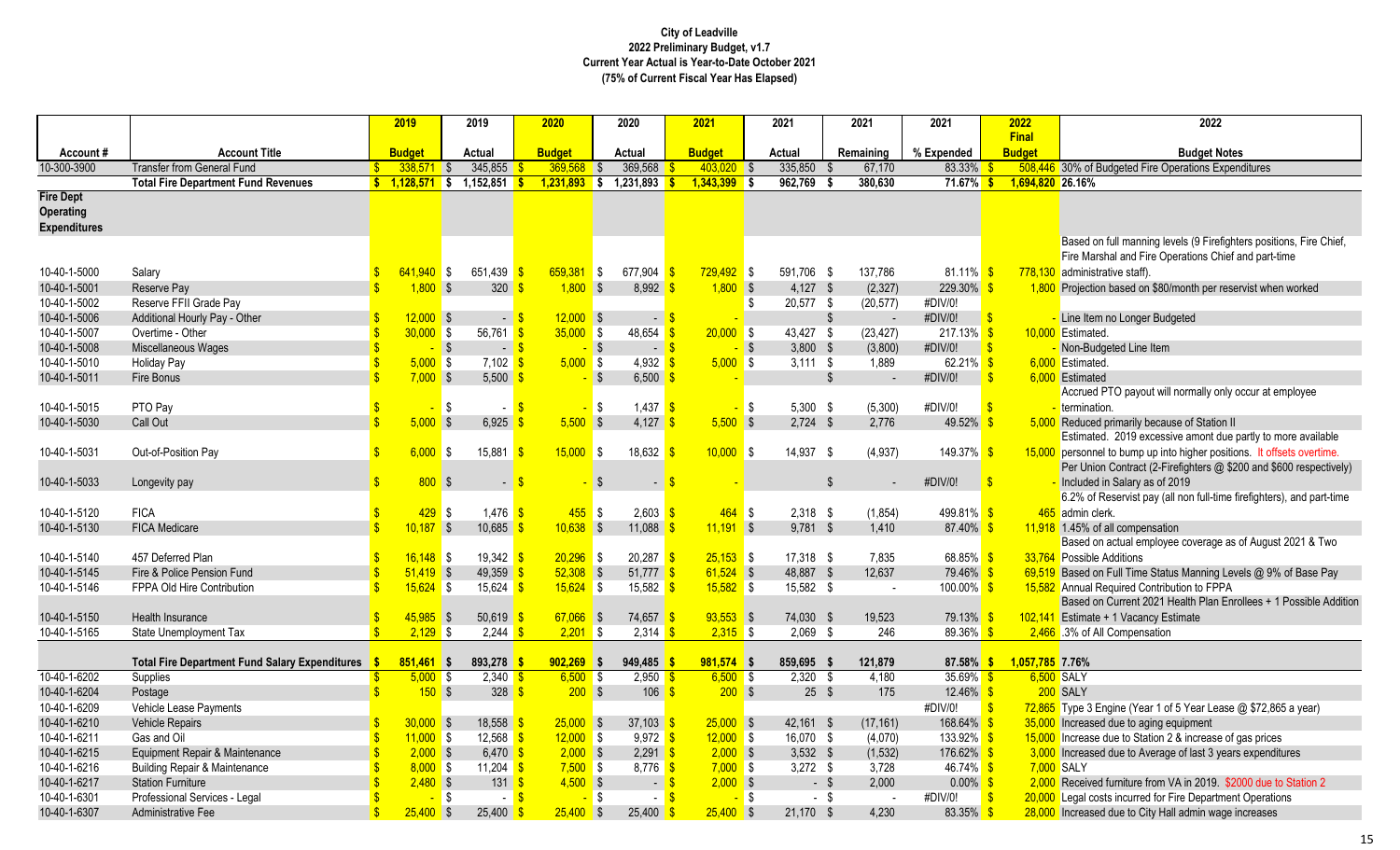|              |                                                                   | 2019               |                    | 2019                   | 2020                                                   | 2020                                | 2021                                          |              | 2021               | 2021           | 2021          |              | 2022                          | 2022                                                                               |
|--------------|-------------------------------------------------------------------|--------------------|--------------------|------------------------|--------------------------------------------------------|-------------------------------------|-----------------------------------------------|--------------|--------------------|----------------|---------------|--------------|-------------------------------|------------------------------------------------------------------------------------|
| Account#     | <b>Account Title</b>                                              |                    | <b>Budget</b>      | Actual                 | <b>Budget</b>                                          | Actual                              | <b>Budget</b>                                 |              | Actual             | Remaining      | % Expended    |              | <b>Final</b><br><b>Budget</b> | <b>Budget Notes</b>                                                                |
| 10-40-1-6308 | Vehicle Upgrades Fund/Transfer to Fire Fund                       |                    |                    |                        |                                                        |                                     |                                               |              |                    |                | #DIV/0!       |              |                               | 100,000 To be transferred to Fire Fund Yearly for Vehicle Upgrades                 |
| 10-40-1-6310 | <b>Education &amp; Conferences</b>                                |                    | 8.000 S            | 14,356                 | $17,000$ \$                                            | 5,020                               | $13,000$ \$                                   |              | $4,001$ \$         | 8,999          | 30.78%        |              | 13,000 SALY                   |                                                                                    |
| 10-40-1-6311 | Travel                                                            |                    | $12,500$ \$        | 13,626                 | $11,500$ \$                                            | $7,997$ \$                          | $15,000$ \$                                   |              | $5,913$ \$         | 9,087          | 39.42%        |              | 15,000 SALY                   |                                                                                    |
| 10-40-1-6312 | Dues & Membership                                                 |                    | $2,300$ \$         | 2,036                  | $2,300$ \$                                             | $2,565$ \$                          | $2,300$ \$                                    |              | $1,445$ \$         | 855            | 62.83%        |              | 2,300 SALY                    |                                                                                    |
| 10-40-1-6330 | Telephone                                                         |                    | $2,300$ \$         | 2,679                  | $2,300$ \$                                             | $2,528$ $\sqrt{\frac{6}{5}}$        | $2,300$ \$                                    |              | $2,094$ \$         | 206            | 91.04%        |              |                               | 3,500 Increased due to Station 2                                                   |
| 10-40-1-6340 | <b>Utilities</b>                                                  |                    | $15,000$ \$        | 14,563                 | $19,000$ \$                                            | 15,555                              | $19,000$ \$                                   |              | 12,824 \$          | 6,176          | 67.50%        |              |                               | 31,000 Increased due to Station 2                                                  |
| 10-40-1-6401 | Uniform Allowance                                                 |                    | $7,000$ \$         | 5,595                  | $8,000$ \$                                             | 10,336                              | $8,000$ \$                                    |              | $3,447$ \$         | 4,553          | 43.08% \$     |              | 8,000 SALY                    |                                                                                    |
|              |                                                                   |                    |                    |                        |                                                        |                                     |                                               |              |                    |                |               |              |                               | SALY; Inclusive of \$4,230 Annually (\$470/firefighter) for Firefighter            |
|              |                                                                   |                    |                    |                        |                                                        |                                     |                                               |              |                    |                |               |              |                               | Physicals - Per Union Contract. Increase of \$1524 due to up to 5                  |
|              |                                                                   |                    |                    |                        |                                                        |                                     |                                               |              |                    |                |               |              |                               | @ \$225 each new hires at & more thorough exam process. (\$399                     |
| 10-40-1-6403 | <b>Physicals</b>                                                  | <b>S</b>           | $6,960$ \$         | 6,550                  | $9,200$ \$                                             |                                     | $9,200$ \$<br>$-5$                            |              | $6,863$ \$         | 2,337          | 74.60%        | - \$         |                               | 9,200 total for all career staff increase).                                        |
| 10-40-1-6501 | Other Expenses                                                    |                    |                    | \$<br>1,415            |                                                        | \$<br>13,298                        |                                               | <b>S</b>     | $3.448$ \$         | (3, 448)       | #DIV/0!       | $\mathbf{S}$ |                               | Line Item Not Budgeted                                                             |
|              |                                                                   |                    |                    |                        |                                                        |                                     |                                               |              |                    |                |               |              |                               | Estimated, based on CIRSA 2022 Rate Quote \$115,143 (Fire                          |
|              |                                                                   |                    |                    |                        |                                                        |                                     |                                               |              |                    |                |               |              |                               | Allocation - \$37,226); and Pinnacol Rates TBD, ~ \$117,036 (Fire                  |
|              |                                                                   |                    |                    |                        |                                                        |                                     |                                               |              |                    |                |               |              |                               | Allocation - \$51,554); Fire Accidential Insurance \$2,940; Added                  |
| 10-40-1-6520 | Insurance (Workers' Comp and General Liab)                        | $\mathbf{s}$       | $69.429$ \$        | 55.935                 | $81,533$ \$                                            | $81.138$ $\frac{\ }{s}$             | $82,533$ \$                                   |              | 81.614 \$          | 919            | 98.89%        |              |                               | 95,720 \$4,000 for deductibles                                                     |
| 10-40-1-6533 | <b>Communication Equipment</b>                                    | $\hat{\mathbf{S}}$ | $11,670$ \$        | 9,547                  | $12,500$ \$                                            | 10,069                              | $12,500$ \$                                   |              | 14,486 \$          | (1,986)        | 115.89% \$    |              |                               | 12,500 Purchase of 4 radios per year                                               |
| 10-40-1-6540 | <b>Grant Writing Assistance</b>                                   |                    |                    |                        |                                                        |                                     |                                               | $\mathbb{S}$ | $1,631$ \$         | (1,631)        | #DIV/0!       |              |                               |                                                                                    |
|              |                                                                   |                    |                    |                        |                                                        |                                     |                                               |              |                    |                |               |              |                               | Peak Performance Contract \$45,801 - Allocated across                              |
|              |                                                                   |                    |                    |                        |                                                        |                                     |                                               |              |                    |                |               |              |                               | Departments (FD - \$12,537); 1 new computer \$400. Add two                         |
|              |                                                                   |                    |                    |                        | $9,842$ \$                                             |                                     | $9,842$ \$                                    |              |                    |                | $89.47\%$ \$  |              |                               |                                                                                    |
| 10-40-1-6550 | <b>Computer Equipment/Maintenance</b><br><b>Computer Software</b> |                    | $7,371$ \$<br>950S | 9.366<br>42            | $2,650$ \$                                             | $8.952$ $\frac{\text{S}}{\text{S}}$ | $93 \frac{\pi}{3}$<br>$2,650$ \$              |              | 8.805 \$<br>770 \$ | 1.037<br>1,880 | 29.06%        |              |                               | 16,000 Tablets @ \$1200 Each<br>14,150 Upgrade software for fire house             |
| 10-40-1-6551 |                                                                   |                    |                    |                        |                                                        |                                     |                                               |              |                    |                |               |              |                               |                                                                                    |
| 10-40-1-6701 | Volunteer Other                                                   |                    | $-$ \$             | $\sim$                 |                                                        | - \$                                | $59,000$ \$<br>$-5$                           |              | 32,626 \$          | 26,374         | 55.30%        |              |                               | 59,000 Continuation of the internship Program for 6 Personnel                      |
| 10-40-1-6705 | <b>Fire Prevention</b>                                            |                    | $2,500$ \$         | 2.343                  | $2,500$ \$                                             | 1.568 $\frac{\text{S}}{\text{S}}$   | $2,500$ \$                                    |              | 511 \$             | 1.989          | $20.43\%$ \$  |              | 2,500 SALY                    |                                                                                    |
| 10-40-1-6715 | <b>Publications</b>                                               |                    | 100S               | 141                    | 300S                                                   |                                     | 300S<br>$-$ S                                 |              | 347 \$             | (47)           | $115.50\%$ \$ |              |                               | 300 SALY                                                                           |
| 10-40-1-6720 | Foam ABC & ETC                                                    |                    | $1,000$ \$         | $ \sqrt{3}$            | $1,000$ \$                                             |                                     | $905 \frac{\text{S}}{\text{S}}$<br>$1,000$ \$ |              | $2,173$ \$         | (1, 173)       | 217.27%       |              |                               | 1.000 SALY<br>Start replacing equipment that is out of date - \$2,500. Purchase of |
|              |                                                                   |                    |                    |                        |                                                        |                                     |                                               |              |                    |                |               |              |                               |                                                                                    |
| 10-40-1-6721 | <b>Rescue Equipment</b>                                           |                    |                    |                        |                                                        |                                     |                                               |              |                    |                | #DIV/0!       |              |                               | 29,500 Extrication Tools - \$27,000                                                |
| 10-40-1-6725 | Ladder & Air Tests                                                | $\mathbf{S}$       | $4.500$ \$         | 4,377                  | $4,500$ \$                                             | 3,288                               | $4.500$ \$                                    |              | $3.874$ \$         | 626            | 86.08%        |              | 4,500 SALY                    |                                                                                    |
|              |                                                                   |                    |                    |                        |                                                        |                                     |                                               |              |                    |                |               |              |                               | SALY. 1 career member replacement & Reserve PPE purchased.                         |
| 10-40-1-6730 | Personal Protection Equipment (PPE)                               | $\mathbf{s}$       | $13,000$ \$        | 15,330                 | $15,500$ \$                                            | $19,030$ \$                         | $13,000$ \$                                   |              | $12,377$ \$        | 623            | $95.21\%$ \$  |              |                               | $13,000$ 4 sets a year.                                                            |
| 10-40-1-6734 | Hazmat Equip/Supplies                                             | $\mathbf{\$}$      | $1,900$ \$         | 6 \$                   | $1,900$ \$                                             |                                     | $88\overline{\text{S}}$<br>$1,900$ \$         |              | 591 \$             | 1,309          | 31.10%        |              |                               | <b>1.900 SALY</b>                                                                  |
| 10-40-1-6735 | <b>Medical Equipment</b>                                          |                    |                    |                        | $3,000$ \$                                             | 2,185 $\frac{\ }{\ }$               | $3,000$ \$                                    |              | 939 \$             | 2,061          | $31.31\%$ \$  |              |                               | 3.000 SALY                                                                         |
| 10-40-1-6736 | <b>Minor Equipment</b>                                            |                    | $2,000$ \$         | 2,321                  | $2,000$ \$                                             | $2,090$ \$                          | $2,000$ \$                                    |              | 109 \$             | 1,891          | 5.44%         |              |                               | 7,000 Increased due to gym equipment for Station 2                                 |
| 10-40-1-6738 | Hose                                                              |                    | $3,500$ \$         | $\sim$                 | $3,500$ \$<br>$\sqrt{3}$                               |                                     | $838$ $\frac{8}{5}$<br>$3,500$ \$             |              | - \$               | 3.500          | $0.00\%$      | -\$          |                               | 3.500 SALY                                                                         |
| 10-40-1-6901 | <b>Office Equipment Expenditures</b>                              |                    | $1,900$ \$         | 3,147 $\sqrt{s}$       | $1,900$ \$                                             | $2,208$ \$                          | $1,900$ \$                                    |              | $2,085$ \$         | (185)          | $109.75\%$ \$ |              | 1,900 SALY                    |                                                                                    |
|              |                                                                   |                    |                    |                        |                                                        |                                     |                                               |              |                    |                |               |              |                               |                                                                                    |
| 10-40-1-6905 | Storage Facility-Fire                                             | $\mathbf{\$}$      | $19,200$ \$        | 19,200                 | $9,600$ \$                                             | 19,200                              | $12,800$ \$                                   |              | $8,000$ \$         | 4,800          | 62.50% \$     |              |                               | - No longer needed                                                                 |
| 10-40-1-7301 | <b>Fire Capital</b>                                               |                    |                    | $\mathbf{s}$<br>$\sim$ | $25,000$ \$                                            | 14,809                              | $\blacksquare$                                | $\sqrt{3}$   | $-$ \$             | $\sim$         | #DIV/0!       |              |                               |                                                                                    |
|              | <b>Total Fire Department Fund Expenditures</b>                    | S                  | $277,110$ \$       | 259,572                | $329,625$ \$                                           | 310,358                             | $361,825$ \$                                  |              | 299,523            | 62,302<br>- \$ | $82.78\%$ \$  |              | 637,035 76.06%                |                                                                                    |
|              | <b>Total Fire Department Fund Salary &amp;</b>                    |                    |                    |                        |                                                        |                                     |                                               |              |                    |                |               |              |                               |                                                                                    |
|              | <b>Expenditures</b>                                               |                    |                    |                        | $$1,128,571$ \$ 1,152,850 $$1,231,893$ \$ 1,259,843 \$ |                                     | $1,343,399$ \$                                |              | 1,159,217 \$       | 184,182        | $86.29\%$ \$  |              | 1,694,820 26.16%              |                                                                                    |
|              |                                                                   |                    |                    |                        |                                                        |                                     |                                               |              |                    |                |               |              |                               |                                                                                    |
|              | <b>Net Revenue Over Expenditures</b>                              | $\mathbf{S}$       | $-$ \$             | $(0)$ \$               |                                                        | $(27,950)$ \$<br>$-$ \$             |                                               | $-$ \$       | $(196, 448)$ \$    | 196,448        |               | $\mathbf{s}$ | $\mathbf{r}$                  |                                                                                    |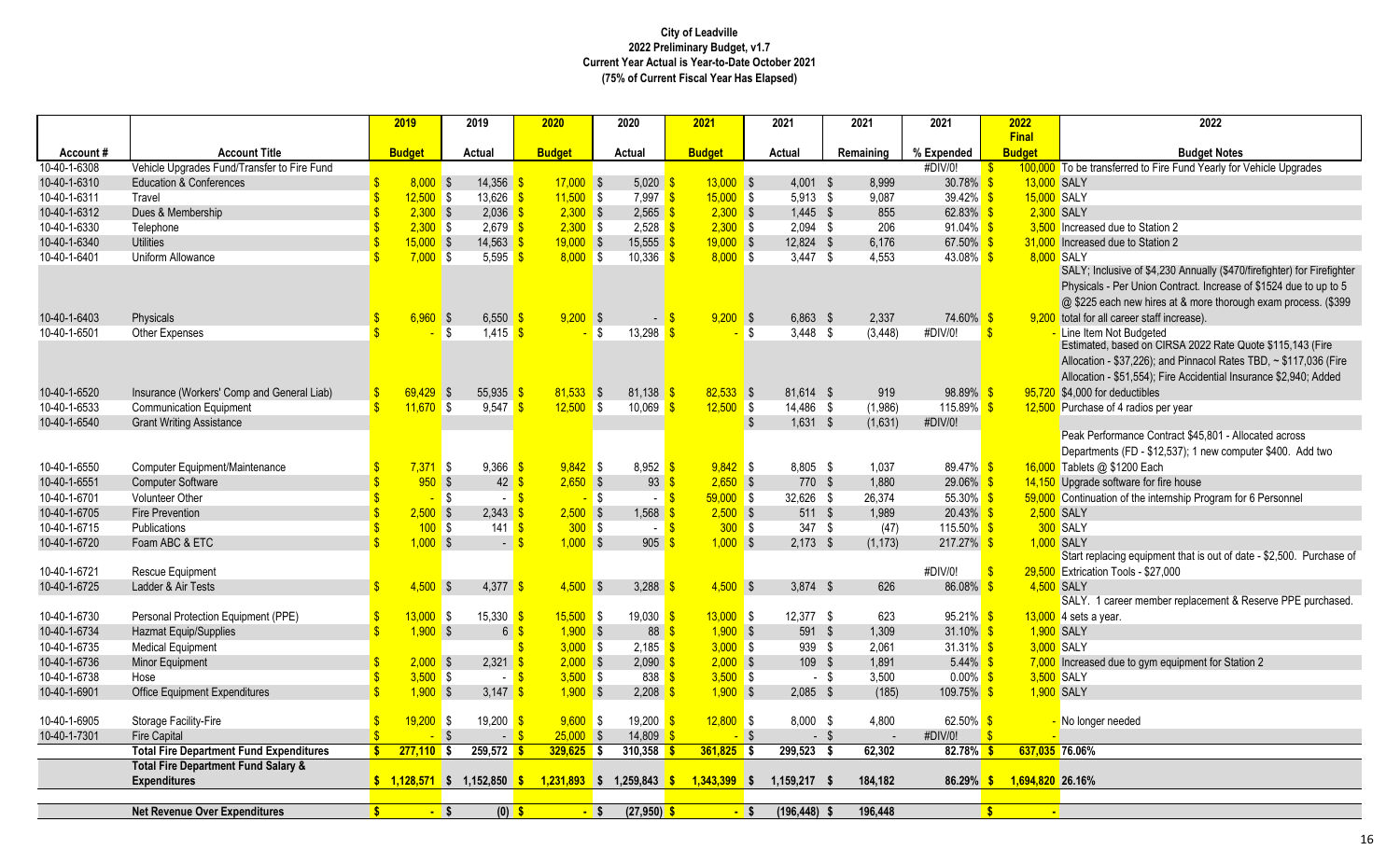|                                                 |                                              | 2019               |                         | 2019                              | 2020                         | 2020                  |            | 2021          |                         | 2021       | 2021                     | 2021          | 2022          | 2022                                   |
|-------------------------------------------------|----------------------------------------------|--------------------|-------------------------|-----------------------------------|------------------------------|-----------------------|------------|---------------|-------------------------|------------|--------------------------|---------------|---------------|----------------------------------------|
|                                                 |                                              |                    |                         |                                   |                              |                       |            |               |                         |            |                          |               | Final         |                                        |
| Account#                                        | <b>Account Title</b>                         | <b>Budget</b>      |                         | Actual                            | <b>Budget</b>                | Actual                |            | <b>Budget</b> |                         | Actual     | Remaining                | % Expended    | <b>Budget</b> | <b>Budget Notes</b>                    |
| <b>Fire Dept Capital</b>                        |                                              |                    |                         |                                   |                              |                       |            |               |                         |            |                          |               |               |                                        |
| <b>Revenues</b>                                 |                                              |                    |                         |                                   |                              |                       |            |               |                         |            |                          |               |               |                                        |
| 10-300-3301                                     | Donations to Fire Department                 |                    | $\sqrt{5}$              | $420 \frac{1}{5}$                 |                              | $-$ \$                |            |               | $\sqrt{ }$              | 150 \$     | (150)                    | #DIV/0!       |               |                                        |
| 10-300-3302                                     | Forest Service Payments Fire                 |                    | S                       | 70,091                            | $\sqrt{3}$                   | 407,523<br>$-$ \$     |            |               | $\sqrt[6]{\frac{1}{2}}$ | 131,292 \$ | (131, 292)               | #DIV/0!       |               |                                        |
| 10-300-3304                                     | <b>Standby Services</b>                      |                    | $\sqrt{5}$              | 1,875                             | $-$ \$<br>-S                 |                       |            |               | $\sqrt[6]{3}$           | $-5$       |                          | #DIV/0!       |               |                                        |
| 10-300-3305                                     | <b>Training Fire Reimbursement</b>           |                    | $\sqrt{3}$              | $ \sqrt{3}$                       |                              | - \$                  |            |               |                         |            | -\$<br>$\sim$            | #DIV/0!       |               |                                        |
| 10-300-3307                                     | <b>Reimbursement for Services</b>            |                    | $\sqrt{3}$              | 6,898                             |                              | $-$ \$                |            |               | $\sqrt[6]{\frac{1}{2}}$ | $-$ \$     | $\omega$                 | #DIV/0!       |               |                                        |
| 10-300-3308                                     | Prevention & Inspection Program Fees         |                    | $\sqrt{3}$              | 4,055 \$                          |                              | 2,212<br>- \$         |            |               | $\sqrt[6]{\frac{1}{2}}$ | 7,458 \$   | (7, 458)                 | #DIV/0!       |               |                                        |
| 10-300-3506                                     | Earnings on Deposit                          |                    | $\overline{\mathbf{S}}$ | 456                               |                              | $\sqrt{S}$<br>465     |            |               | $\sqrt[6]{3}$           | 154 \$     | (154)                    | #DIV/0!       |               |                                        |
| 10-300-3510                                     | <b>Training Facility Revenue</b>             |                    |                         |                                   |                              |                       |            |               |                         |            | -\$<br>$\sim$            | #DIV/0!       |               |                                        |
| 10-300-3515                                     | <b>CMC Training Contribution</b>             |                    |                         |                                   |                              |                       |            | $30,000$ \$   |                         | 30,000     | -\$<br>$\sim$            | 100.00%       | 30,000        |                                        |
| 10-300-3620                                     | FEMA Assistance to FF Grant                  |                    |                         |                                   |                              |                       |            |               |                         |            | -\$<br>$\sim$            | #DIV/0!       |               |                                        |
| 10-300-3621                                     | <b>SAFER Grant Revenue</b>                   |                    | -\$                     | 144,218                           |                              | 119,862<br>$\sqrt{S}$ |            |               | $\sqrt[6]{\frac{1}{2}}$ | $-$ \$     | $\sim$                   | #DIV/0!       | 194,866       |                                        |
| 10-300-3622                                     | <b>AFG Grant</b>                             |                    |                         |                                   |                              |                       |            |               |                         |            |                          |               | 69,833        |                                        |
| 10-300-3623                                     | Post Grant                                   |                    |                         |                                   |                              | 56,780<br>-\$         |            |               | $\sqrt[6]{\frac{1}{2}}$ | 17,073 \$  | (17,073)                 | #DIV/0!       |               |                                        |
| 10-300-3624                                     | <b>VFA Grant</b>                             |                    | $\sqrt{3}$              | 3,991 $\frac{1}{5}$               |                              | l \$                  |            |               | \$                      | $7,129$ \$ | (7, 129)                 | #DIV/0!       |               |                                        |
| 10-300-3625                                     | Sale of Capital Assets                       |                    | $\sqrt{3}$              | $48,700$ \$                       |                              | $\sqrt{3}$            |            |               | $\sqrt[6]{\frac{1}{2}}$ | $-$ \$     | $\sim$                   | #DIV/0!       |               |                                        |
| 10-300-4000                                     | <b>Transfer from Fire Fund Balance</b>       |                    |                         |                                   | 28,972                       |                       |            | 81,572        |                         |            | 81,572<br>-\$            | $0.00\%$ \$   | 85,064        |                                        |
|                                                 | <b>Total Fire Department Fund Revenues</b>   | <b>S</b>           | - \$                    | $280,705$ \$                      | 28,972                       | $586,841$ \$<br>l S   |            | 111,572       | l S                     | 193,254 \$ | (81, 682)                | 173.21%       | 379,763       |                                        |
|                                                 |                                              |                    |                         |                                   |                              |                       |            |               |                         |            |                          |               |               |                                        |
| <b>Fire Dept Capital</b><br><b>Expenditures</b> |                                              |                    |                         |                                   |                              |                       |            |               |                         |            |                          |               |               |                                        |
| 10-50-1-5003                                    | <b>Standby Emplee Payments</b>               |                    | $\sqrt{ }$              | $\sim$ .                          | -S<br>- \$                   |                       |            |               |                         |            | -\$<br>$\sim$            | #DIV/0!       |               |                                        |
| 10-50-1-5034                                    | Wildfire Deploymnt Emplee Pmts               |                    | $\blacksquare$          | 34,486 $\frac{\pi}{3}$            | $-$ \$                       | 177,417               |            |               | \$                      | 107,621 \$ | (107, 621)               | #DIV/0!       |               |                                        |
| 10-50-1-5120                                    | <b>FICA</b>                                  |                    | $\sqrt{S}$              | $545$ $\frac{\text{}}{\text{}}$   | $-$ \$                       | 5,842                 |            |               | $\,$                    | $3,710$ \$ | (3,710)                  | #DIV/0!       |               |                                        |
| 10-50-1-5130                                    | <b>FICA Medicare</b>                         |                    | $\sqrt{3}$              | 353                               | $-$ \$<br>$\sqrt{3}$         | 2,220                 |            |               | $\sqrt{2}$              | $1,377$ \$ | (1, 377)                 | #DIV/0!       |               |                                        |
| 10-50-1-5150                                    | <b>Health Insurance</b>                      |                    | $\sqrt{3}$              | $1,294$ \$                        |                              | $-$ \$                |            |               | $\sqrt[6]{3}$           | $-$ \$     |                          | #DIV/0!       |               |                                        |
| 10-50-1-5165                                    | <b>SUTA</b>                                  |                    | <b>S</b>                | 103                               | $\sqrt{3}$                   | 532<br>- \$           |            |               | \$                      | $322$ \$   | (322)                    | #DIV/0!       |               |                                        |
| 10-50-1-6301                                    | Professional Services - Legal                |                    | $\sqrt{3}$              | $-5$                              |                              | $-$ \$                |            |               |                         |            | $\mathfrak{L}$<br>$\sim$ | #DIV/0!       |               |                                        |
| 10-50-1-6501                                    | Other Expenses                               |                    | l \$                    | 12,237                            | $\sqrt{s}$<br>$-$ \$         | 5,199                 |            |               | -\$                     | $1,530$ \$ | (1,530)                  | #DIV/0!       |               |                                        |
| 10-50-1-6533                                    | Prevention & Inspection Program Expenditure  |                    | $\sqrt{3}$              | $-$ \$                            | $-$ \$                       |                       |            |               |                         |            | $\mathfrak{L}$           | #DIV/0!       |               |                                        |
| 10-50-1-6534                                    | <b>Wildfire Deployment Expenses</b>          |                    | <b>\$</b>               | $519$ $\frac{\text{S}}{\text{S}}$ |                              | 8,030<br>$-$ \$       |            |               | \$                      | 17,086 \$  | (17,086)                 | #DIV/0!       |               |                                        |
| 10-50-1-6535                                    | <b>VFA Grant Expenditures</b>                |                    | $\sqrt{3}$              | $\sim$                            | $\mathbf{\hat{s}}$           | $\cdot$ \$            |            |               |                         |            | $\mathfrak{L}$           | #DIV/0!       |               |                                        |
| 10-50-1-6536                                    | FEMA Assistance to FF's Grant Expenditures   |                    | <b>\$</b>               |                                   |                              | $-$ \$                | $\sim$     |               |                         |            | -\$<br>$\mathbf{r}$      | #DIV/0!       |               |                                        |
| 10-50-1-6540                                    | Grant Expenditures - Other                   |                    | $\sqrt{3}$              | $-$ \$                            |                              | $-$ \$                |            |               |                         |            | -\$<br>$\sim$            | #DIV/0!       |               |                                        |
| 10-50-1-6902                                    | <b>Capital Asset Acquisition</b>             | $130,113$ \$       |                         | $92,738$ \$                       |                              | - \$                  | 80,656 $$$ | $42,600$ \$   |                         | 34,973 \$  | 7.627                    | $82.10\%$ \$  |               | 42,600 Station 2 Contribution for 2022 |
| 10-50-1-6906                                    | Suppl Budget Appropriation                   |                    | $\sqrt{3}$              |                                   | $\mathbf{\hat{s}}$<br>$-$ \$ |                       |            |               |                         |            |                          | #DIV/0!       |               |                                        |
|                                                 | <b>Total Fire Fund Wildfire Expenditures</b> | $130,113$ \$<br>S. |                         | $142,275$ \$                      | $-$ \$                       | 279,896               |            | $42,600$ \$   |                         | 166,620    | (124, 020)<br>- \$       | $391.13\%$ \$ | 42,600        |                                        |
| <b>Fire Dept</b>                                |                                              |                    |                         |                                   |                              |                       |            |               |                         |            |                          |               |               |                                        |
| Supplemental                                    |                                              |                    |                         |                                   |                              |                       |            |               |                         |            |                          |               |               |                                        |
| Program                                         |                                              |                    |                         |                                   |                              |                       |            |               |                         |            |                          |               |               |                                        |
| <b>Expenditures</b>                             |                                              |                    |                         |                                   |                              |                       |            |               |                         |            |                          |               |               |                                        |
| 10-60-1-5001                                    | Salary - Reserve Program                     |                    | $\sqrt{3}$              | $ \frac{1}{3}$                    | <mark>-</mark> \$            |                       |            |               |                         |            | \$<br>$\sim$             | #DIV/0!       |               |                                        |